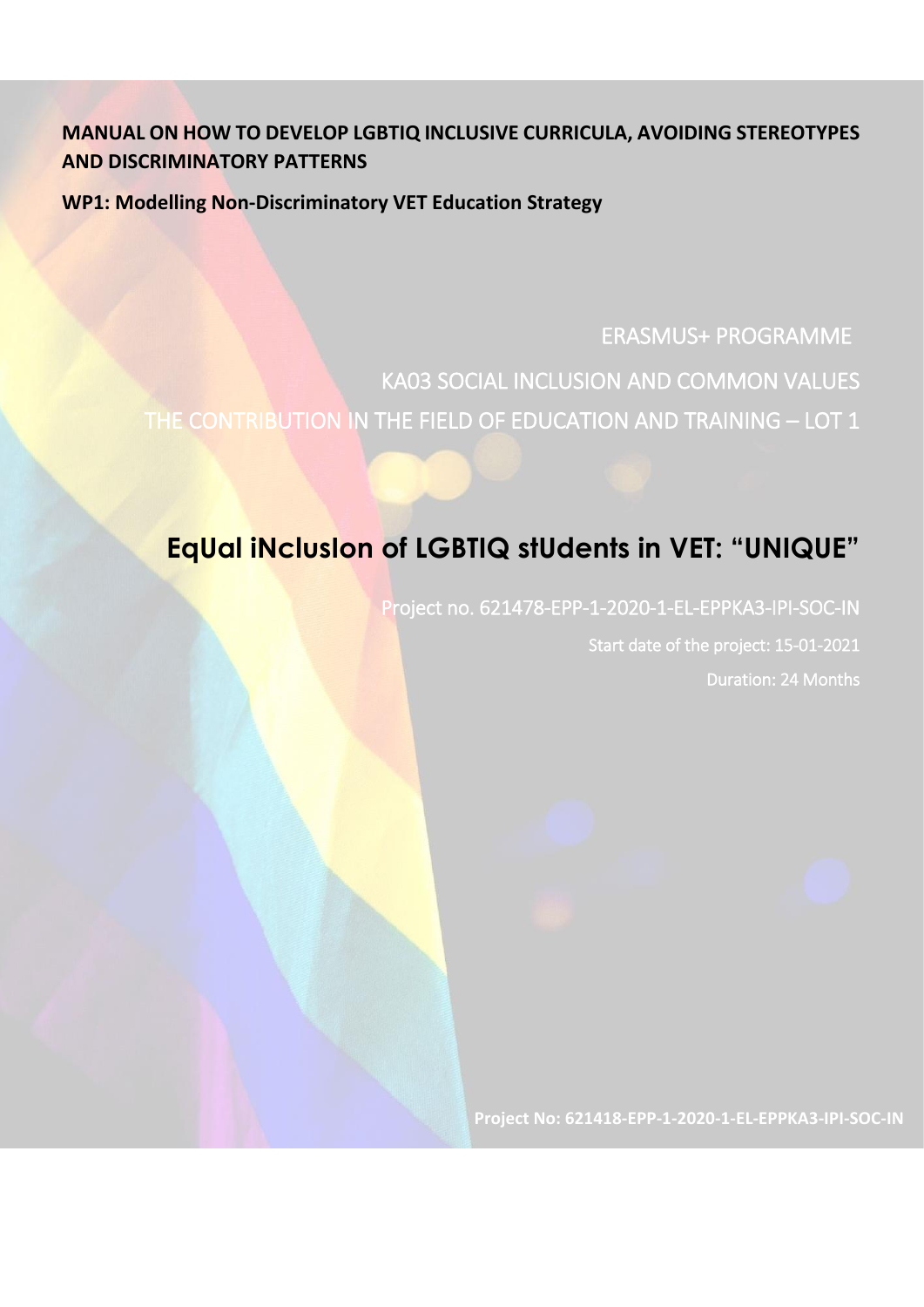## **PROJECT INFORMATION**

| Project Acronym   UNIQUE |                                                           |
|--------------------------|-----------------------------------------------------------|
|                          | Project Title   Equal Inclusion of LGBTIQ students in VET |
|                          | Agreement   621478-EPP-1-2020-1-EL-EPPKA3-IPI-SOC-IN      |
| Number                   |                                                           |
|                          | EU Programme   ERASMUS+ KA3 Support for Policy Reform     |
|                          | Project Website   https://uniqueproject.eu/.              |

| Authoring Partners $\vert$ Symplexis |                      |
|--------------------------------------|----------------------|
|                                      | Date   February 2022 |
| Version $\vert v.2 \vert$            |                      |
| Approved by   AKMI S.A.              |                      |
| Dissemination   Public               |                      |
|                                      | Level   Public       |
|                                      |                      |

### **Disclaimer**

The European Commission support for the production of this publication does not constitute endorsement of the contents which reflects the views only of the authors, and the Commission cannot be held responsible for any use which ma y be made of the information contained therein.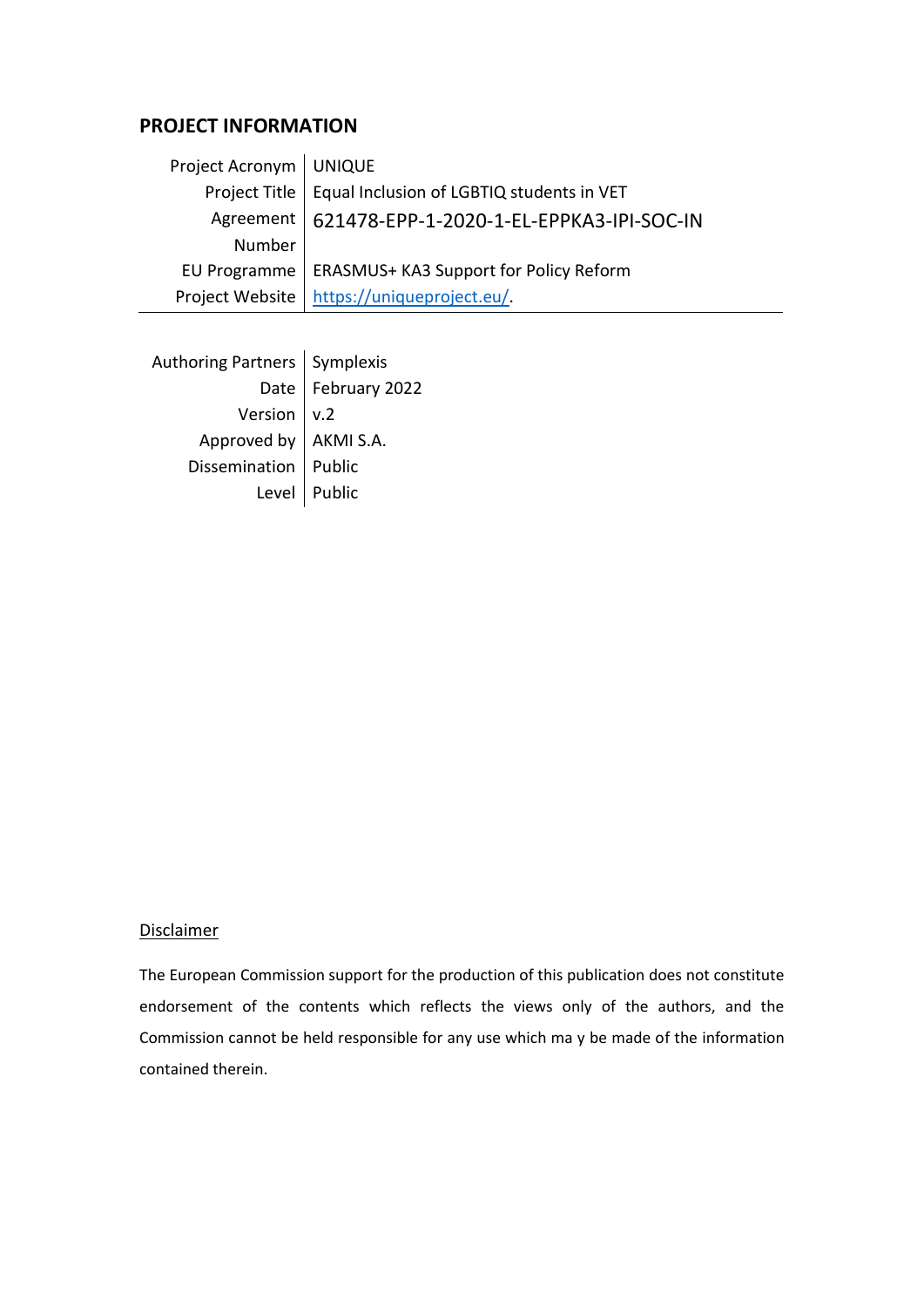# Table of Contents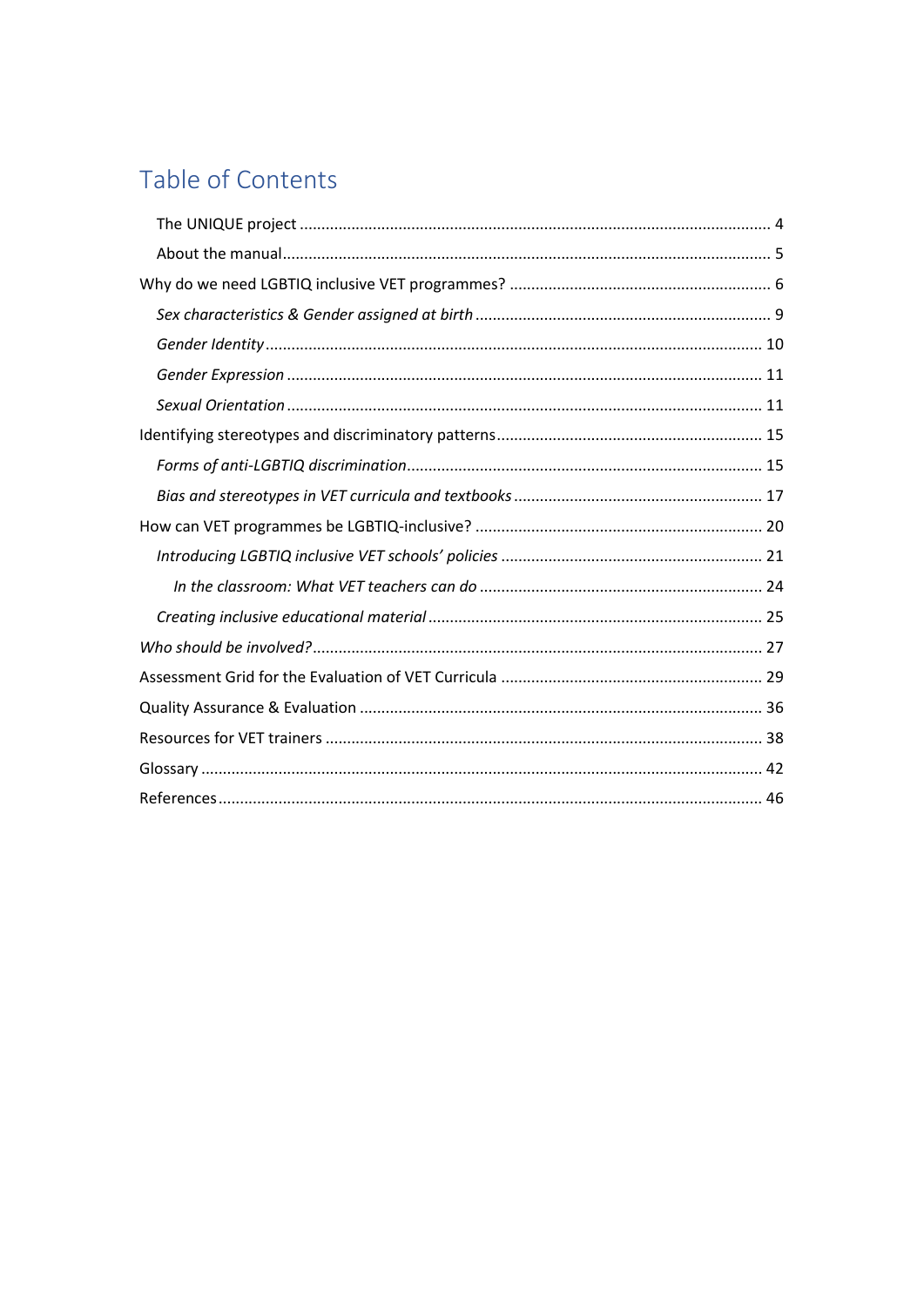# <span id="page-3-0"></span>The UNIQUE project

The UNIQUE project aims at reversing the perceptions and attitudes towards LGBTIQ<sup>1</sup> learners in the Vocational Education and Training (VET) sector by introducing innovative, inclusive, and gender-sensitive training materials for VET teachers and trainers, as well as educating them in safeguarding and promoting a non-discriminatory classroom environment.

Over the course of the project, the partnership will conduct a detailed mapping of the discriminatory norms and patterns met in VET Education to design a modern Training Curriculum for VET teachers and trainers. In addition, Ambassadors will be trained and appointed to diffuse the new training strategy through peer learning activities within their VET Providers at European level. The new curriculum developed by the project will be piloted in the participating countries to test its efficacy and relevance to the actual needs.

Within this framework, the UNIQUE project aims to:

- Introduce a "gender-sensitive" approach to reduce early school leaving among LGBTIQ students.
- Develop a mechanism that will detect existing discriminatory patterns in the VET sector.
- Design curricula/courses specifically addressed to VET teachers which will challenge discriminatory patterns and will favour gender diversity.
- Prepare an e-portfolio of relevant educational materials which will be up-to-date, inclusive, and aligned with social reality.
- Introduce Ambassadors to train VET teachers.

 $\ddot{\phantom{a}}$ 

• Spread the developed methodologies in the formal VET system.

The project started on the 15th of January 2021 and will be completed after two years. The partnership, led by AKMI S.A., consists of 9 organizations from Greece, the Netherlands, Cyprus, Bulgaria, Croatia, Poland, and Germany.

<sup>&</sup>lt;sup>1</sup> The LGBTIQ acronym stands for Lesbian, Gay, Bisexual, Trans, Intersex and Queer people. In some parts of the manual other versions of the acronym may be used when referencing other documents or research which use a specific version (e.g., LGBT, LGBTI, etc.) or when something is relevant to some identities only (e.g., LGB when referring specifically to sexual orientation).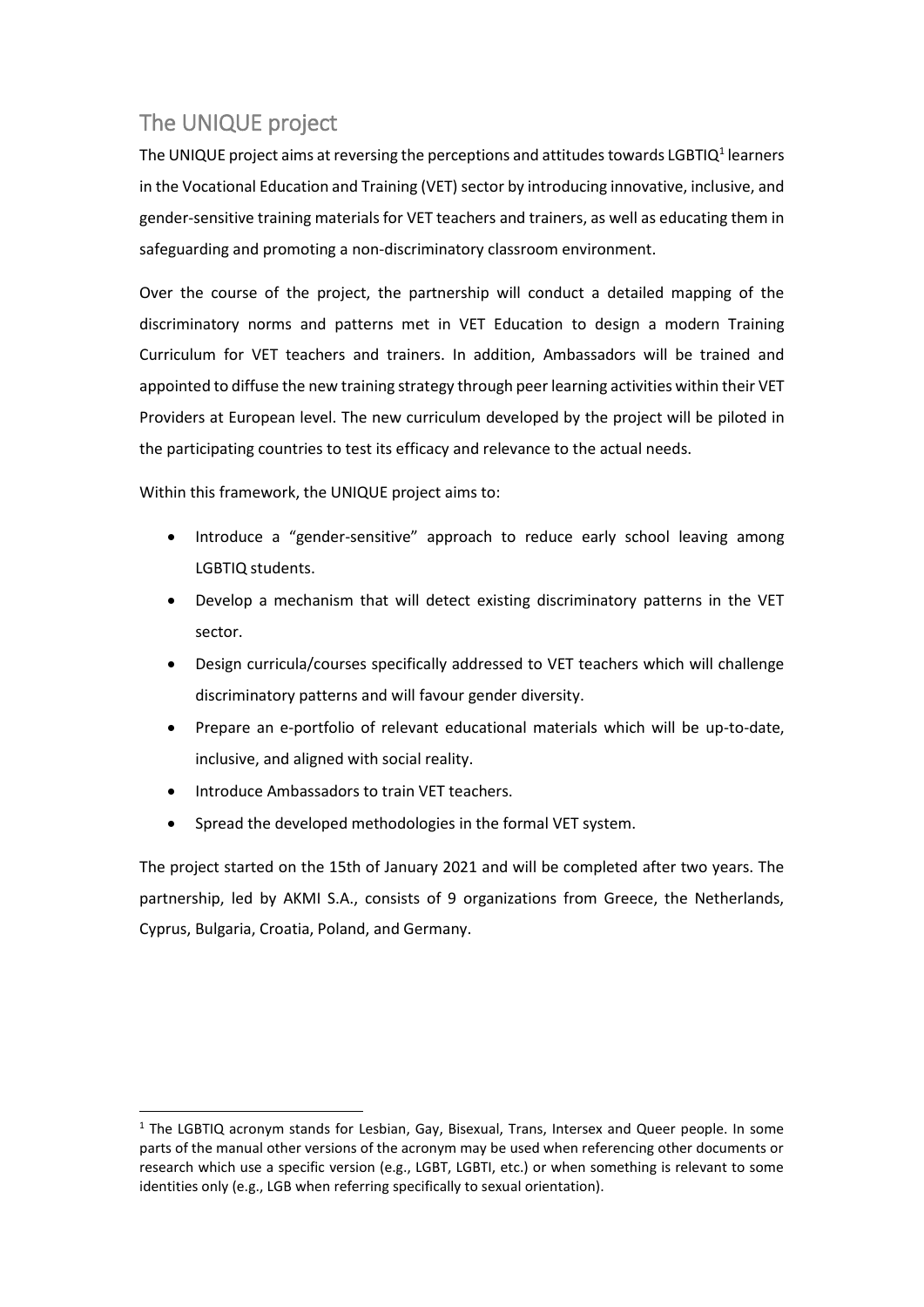# <span id="page-4-0"></span>About the manual

The main objective of the present manual, which was created within the framework of the UNIQUE project, is to introduce a non-discriminatory VET educational strategy, promoting the inclusion of LGBTIQ people and challenging discrimination and human rights violations based on sexuality and gender, as well as other forms of exclusion.

The manual is targeted to VET teachers and trainers as well as the developers of training Curricula and materials, and aims to:

- $\triangleright$  Increase their understanding around sexuality and gender, with a focus on LGBTIQ identities
- $\triangleright$  Build their capacity to
	- o recognise stereotypes and discriminatory patters against LGBTIQ people
	- o create VET programmes that are inclusive of sexual and gender diversity
	- o evaluate VET curricula from a gender and sexuality informed standpoint

To achieve these aims the manual includes

- ➢ Basic information regarding gender, sexuality and LGBTIQ identities.
- ➢ Tools to better identify and avoid stereotypes and discriminatory patterns in VET programmes.
- $\triangleright$  An assessment grid based on which the level of diversity and inclusiveness of each VET programme can be identified.
- ➢ Theoretical and practical guidelines on how to design and deliver inclusive VET courses, securing the promotion of diversity, which include examples of good practices and resources for VET teachers.
- $\triangleright$  A tool for quality assurance and evaluation of curricula.
- $\triangleright$  A concise glossary.

This manual is meant to aid teachers in creating an inclusive and non-discriminatory environment for VET learners, providing a theoretical basis as well as practical tools. However, it is important to take into account the specific socio-political circumstances of each country, and the needs of both learners and teachers in VET programmes, and make any adaptations needed while implementing the tools and guidelines presented.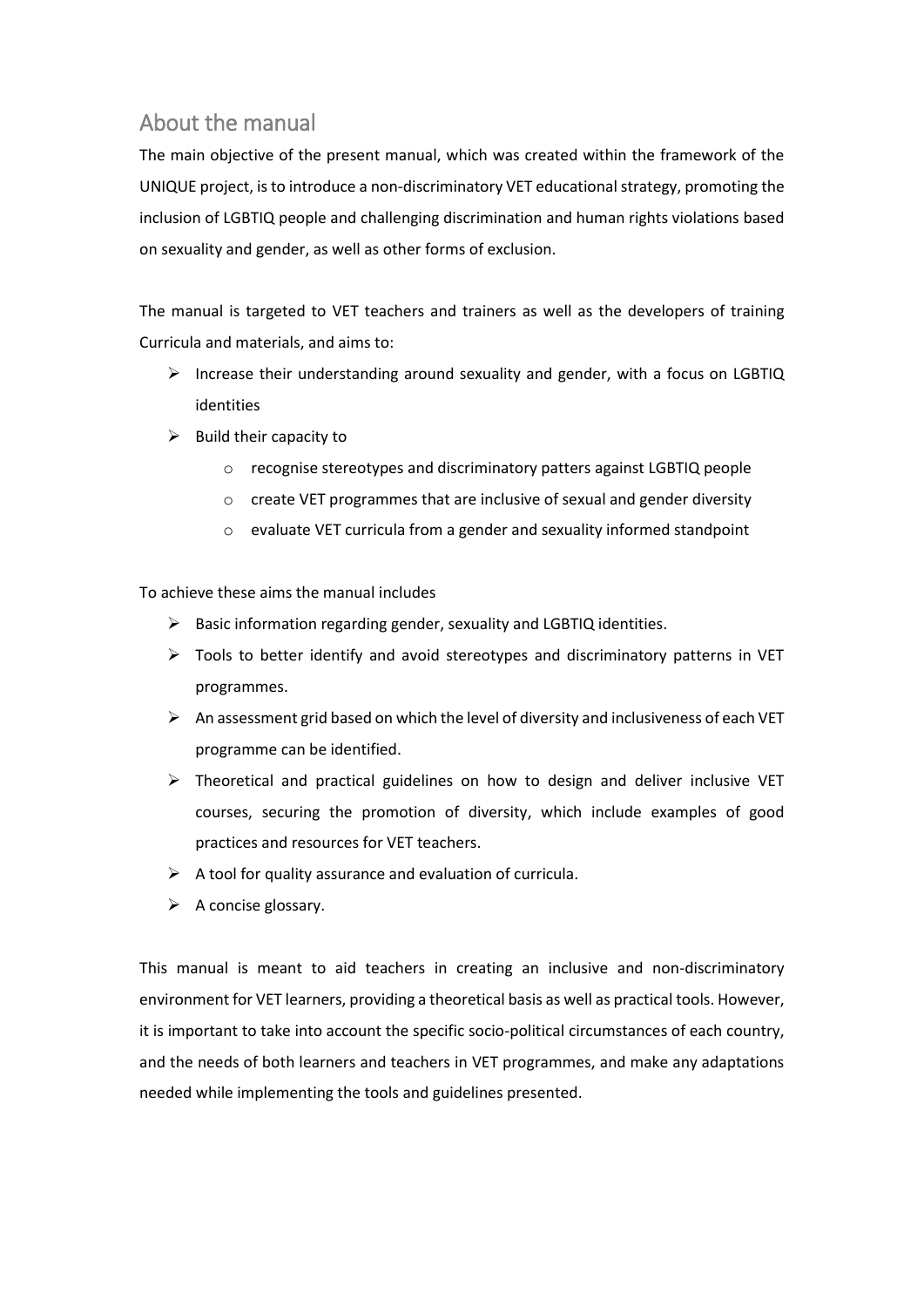# <span id="page-5-0"></span>Why do we need LGBTIQ inclusive VET programmes?

Although in the recent past the LGBTIQ community has become increasingly more visible and positive steps have been taken in the direction of protecting sexual orientation, gender identity and sex characteristics, LGBTIQ people continue to face discrimination, violence, and exclusion in many sectors of life, including education (FRA, 2020).

Most of the existing data regarding the experiences of LGBTIQ people in educational settings focus on school experiences, with limited studies focusing on the VET sector. As part of the UNIQUE project, desk and field research was conducted in the partner-countries (Bulgaria, Croatia, Cyprus, Greece, Poland) aiming to detect the forms of discrimination and stereotypes against LGBTIQ people more prevalent in the VET sector (Symplexis, 2021). The findings of the research confirm that anti-LGBTIQ discrimination and stereotypes constitute an important issue, with more than 50% of students and 40% of the teachers agreeing that VET learners are often harassed, bullied, or discriminated against for being LGBTIQ, and 40% of the respondents stating that VET environments are neither safe nor inclusive for LGBTIQ people. Discriminatory behaviours and harassment seem to take many forms, variating in their intensity, such as:

- Verbal abuse: offensive comments, jokes, criticism, gossiping, insults, mockery, humiliation, verbal attacks, etc.
- Social exclusion: exclusion from social or work activities, passive aggression, ignoring, leading eventually to marginalization or self-isolation
- Physical abuse
- Cyber-bullying
- Discriminatory behaviours from teachers, such as giving lower grades to LGBTIQ students, etc.

The invisibility of LGBTIQ people and identities, both from the curriculum as well as from the classroom constitutes another important issue that hinders the promotion of an inclusive and accepting environment for LGBTIQ learners. The findings of UNIQUE's research suggest that LGBTIQ people in the VET sector tend not to share openly their identity, in accordance with other recent surveys in the EU (e.g., FRA's LGBTI survey, 2020). Some VET learners who participated in the focus groups conducted in the participating countries mentioned that they do not know any person who is openly LGBTIQ in their schools, while others mentioned that the topic of sexuality is not generally discussed in their schools. High levels of anti-LGBTIQ discrimination in the school environment can discourage learners from coming out in their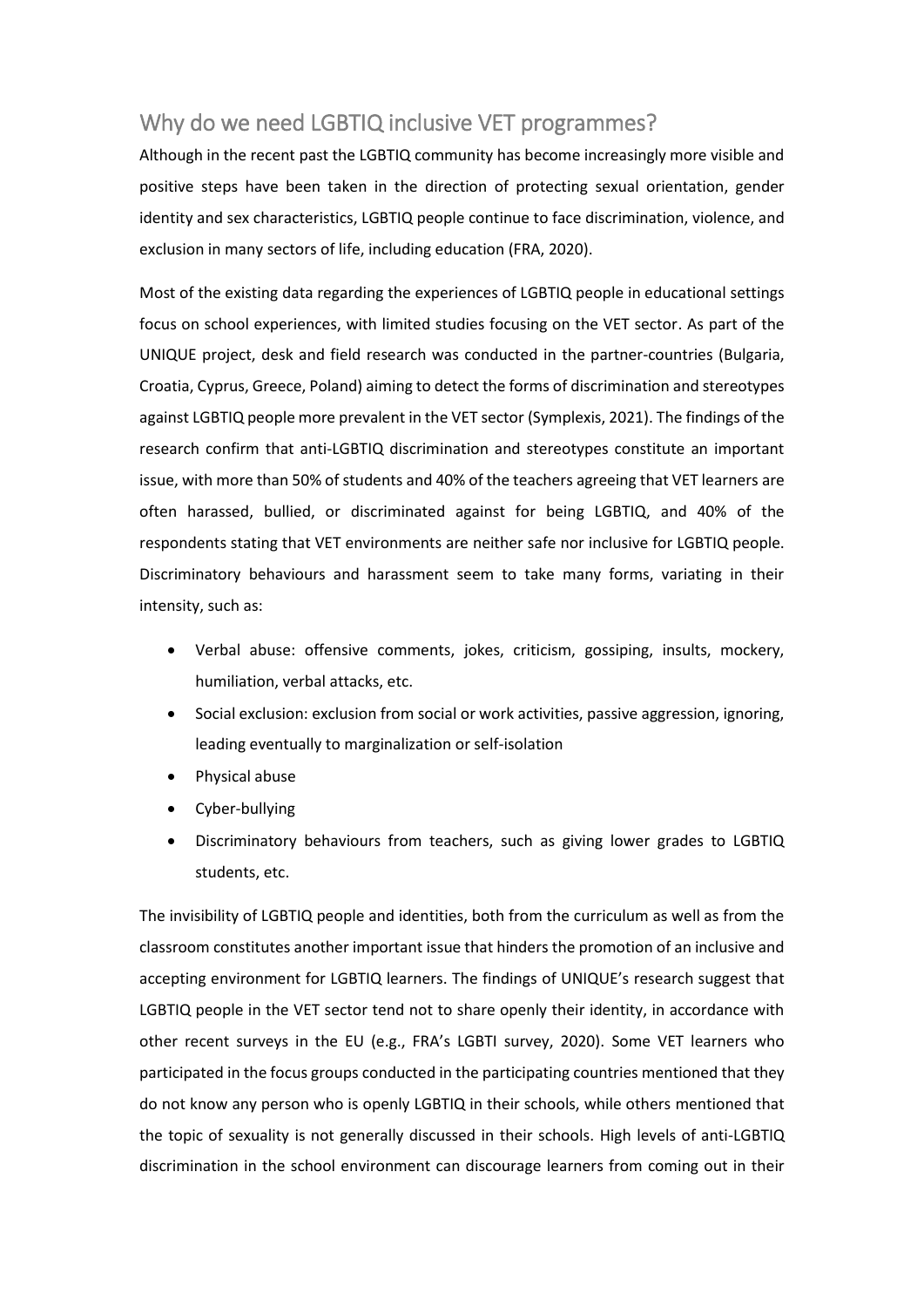school or discussing more openly issues around gender and sexuality in fear of being outed or stigmatised. VET teachers may also feel hesitant to open up discussions around LGBTIQ identities, something that was also highlighted in UNIQUE's research results.

High levels of discrimination and bullying have been linked to poor academic performance for LGBTIQ students, including higher drop-out rates (American Psychological Association, 2012), lower grades and absenteeism (Kosciw et al., 2012). Anti-LGBTIQ bullying and harassment can also lead to increased mental health challenges, such as higher rates of depression, anxiety, suicidality, and substance abuse (American Psychological Association, 2012). As stated in the recent National Survey on LGBTQ Youth Mental Health (The Trevor Project, 2021), 42% of LGBTQ youth seriously considered attempting suicide in the past year, including more than half of transgender and nonbinary youth. Increased mental health challenges can, in turn, further hamper students' academic participation and success (APA, 2012).

Curricula that include the experiences of LGBTIQ people can assist the creation of a more inclusive environment for LGBTIQ students by promoting acceptance and respect, encouraging students to question stereotypes around gender and sexuality, ensuring that LGBTIQ students feel seen, and creating space for discussions to arise around sexuality and gender. LGBTQ youth who had access to spaces that affirmed their sexual orientation and gender identity reported lower rates of attempting suicide than those who did not. More specifically for transgender youth, affirming their gender by respecting their pronouns and allowing them to change legal documents is associated with lower rates of attempting suicide (The Trevor Project, 2021).

According to the Gay, Lesbian & Straight Education Network's "National School Climate Survey" (Kosciw et al, 2020), at schools with LGBT-inclusive curricula LGBT students rated their experience as less hostile and reported increased feelings of belonging and connectedness with teachers. More specifically, the research showed the LGBT students in schools with an inclusive curriculum:

- were less likely to hear homophobic remarks often or frequently (38.6% vs. 58.3%)
- were less likely to hear negative remarks about gender expression often or frequently (30.1% vs. 47.2%)
- were less likely to hear negative remarks about transgender people often or frequently (41.8% vs. 56.0%)
- were less likely to feel unsafe because of their sexual orientation (44.4% vs. 62.7%) and gender expression (33.5% vs. 44.7%)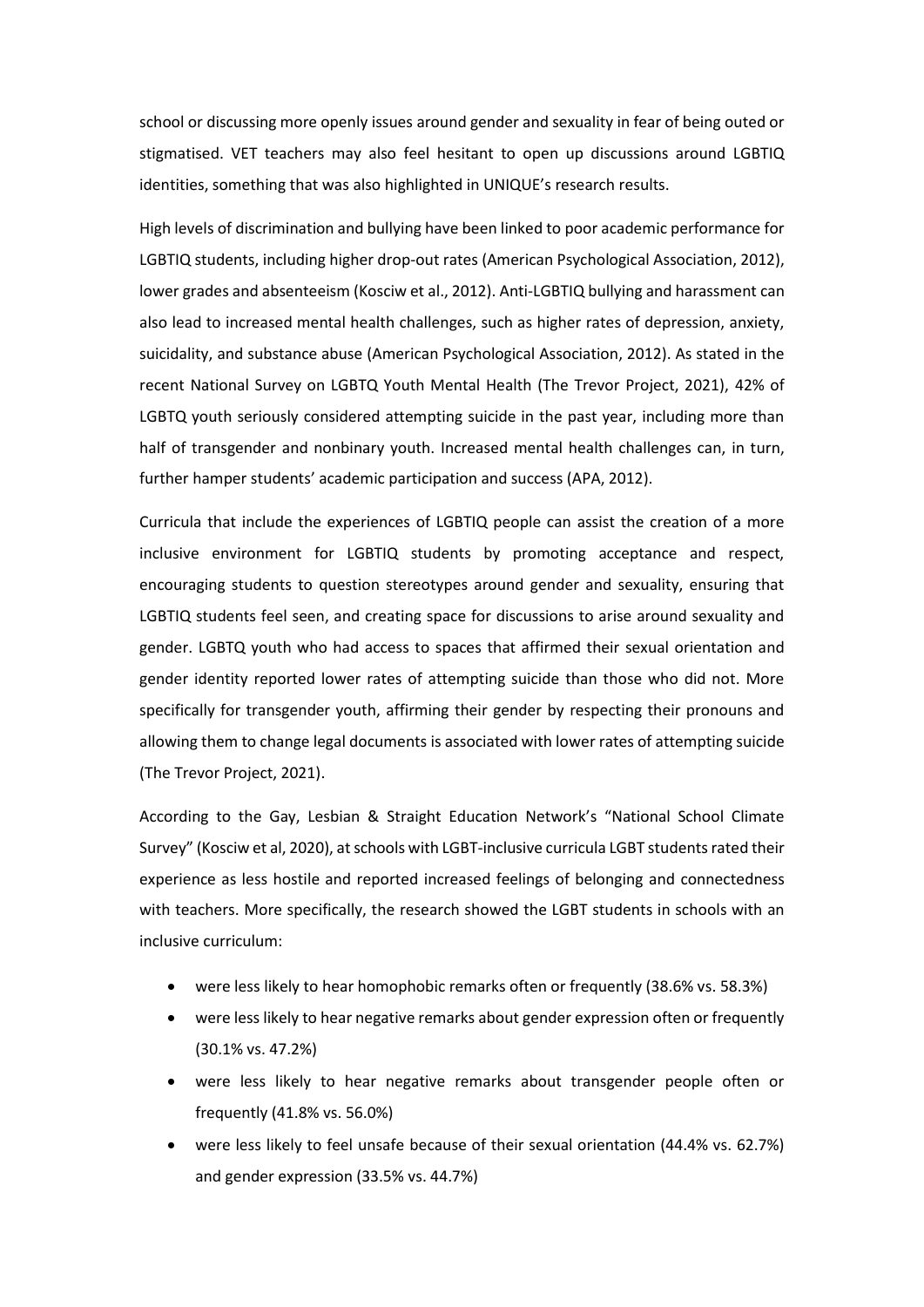- experienced lower levels of victimization related to their sexual orientation and gender expression
- were less likely to miss school in the past month because they felt unsafe or uncomfortable (23.2% vs. 35.0%)
- performed better academically at school
- were more likely to report that their classmates were somewhat or very accepting of LGBTQ people (66.9% vs. 37.9%)
- felt greater belonging to their school community.

The inclusion of LGBTIQ people and issues in VET curricula can also have a positive impact reaching far beyond the educational context when we look at VET Learners as future professionals who will be asked to provide services to LGBTIQ people. According to the findings of UNIQUE's research, although VET Learners were generally inclined to consider the needs of LGBTIQ clients when offering their services, almost 40% of them responded that they would remain uninterested or indifferent (Symplexis, 2021). Incorporating LGBTIQ issues in the curriculum, in a way that counters stereotypes and provides concrete information on LGBTIQ identities can better equip future professionals, ensuring better access to services for LGBTIQ people.

LGBTIQ inclusive curricula and educational programmes however do not favour just students who are LGBTIQ but all students. A human-rights based approach, which promotes equality and diversity, and challenges rigid gender stereotypes can build empathy, acceptance and respect, and create an overall safer environment for all leaners (Southern Poverty Law Center, 2018).

The curriculum constitutes a dialogue between society and schools, conveying messages about what is valued and creating social narratives, not only by what is included in it, but also by what is not (Page, 2017). Introducing curricula that depict LGBTIQ people and their experiences and avoid the reproduction of biases can be of all students' benefit, both those who identify as LGBTIQ as well as cis-heterosexual students, by challenging stereotypes and promoting equality and non-discrimination.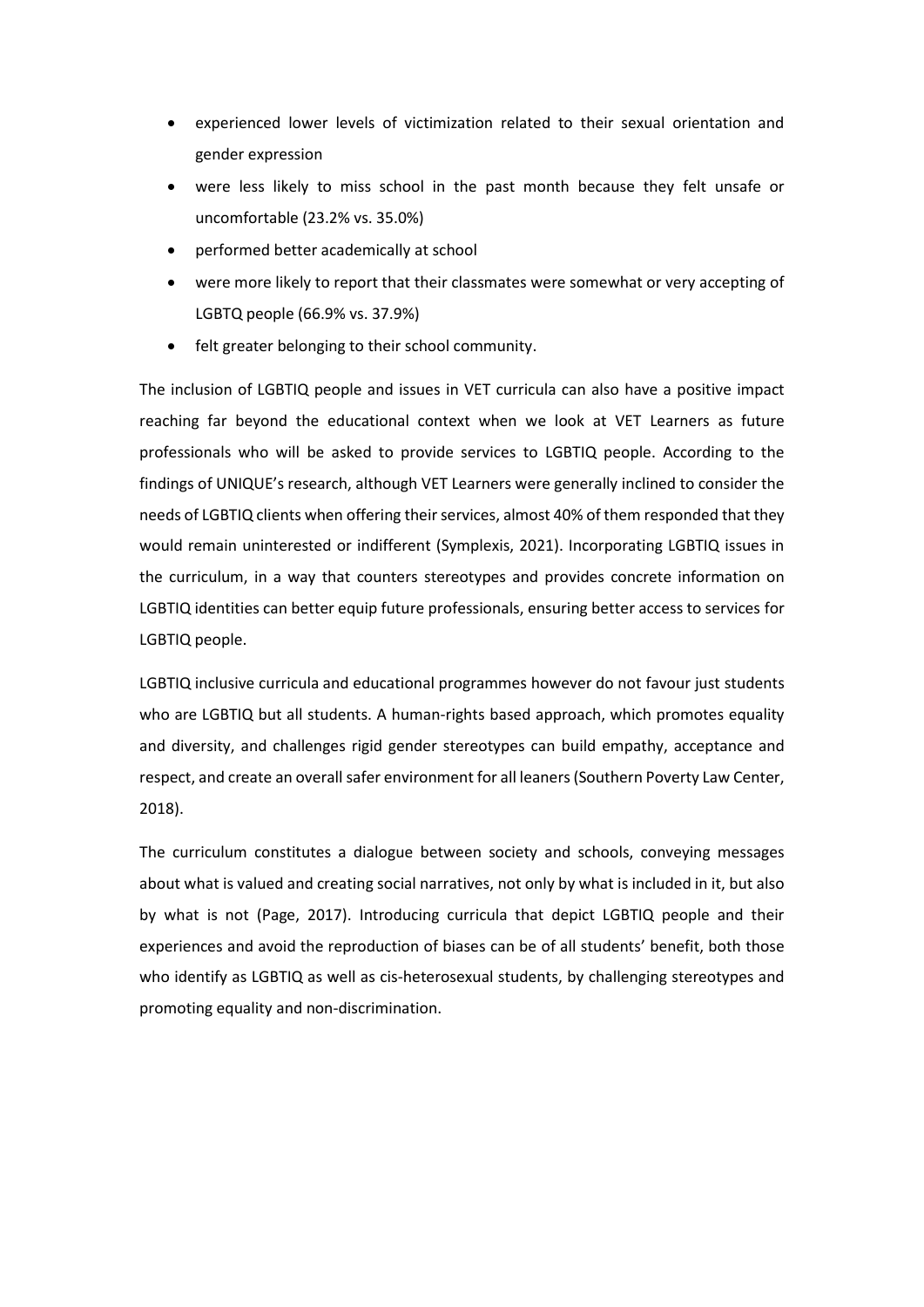## Basic concepts & LGBTIQ identities

One of the very first steps in the effort to create inclusive and non-discriminatory environments in VET is to increase our understanding of the diversity around gender and sexuality and to become more familiar with the terms and language used to describe the experiences and various identities under the LGBTIQ umbrella.

It can be useful to start by examining the basic concepts with which different identities including, but not limited to, LGBTIQ identities- are connected (Paganis, 2020). These include:

- $\triangleright$  Sex characteristics & sex assigned at birth
- $\triangleright$  Gender identity
- $\triangleright$  Gender expression
- $\triangleright$  Sexual orientation

### <span id="page-8-0"></span>*Sex characteristics & Gender assigned at birth*

**Sex characteristics** refer to the biological characteristics associated with sex. They include the primary sex characteristics (chromosomes, internal and external reproductive organs, sex hormones, gonads) and the secondary sex characteristics (e.g., breasts' development, muscle and fat distribution, hair growth, etc.).

At birth most people are assigned -based on their primary sex characteristics- either as male (XY chromosomes, penis, testicles, etc.) or female (XX chromosomes, ovaries, vagina, etc.). However not all people's sex characteristics fall within these two strictly defined categories.

**Intersex** people are born with sex characteristics that do not fall strictly within the category of male or female. Intersex variations include a wide spectrum of biological/anatomical differences – not all intersex people will share the same sex characteristics. Some intersex variations may be noticeable prenatally or at birth (e.g., variations of chromosomes or external reproductive organs), while other may become noticeable later in life (e.g., during puberty a person's hormone levels may not be typical for their assigned sex) or even never.

Intersex people are estimated to account for about 1,7% of the population, which indicates that variations of sex characteristics are not an extremely rare occurrence. However, they are still one of the most invisible and pathologized groups within the LGBTIQ community. Variations of sex characteristics are still categorised as disorders by the World Health Organisation (2018), and not as a normal expression of human diversity, even though they may not pose a threat to a person's health. As a result, many intersex people are forced, even as infants, to undergo surgical or other medical procedures - referred to as "normalising"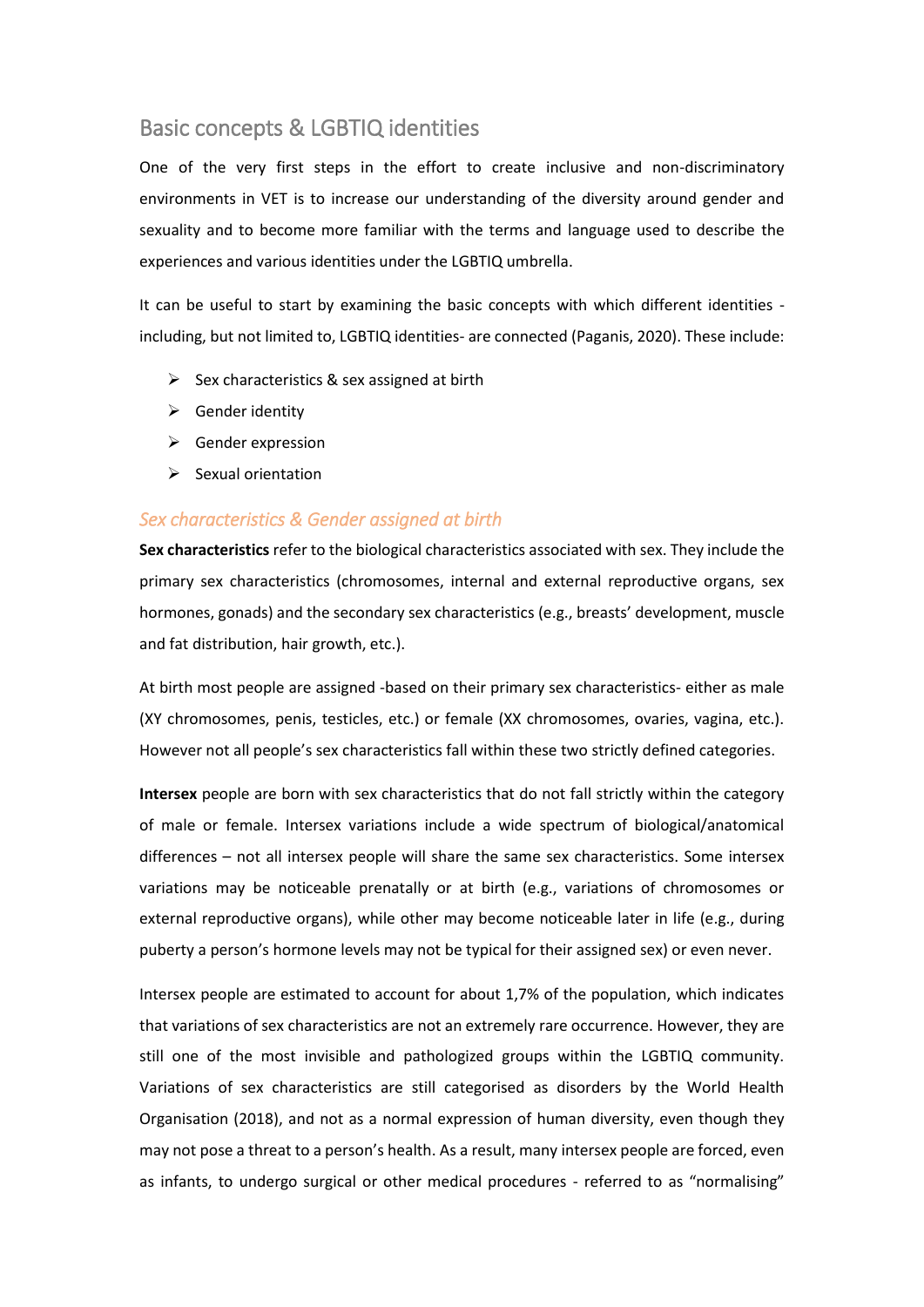surgeries - in order to make their biological characteristics "fit" into one of the two predominant sexes. These procedures may include the removal of internal reproductive organs, modifications on the external reproductive organs and/or hormone-therapy. Such procedures rarely aim to solve an underlying health issue and can negatively affect a person's physical health, causing pain, scar tissue and loss of sensation, repetitive surgeries, and other health complications. Furthermore, many people who have been subjected to such procedures mention the highly negative impact they had on their mental health, as they are usually accompanied by secrecy and stigma, affecting their self-esteem, their relationship with their family and their sexual and romantic relationships. "Normalising" surgeries and medical interventions have been characterised as torture by the UN Special Rapporteur on Torture (Mendez, 2013), who called for an end to coerced and involuntary genital-normalising surgeries.

### <span id="page-9-0"></span>*Gender Identity*

Gender Identity refers to a person's inner sense of their gender. It may or may not match with the gender the person was assigned at birth.

- **Cisgender / Cis:** People whose gender identity is the same as the gender they were assigned at birth.
- **Transgender/Trans**: people who have a gender identity which is different to the gender assigned at birth. It includes multiple gender identities, such as trans man, trans woman, non-binary, agender, genderqueer, gender fluid, etc.
- **Non-binary:** People who do not identify their gender within the male/female binary but somewhere outside or between. Some non-binary use gender neutral pronouns, such as they/them or other neo-pronouns (e.g., ze/zir, etc.). It is often used as an umbrella term which includes many different experiences of gender identity that fall outside the gender binary, such as genderfluid, agender and others.

Some trans people may choose to make some changes in the way they present themselves to better express their gender identity. This procedure is called **gender transition** and can include some or all the following personal, medical, and legal steps:

- telling one's family, friends, and co-workers;
- using a different name and new pronouns;
- dressing differently;
- changing one's name and/or gender marker on legal documents (referred to as legal gender recognition);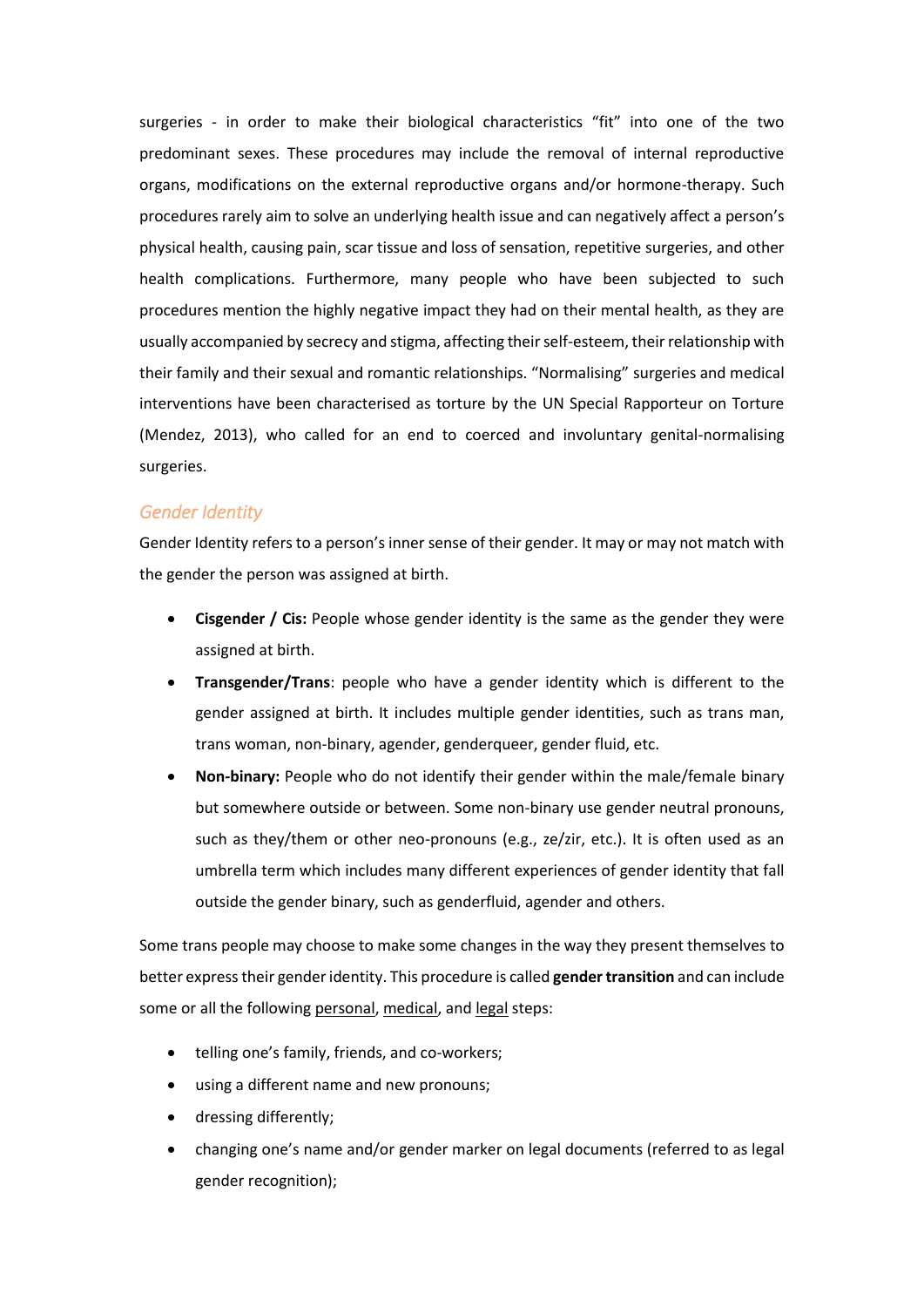- hormone therapy;
- one or more types of surgery (referred to as gender reassignment or gender confirmation surgery).

The exact steps involved in transition vary from person to person, and there is no specific order in which they should be pursued. Some limitations though may apply to legal gender recognition procedures or medical transition, based on each country's laws and regulations. For example, in some countries, it's impossible to have your gender recognized by law, while others place specific requirements such as having a psychiatric diagnosis or having undergone medical transition.

#### <span id="page-10-0"></span>*Gender Expression*

Gender expression refers to the ways in which a person chooses to express themselves, such as haircuts, clothing, way of speaking, movements and other behaviours or interests. People are expected to express their gender in a manner that is congruent with the norms for the gender they identify as, but this is not always the case. Gender expression does not always follow the social norms for a person's gender, and this applies not only to those who are LGBTIQ, but to cis-heterosexual people as well. Some examples of gender expression that break social expectations may go noticeable (e.g., a woman having short hair), while others may attract more attention and even be met with hostility (e.g., a man wearing make-up).

Gender expression is also commonly used as an indicator of person's sexual orientation, (e.g., it may be assumed that a woman who expresses herself in a masculine way identifies as a lesbian) or their gender identity (e.g., a person who wears dresses and make-up will identify as woman). While of course there are - masculine lesbians and feminine gay men, and many people have a gender expression that is in line with and affirms their gender identity, a person's gender expression cannot tell us anything more than the way they feel comfortable expressing themselves.

#### <span id="page-10-1"></span>*Sexual Orientation*

Sexual orientation describes the romantic/emotional and sexual attraction a person can feel towards other people, including a wide spectrum of experiences based on the type and level of attraction a person feels, as well as towards whom.

Some people fall within the spectrum of **asexuality**, which means that they may not experience sexual attraction (asexual), or they may experience sexual attraction rarely (graysexual) or under certain circumstance (demisexual). Respectively, some people don't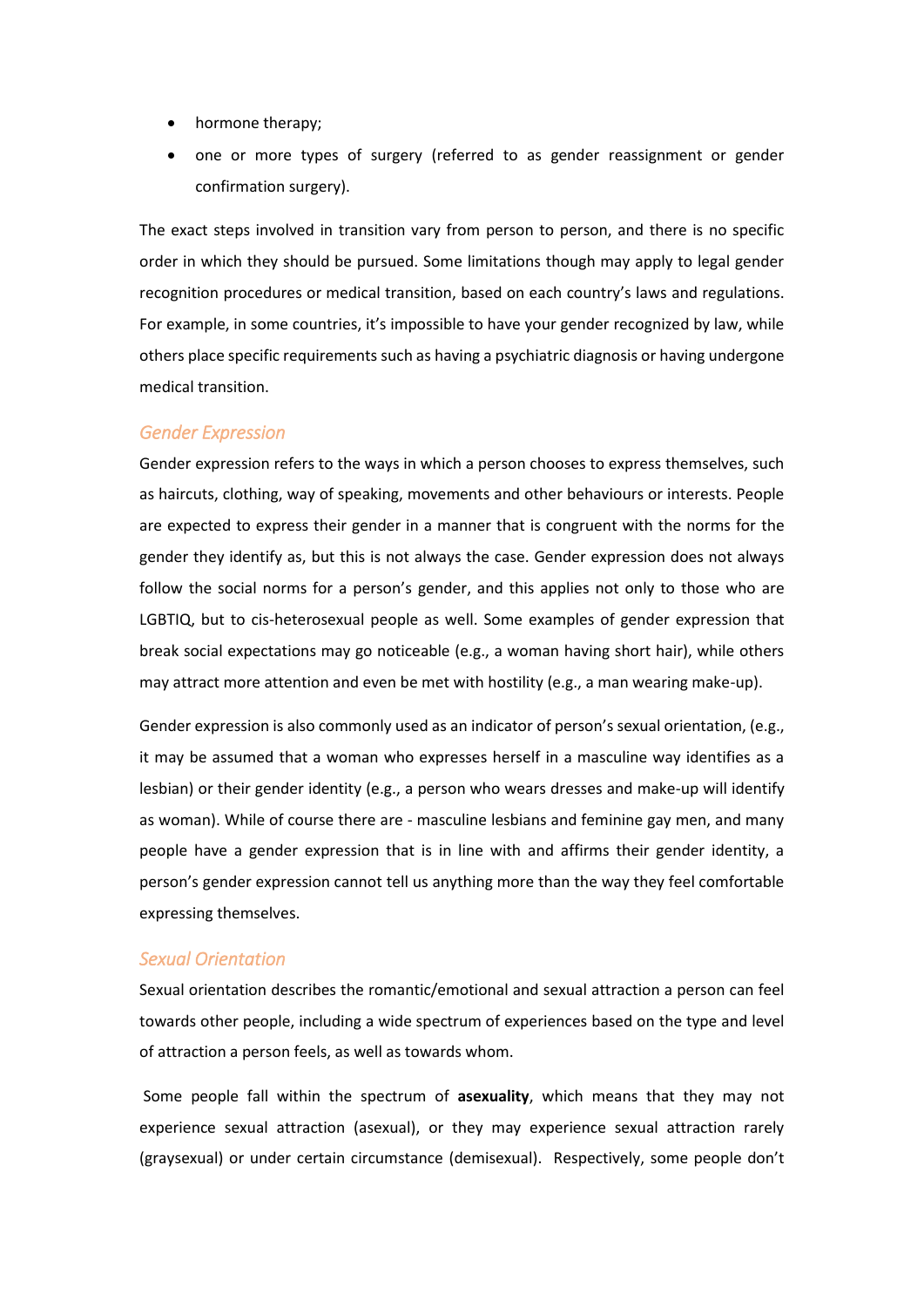experience romantic attraction, identifying as **aromantic**, or experience it rarely (grayromantic) or under certain circumstances (demiromantic).

Apart from the type and level of attraction a person experiences, sexual orientation includes identities based on the gender of the person and the gender(s) of the people they are attracted to.

One categorisation of identities regarding sexual orientations is based on whether a person is attracted to people of one gender (*monosexuality*) or people of multiple genders (*polysexuality*).

Monosexual identities include:

- **Lesbian**: A person that identifies as a woman and is attracted exclusively by other women.
- **Gay**: Mostly used for men who are attracted exclusively to other men. However, some women who are attracted to women may also identify as gay.
- **Heterosexual / Straight**: A person who is attracted to people of a different gender. Often, heterosexuality is described as attraction towards the "opposite" gender, however this approach is based on the view of gender as a binary, erasing the existence of non-binary and intersex people.

Some of the identities that fall within the spectrum of polysexuality are:

- **Bisexual**: A person that experiences romantic and/or sexual attraction to people of two or more genders. It is often used as an umbrella term to describe various forms of polysexuality.
- **Pansexual**: People who are attracted to people of all genders or irrespectively of a person's gender.

People who may use multiple identities to describe their sexual orientation. For example, a person who does not experience romantic attraction but is sexually attracted to people of all genders may identify both as aromantic and pansexual.

Trans Students Educational Resources (TSER) has created the Gender Unicorn Graph, which depicts in an easy to grasp way all the basic concepts regarding gender and sexuality. The graph is availabl[e online](https://transstudent.org/gender/) in multiple languages.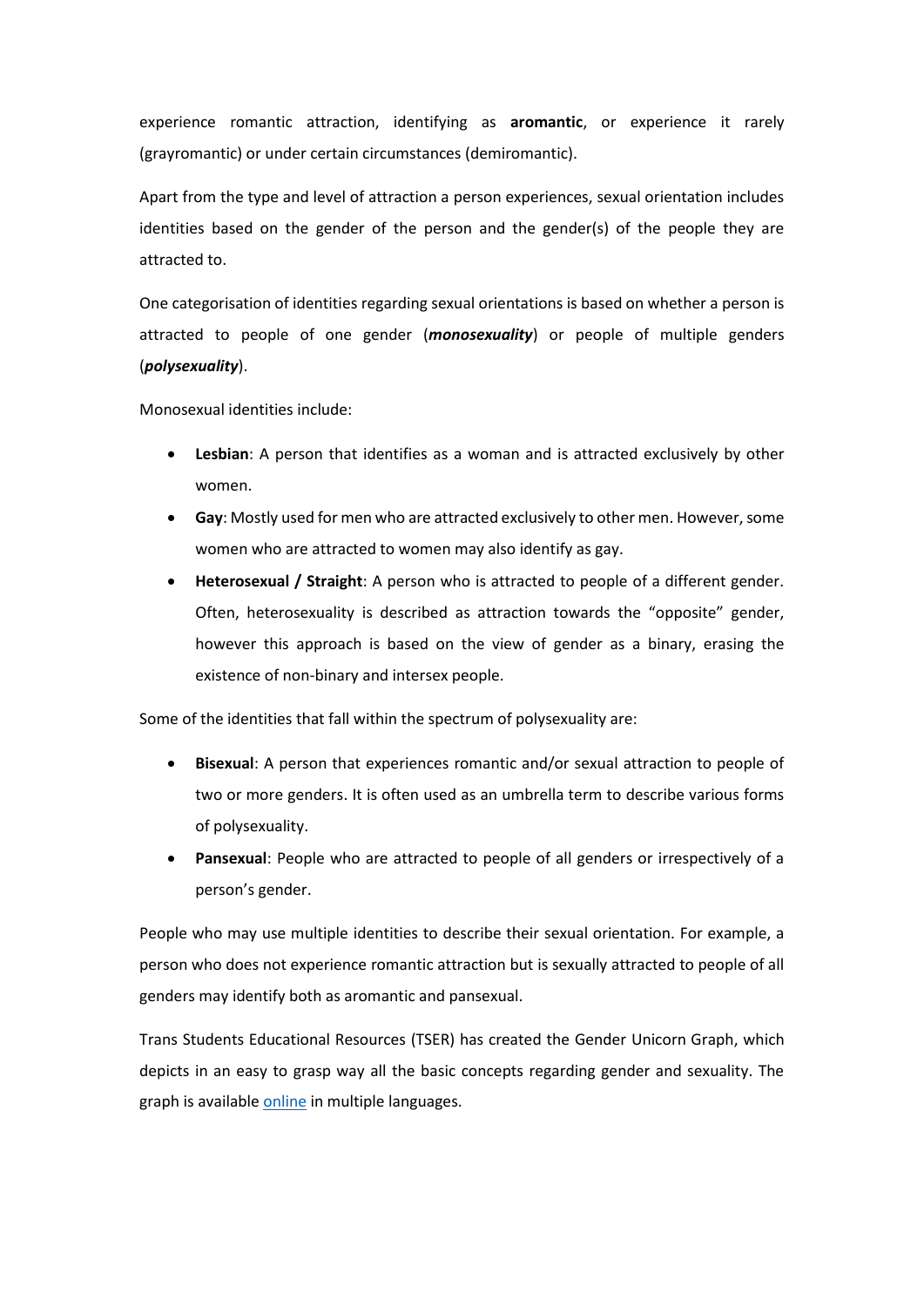

### **And what does Queer mean?**

Queer is a complex term with multiple interpretations. In the past, it was used as derogatory term for LGBT people, but in the 80's it was reclaimed from activists and academics as a positive and confrontational self-description to challenge social norms around sexuality, sexual orientation, gender identity and/or other forms of normativity. It is often used by people that do not accept the traditional concepts of gender and sexuality and do not identify with any of the terms of the LGBTI+ acronym, but also as an umbrella term for all LGBTI+ people. As a term, it also identifies with certain parts of the Queer Theory.

Some important thoughts to keep in mind while navigating the different concepts and identities around gender sexuality:

 $\triangleright$  The four concepts mentioned in this section (sex assigned at birth, gender identity, gender expression, sexual orientation) are interconnected to a certain degree; however, they are not inextricably linked. We cannot use one of them to assume the rest. For example, a person's gender identity cannot tell us their sexual orientation, we can't assume a person's gender based on their gender expression, and so on.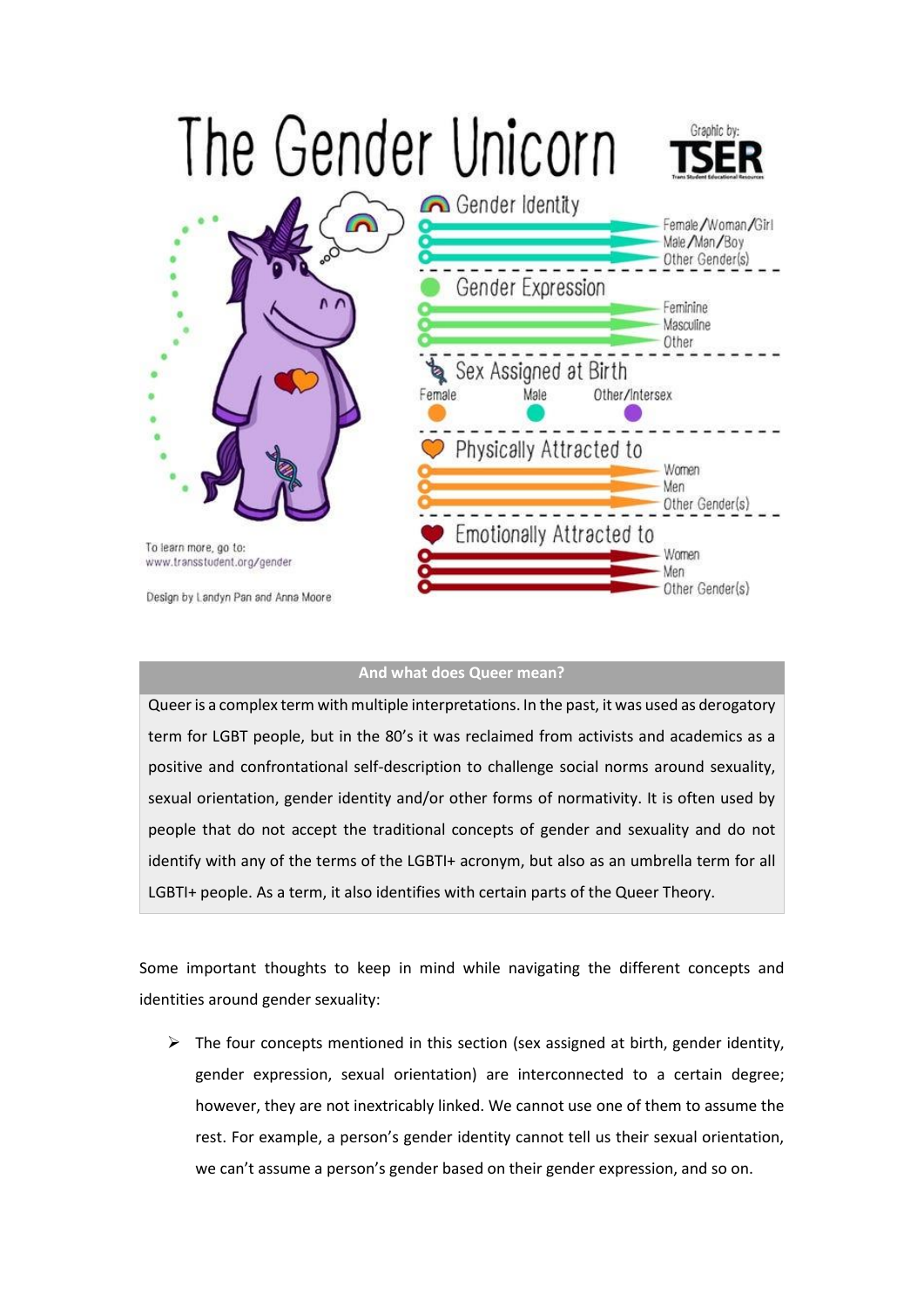- $\triangleright$  When talking about gender we are always referring to the gender a person identifies as. This means, for example, that the term "women" includes both cis and trans women.
- ➢ This categorisation is merely a tool to understand the diversity of gender and sexuality. It should not be used as a "checklist" to determine a person's identities. Self-identification should always be respected. Some people may identify with terms that do not exactly follow this structure, and there may be various reasons for this:
	- o a person may feel closer to an identity due to past experiences;
	- o they may choose an identity that feels easier to explain or is more visible;
	- o they may not find terms that specifically describe their experience, etc.
- $\triangleright$  The language used to describe experiences around gender and sexuality is tied to the socio-cultural context and a specific period. The creation and use of language is also a dynamic process; as visibility around LGBTIQ identity grows new terms are coined to highlight experiences that have been so far invisible, and older terms are being replaced with others, which carry less stigma.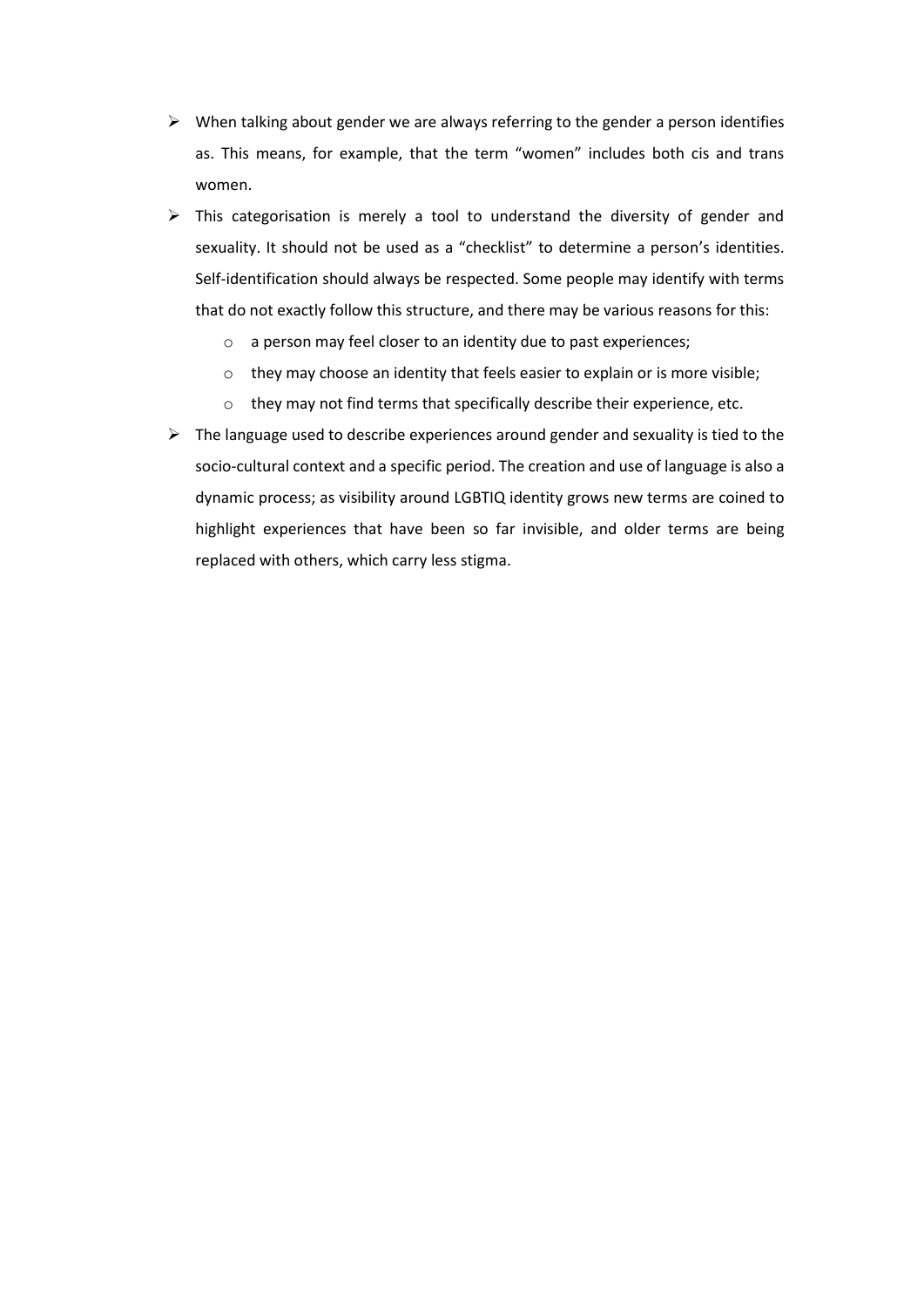# <span id="page-14-0"></span>Identifying stereotypes and discriminatory patterns

# <span id="page-14-1"></span>*Forms of anti-LGBTIQ discrimination*

Anti-LGBTIQ behaviours and attitudes can manifest in many ways. Although some of them may be more prominent and easier to identify, such as verbal abuse or physical violence, there are many other forms that can be more challenging to detect or recognise as such.

|                   | <b>Anti-LGBTIQ discrimination:</b>                              |  |  |  |  |  |  |  |  |  |
|-------------------|-----------------------------------------------------------------|--|--|--|--|--|--|--|--|--|
|                   | <b>Relevant terms</b>                                           |  |  |  |  |  |  |  |  |  |
| <b>Biphobia</b>   | The fear, unreasonable anger, intolerance or/and hatred         |  |  |  |  |  |  |  |  |  |
|                   | towards bisexuality and bisexual people. It can include a wide  |  |  |  |  |  |  |  |  |  |
|                   | range of negative beliefs, stances, and behaviours, from        |  |  |  |  |  |  |  |  |  |
|                   | stereotyping to extreme violence incidents. Bisexual people     |  |  |  |  |  |  |  |  |  |
|                   | can also face homophobia due to their same-gender               |  |  |  |  |  |  |  |  |  |
|                   | attraction, however biphobia is<br>not the<br>same<br>as        |  |  |  |  |  |  |  |  |  |
|                   | homophobia. It includes beliefs and stereotypes that are        |  |  |  |  |  |  |  |  |  |
|                   | specifically targeted to bisexual people (e.g., that bisexual   |  |  |  |  |  |  |  |  |  |
|                   | people are confused / greedy / unable to commit to a            |  |  |  |  |  |  |  |  |  |
|                   | relationship, etc.)                                             |  |  |  |  |  |  |  |  |  |
| Cis-sexism        | The pervasive system of discrimination and exclusion that       |  |  |  |  |  |  |  |  |  |
|                   | oppresses people whose gender and/or gender expression          |  |  |  |  |  |  |  |  |  |
|                   | fall outside of cis-normative constructs. This system is        |  |  |  |  |  |  |  |  |  |
|                   | founded on the belief that there are, and should be, only two   |  |  |  |  |  |  |  |  |  |
|                   | genders, and that a person's gender must coincide with their    |  |  |  |  |  |  |  |  |  |
|                   | assigned sex.                                                   |  |  |  |  |  |  |  |  |  |
| Heteronormativity | Refers to cultural and social practices where men and women     |  |  |  |  |  |  |  |  |  |
|                   | are led to believe that heterosexuality is the only conceivable |  |  |  |  |  |  |  |  |  |
|                   | sexuality. It implies that heterosexuality is the only way of   |  |  |  |  |  |  |  |  |  |
|                   | being "normal". This belief results in the invisibility,        |  |  |  |  |  |  |  |  |  |
|                   | stigmatisation and discrimination against people who are not    |  |  |  |  |  |  |  |  |  |
|                   | or are perceived not to be heterosexual.                        |  |  |  |  |  |  |  |  |  |
| Homophobia        | The fear, unreasonable anger, intolerance or/and hatred di-     |  |  |  |  |  |  |  |  |  |
|                   | rected towards homosexuality. It can include a wide range of    |  |  |  |  |  |  |  |  |  |
|                   | negative beliefs, stances, and behaviours, from stereotyping    |  |  |  |  |  |  |  |  |  |
|                   | to extreme violence incidents.                                  |  |  |  |  |  |  |  |  |  |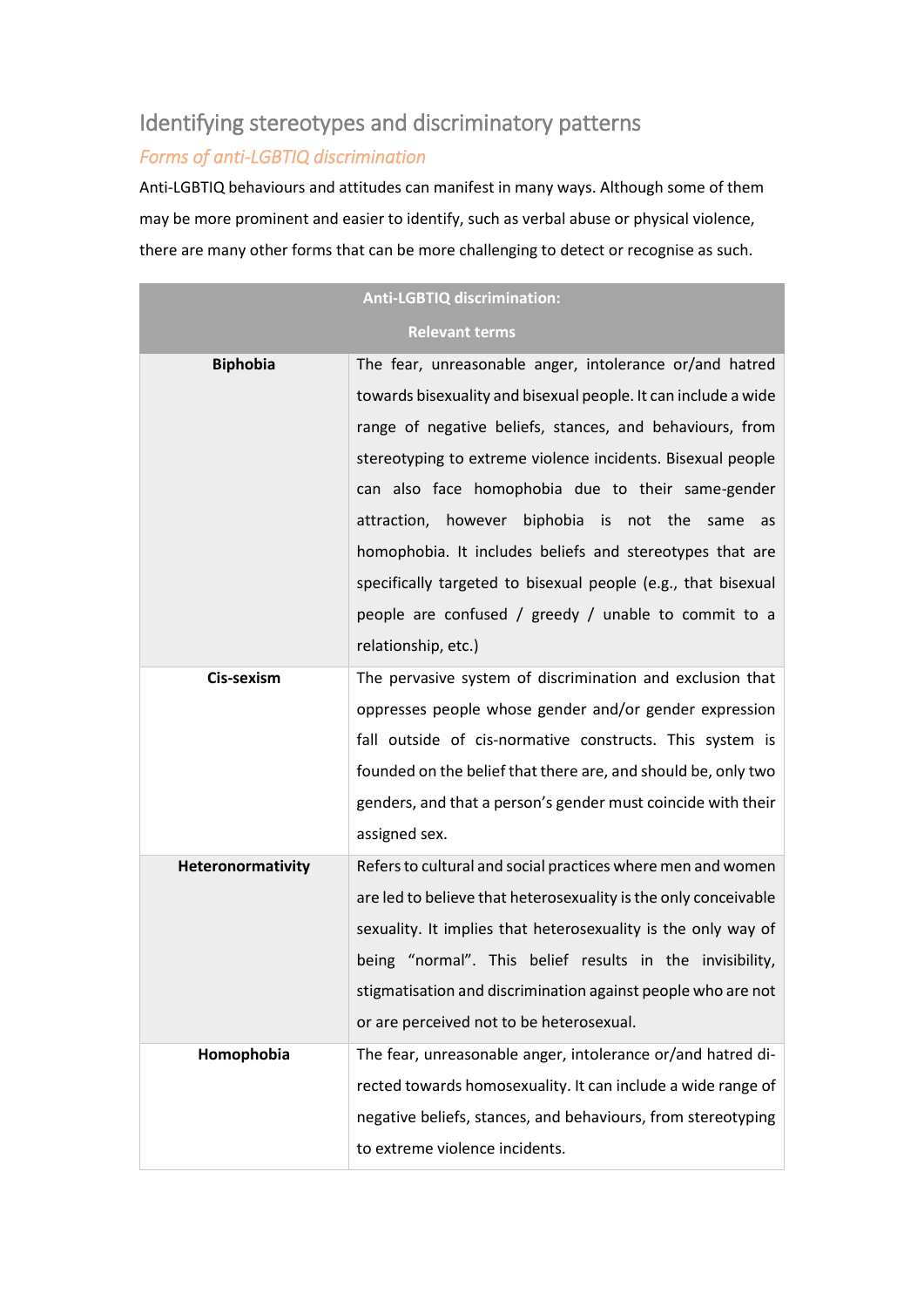| Interphobia | Negative stances, attitudes, and emotions towards people<br>who (are thought to) have sex characteristics that do not fall<br>within the binary of biological sex (Costello, 2010).                                                                                                                                                                                                                                              |
|-------------|----------------------------------------------------------------------------------------------------------------------------------------------------------------------------------------------------------------------------------------------------------------------------------------------------------------------------------------------------------------------------------------------------------------------------------|
| Transphobia | A matrix of cultural and personal beliefs, opinions, attitudes,<br>and aggressive behaviours based on prejudice, disgust, fear<br>and/or hatred directed against individuals or groups who do<br>not conform to, or who transgress societal gender<br>expectations and norms. It particularly affects individuals<br>whose lived gender identity or gender expression differs<br>from the gender role assigned to them at birth. |

*Source: Based on the definitions provided in Theofilopoulos & Paganis (2019)*

Below you can find some examples of the various forms of discrimination on the basis of sexual orientation, gender identity and sex characteristics may take, aiming to aid VET teachers and trainers in identifying such incidents.

### **Common forms of anti-LGBTIQ discrimination and violence:**

- Name-calling: using stigmatising and hurtful language regarding a person's sexual orientation, gender identity or sex characteristics.
- Spreading rumours and gossiping about a person's identity or relationships.
- Making "jokes" about LGBTIQ people.
- Making fun of a person's gender expression (e.g., mocking someone's voice or way walking).
- Outing**:** Sharing a person's sexual orientation, gender identity or sex characteristics without their consent.
- Being excluded from group activities.
- Teachers expressing anti-LGBTIQ beliefs or using stigmatising language to refer to LGBTIQ people.
- Teachers and other staff members not intervening or taking a neutral stance in cases of discrimination/abuse.
- Cyber-bullying: sending threats or verbally harassing through online platforms (e.g., social media, texts, emails, etc), spreading rumours, sharing a person's pictures and personal information, or outing them online.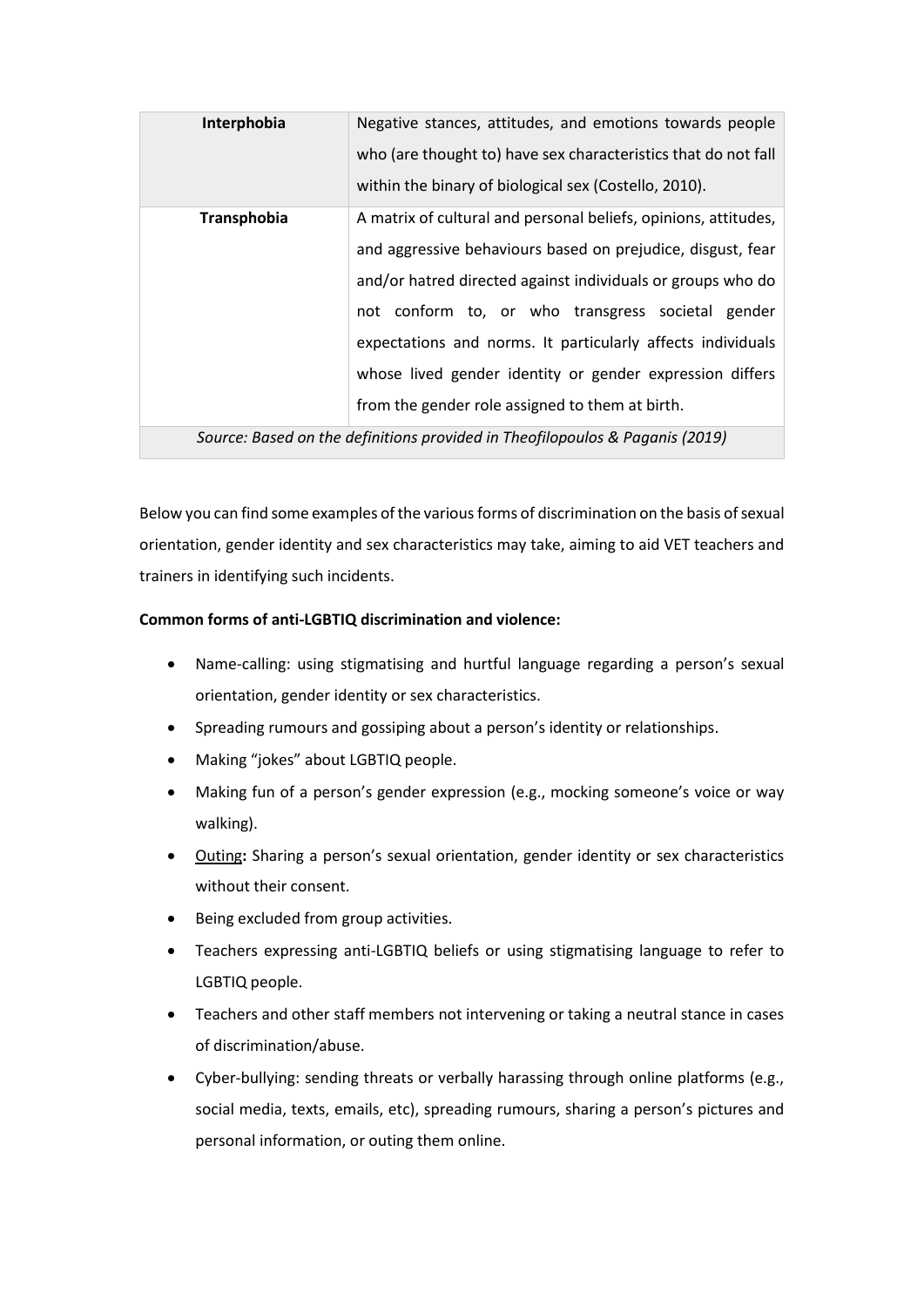- Sexual harassment**:** making sexually suggestive comments or gestures, groping, showing sexually explicit images, sexual abuse.
- Physical violence

**Trans and intersex** learners may face some unique forms of discrimination. For example:

- Not being able to register under the name and gender they identify as.
- Not being able to use bathrooms and other gender-segregated facilities according to their gender identity.
- Not being allowed to dress according to their gender identity.
- Misgendering: Referring to a trans person with pronouns other than the ones they use (e.g., using male pronouns when addressing or referring to a trans woman). Misgendering can also include de-gendering: deliberately avoiding gendered pronouns when referring to a trans person while knowing that they use male or female pronouns (e.g., using gender neutral pronouns to refer to a trans man who uses male pronouns)
- Deadnaming: Using the name a trans person is listed under in their legal documents to refer to them, instead of their chosen name.
- Receiving intrusive questions and inappropriate comments about their body and/or genitals.

It is important to have in mind that anti-LGBTIQ discrimination and harassment can affect not only LGBTIQ students, but also teachers and trainers who identify as LGBTIQ, as well as students who have LGBTIQ parents, other family members or friends, and those who are perceived to be LGBTIQ or do not conform to gender stereotypes.

## <span id="page-16-0"></span>*Bias and stereotypes in VET curricula and textbooks*

As anti-LGBTIQ stereotypes and attitudes are widespread and deeply engrained in our society, it is difficult for VET curricula and textbooks to be bias-free. Bias can be intentional or unintentional, overt, or covert.

The most common bias when it comes to LGBTIQ issues in educational curricula is i**nvisibility**. LGBTIQ people and identities are completely excluded both from the narrative and the illustrations of textbooks. Some examples of invisibility are:

• LGBTIQ identities and people are not mentioned in the content of a course.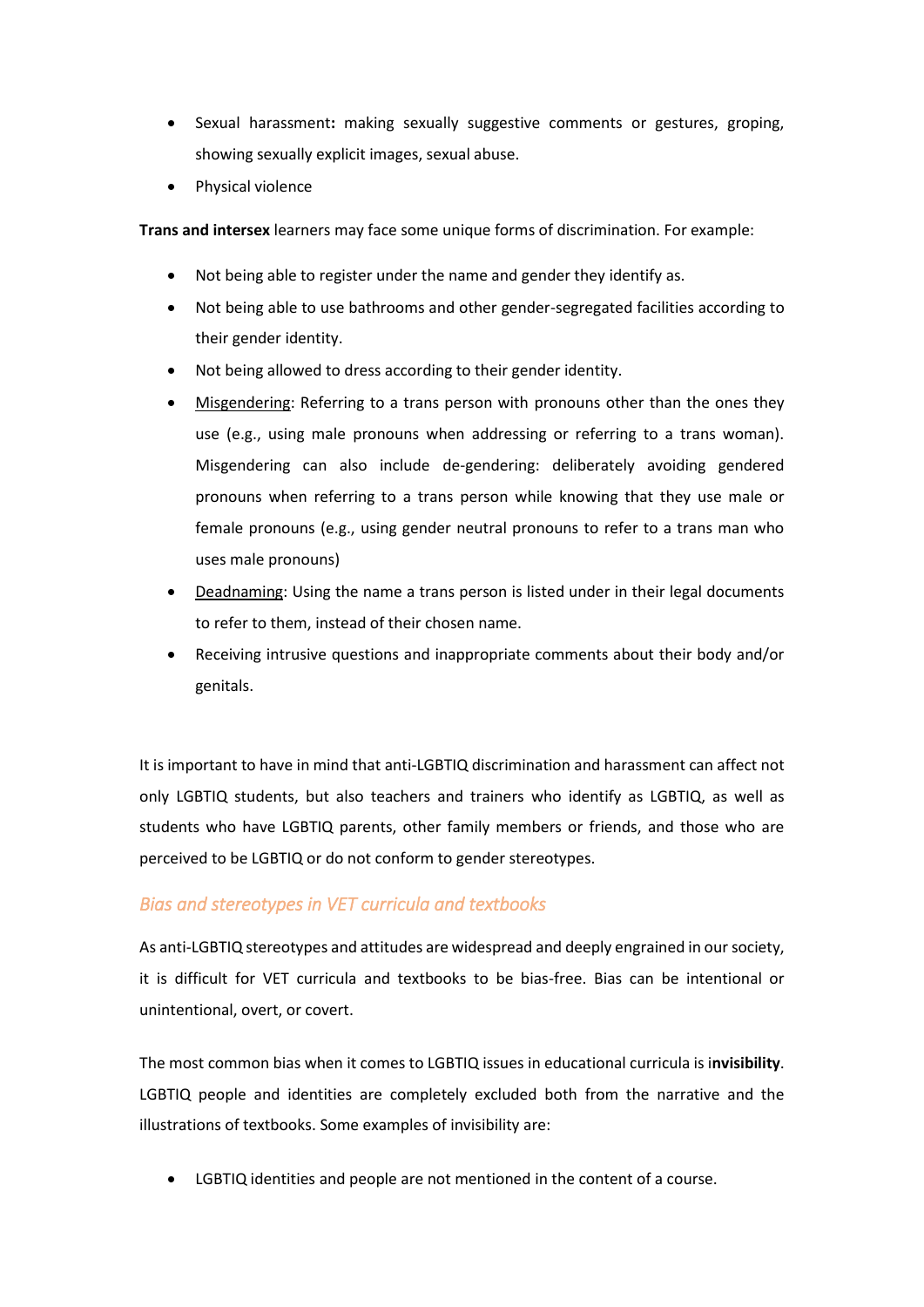- The LGBTIQ identity of important people (in history, science, arts, etc.) is not mentioned.
- Historical events that are relevant to or include LGBTIQ people are not mentioned.
- Texts and resources with LGBTIQ themes are not included in the curriculum.
- Examples and exercises include only cis-heterosexual people (e.g., only families that have a traditional structure are used as examples)
- Illustrations only include couples of different genders and traditional families.
- There is a lack of depictions of people who don't conform to gender roles.

Another form of bias commonly encountered is the **promotion of stereotypes.** In this case LGBTIQ identities are included in the curriculum but in a way that perpetuates (negative) stereotypes, myths, or negative attitudes. For example:

- LGBTIQ identities are described as mental illnesses;
- LGBTIQ identities are characterised as a "new trend";
- LGBTIQ people are associated with HIV/AIDS and/or other sexually transmitted infections;
- LGBTIQ people are portrayed as unfit to become parents;
- LGBTIQ people are associated with certain professions or interests (e.g., gay men as hairdressers, etc.)

The **use of biased language** can also promote stereotypes. LGBTIQ identities may be referred to with language that is stigmatising or pathologising. Some examples of biased language may include:

- referring to trans people as "transsexuals" or "transvestites";
- using the word "hermaphrodites" to refer to intersex people;
- referring to non-heterosexual sexual orientations as a "fad", "trend" or "life-style";
- using terms that are related to women/girls or femininity as insults (e.g., saying that someone "acts like a girl").

Biased language can also promote gender stereotypes, for example by associating certain roles or professions with a specific gender (e.g., presenting women as caretakers), using masculine words and adjectives to refer to people of all genders, etc.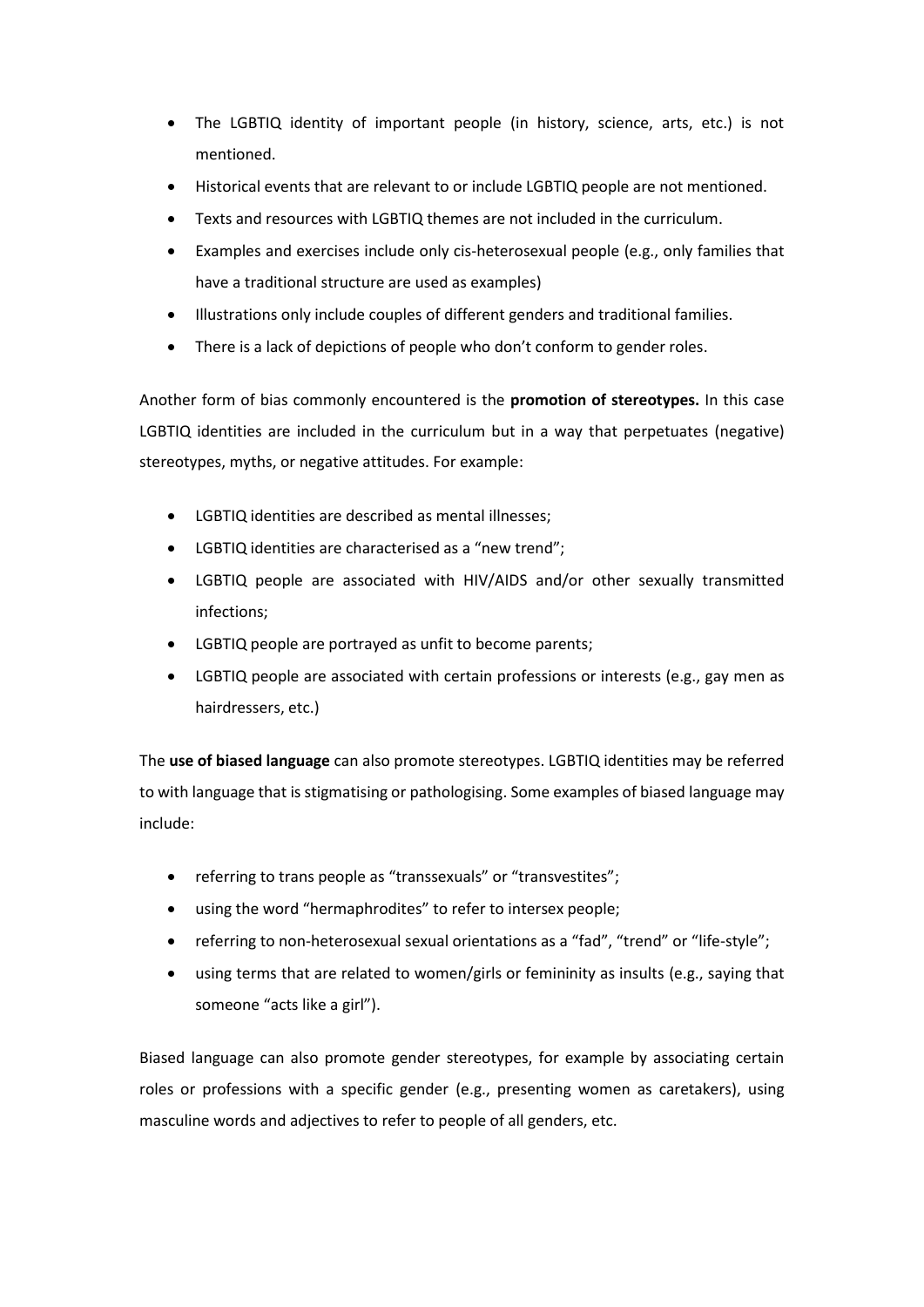**Fragmentation** is another form of bias that can be found in curricula. Fragmentation refers to when LGBTIQ issues are taught in isolation and without context or are introduced in a way that makes it difficult to connect to the broader topic studied. It can also include mentioning some identities only, while excluding other (e.g., referring only to gay and lesbian people) or portraying LGBTIQ people as a homogenous group, leaving out the various other identities related to race, ethnicity, class, disability, and other characteristics (GLSEN, 2019).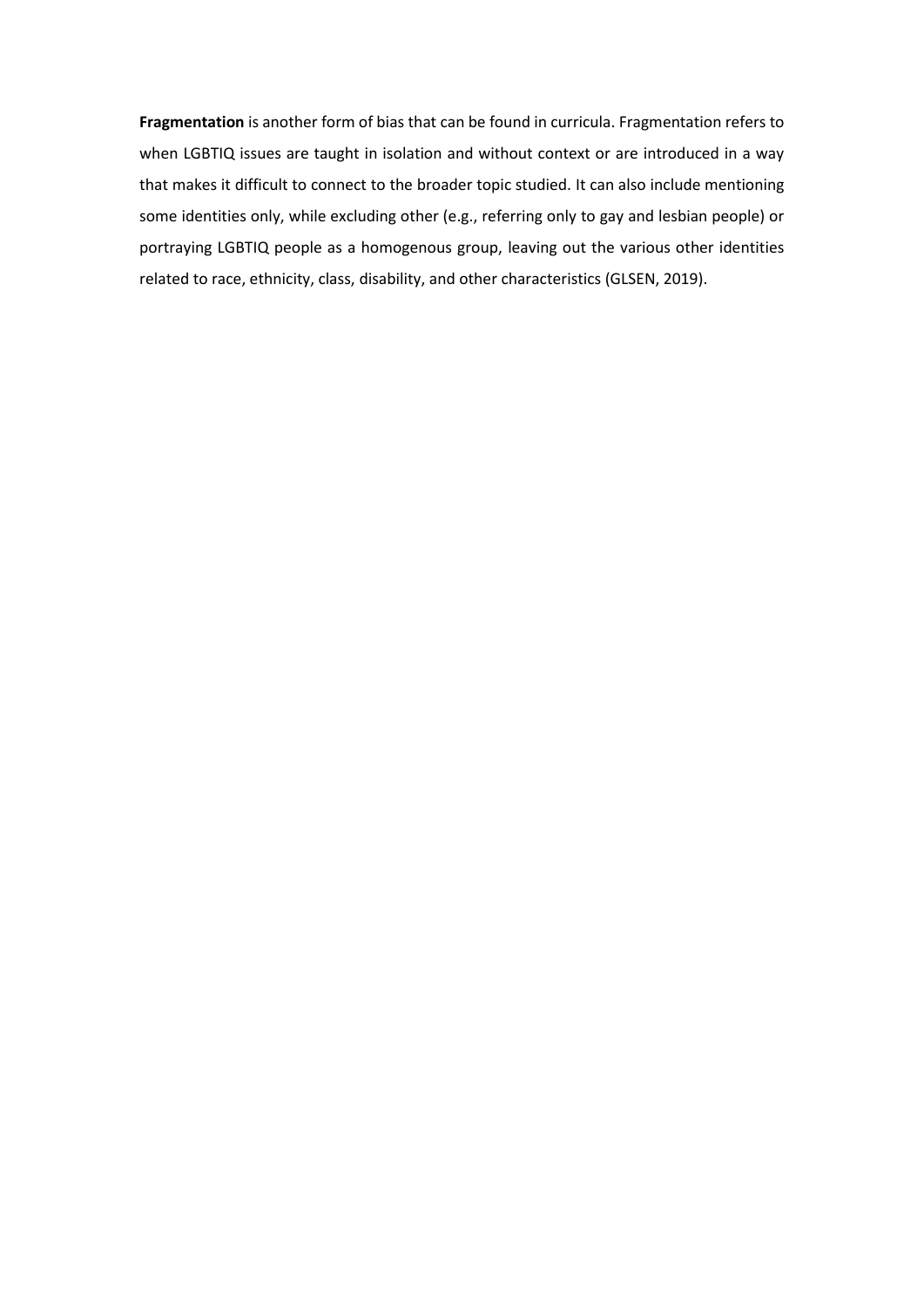# <span id="page-19-0"></span>How can VET programmes be LGBTIQ-inclusive?

The International Lesbian, Gay, Bisexual, Transgender and Queer Youth and Student Organization has published concrete recommendations on making schools safer and more inclusive for LGBTQI+ students (IGLYO & OBESSU, 2014). Although IGLYO's recommendations do not focus specifically on the VET sector, some of the most core principles and guidelines proposed can be applied to VET to create a more LGBTIQ-inclusive environment:

- I. **Human-rights based education:** Fundamental human rights should be an integral part of education at all levels. Incorporating human rights in education, both in the overall educational approach as well as in the educational material, can play a crucial role in helping students understand that all people deserve equal rights and raising awareness about the rights to equality, freedom from discrimination, and freedom from harassment.
- II. **Curriculum and learning materials**: Curricular materials should include LGBTIQ perspectives and portray the experiences of all students, regardless of sexual orientation, gender identity or expression or sex characteristics. LGBTIQ identities and issues should be incorporated in the curriculum both as part of generic materials, and when possible, as standalone materials that specifically cover LGBTIQ issues.
- III. **Anti-discrimination policies:** Homophobic, biphobic and transphobic discrimination should be dealt with in the same way any other identity-based discrimination would be.
- IV. **Access to information and support:** Learners should be able to access both information and support on issues regarding sexual orientation, gender identity, expression and sex characteristics.
- V. **Safe and inclusive environment**: Schools must be safe and inclusive spaces for all learners. Intimidation or discrimination of any sort, including homophobia, biphobia and transphobia should not be tolerated, with penalties for those who do not respect school safety.
- VI. **Visibility and participation:** Visibility and participation means recognizing the existence of all including lesbian, gay, bisexual, transgender and queer people in society. Within a school, participation is achieved through ensuring that people of diverse sexual orientations and gender identities are included and represented in all school structures.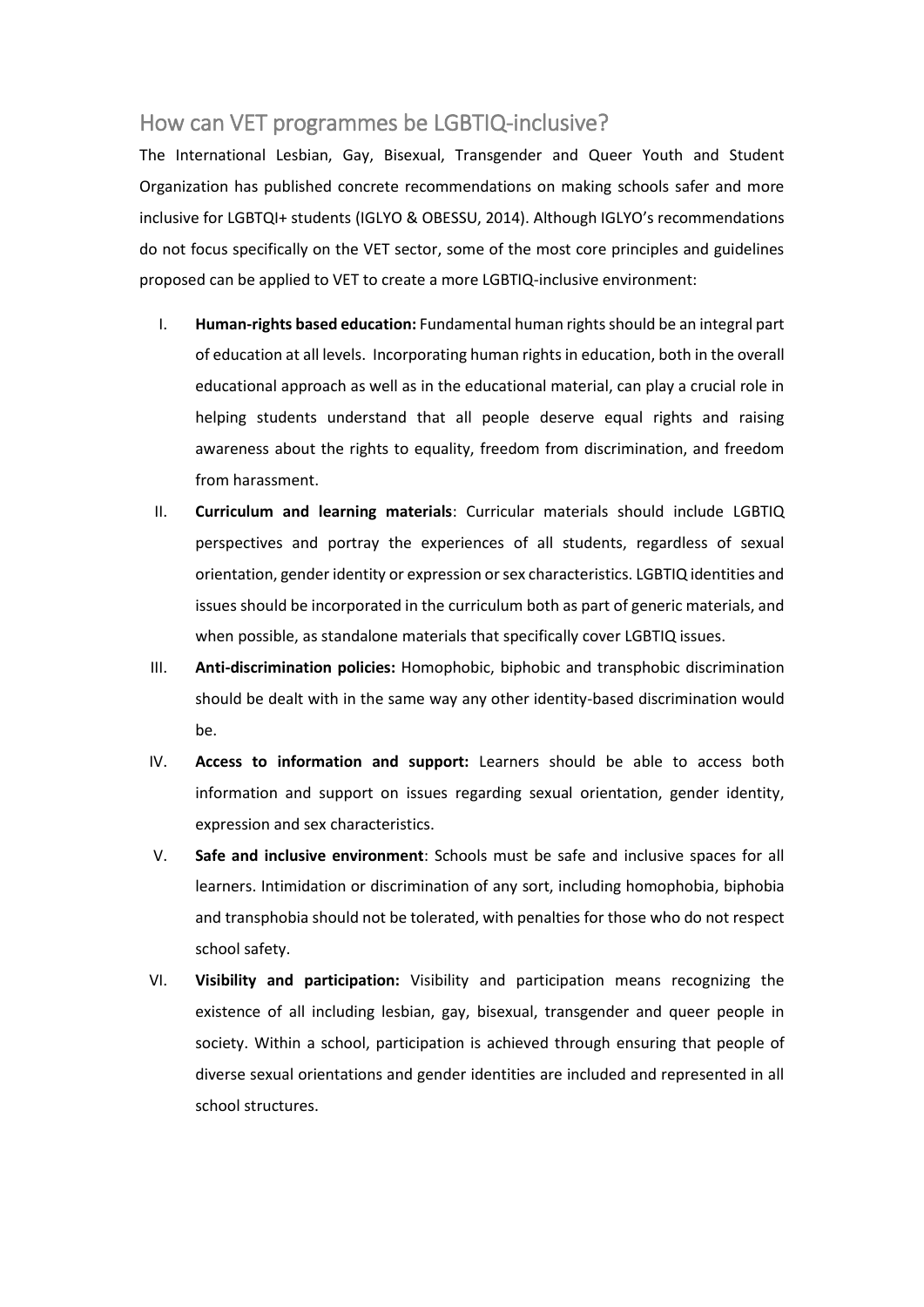VII. **School democracy:** Schools should encourage learners to take initiatives and be involved in the development of their policies. Learners should be empowered to be involved in all decision-making, policy matters and activities that concern them.

Making schools more inclusive of diversity around gender and sexuality, and free from discrimination and prejudice requires a multilevel approach, which includes changes in the school's curricula, the overall school's policies and climate, teacher education and administrator training.

In the sections below we propose specific guidelines and practical tips on how to create and introduce LGBTIQ issues into VET curricula. These guidelines incorporate recommendations from international LGBTIQ organisations and NGOs with experience in the sector of education (IGLYO, OBESSU, 2014; Quinn, 2019; Stonewall, 2017), and aim to offer practical help to VET school administration, teachers and trainers, as well as everyone involved in the production of educational materials, in the creation of an LGBTIQ-inclusive and stereotype-free environment in VET.

### <span id="page-20-0"></span>*Introducing LGBTIQ inclusive VET schools' policies*

One of the most core steps VET schools can take to promote LGBTIQ inclusion and create a safe and supportive environment for learners is by introducing and implementing a diversity policy which specifically covers issues around gender and sexuality. School policies can play a significant role in promoting a safe environment for all students when, after acknowledging the needs of vulnerable groups, they are systematically reinforced. Explicit mentioning of aspects of vulnerability, such as gender identity, sexual orientation and sex characteristics, in the school policy is recommended to increase awareness among the school's personnel and to ensure the accurate and targeted information.

#### **LGBTIQ-inclusive policies:**

VET schools should have inclusion and diversity policies that specifically include sexual orientation, gender identity, gender expression and sex characteristics. An effective policy should involve and relate to all individuals within the school: teachers and trainers, administrative personnel, other school staff, learners.

An integral part of these policies should be a concrete and clear procedure for reporting incidents of anti-LGBTIQ discrimination. The procedure should address: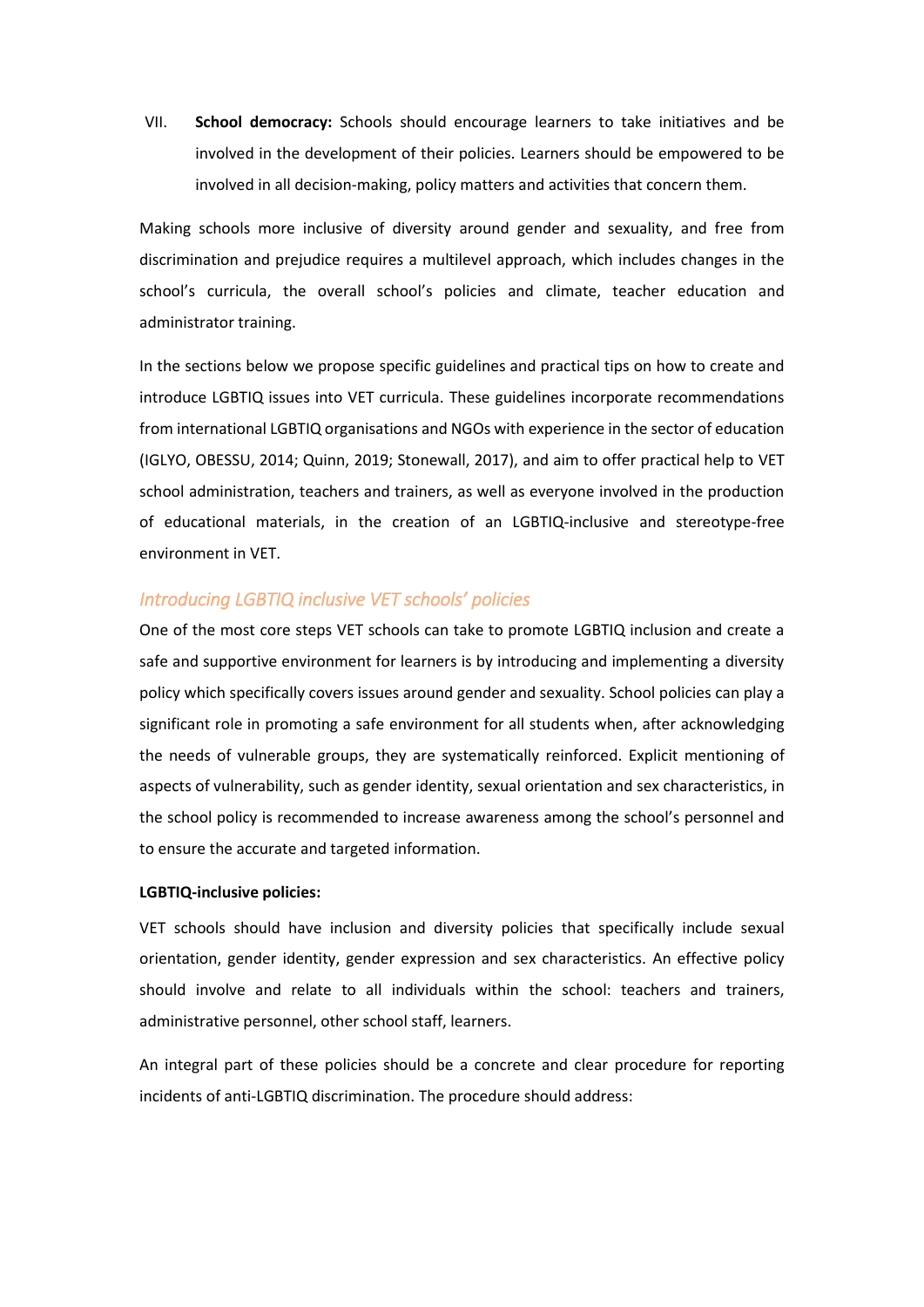- $\checkmark$  How are incidents of discrimination reported: Is there a designated staff member that receives reports of discrimination? What kind of information is collected? Who has access to it?
- $\checkmark$  Investigation and follow up: How are such incidents handled? Are there penalties in place for perpetrators (whether they are learners, or school staff)? What interventions can be done at school level? Who is responsible?
- Supporting victims of discrimination: How are learners supported? Are there counselling services available within the school? Can students be safely referred to other services?

Furthermore, an inclusion and diversity policy should support the addition of LGBTIQ-inclusive material in the curriculum, as well as the evaluation and redesign of existing material. This is very important as teachers can be hesitant to introduce LGBTIQ topics without the schools' support.

Schools' internal policies, especially those aimed to combat discrimination need to be in line with the national anti-discrimination laws and policies. In countries where LGBTIQ people are not protected from discrimination (in general or in the sector of education and/or VET) it may be difficult for schools to introduce policies that cover them explicitly. In this case schools can make adjustments in the proposed guidelines in order to include LGBTIQ issues e.g., within a broader framework of combatting gender-based discrimination.

#### **Inclusion of trans and intersex learners:**

Regarding **documentation of learners and record-keeping**, explore ways – in accordance with the national legal framework- to record and use trans learners' chosen names in the school's records. Although legal requirements for record-keeping may create certain obstacles in listing trans students under their chosen name and gender, school should strive to find alternatives and minimise the (public) use of the students' legal name and gender, in order to ensure their safety and privacy. The suggestions mentioned below are some examples of ways that school could do this. The degree to which each school will be able to enforce such actions depends on the country's legal requirements for record-keeping and the schools' procedures.

 $\checkmark$  Use the student's name and gender in the student information system, but switch it to the student's legal name and gender just before uploading the information to the national department of education's database.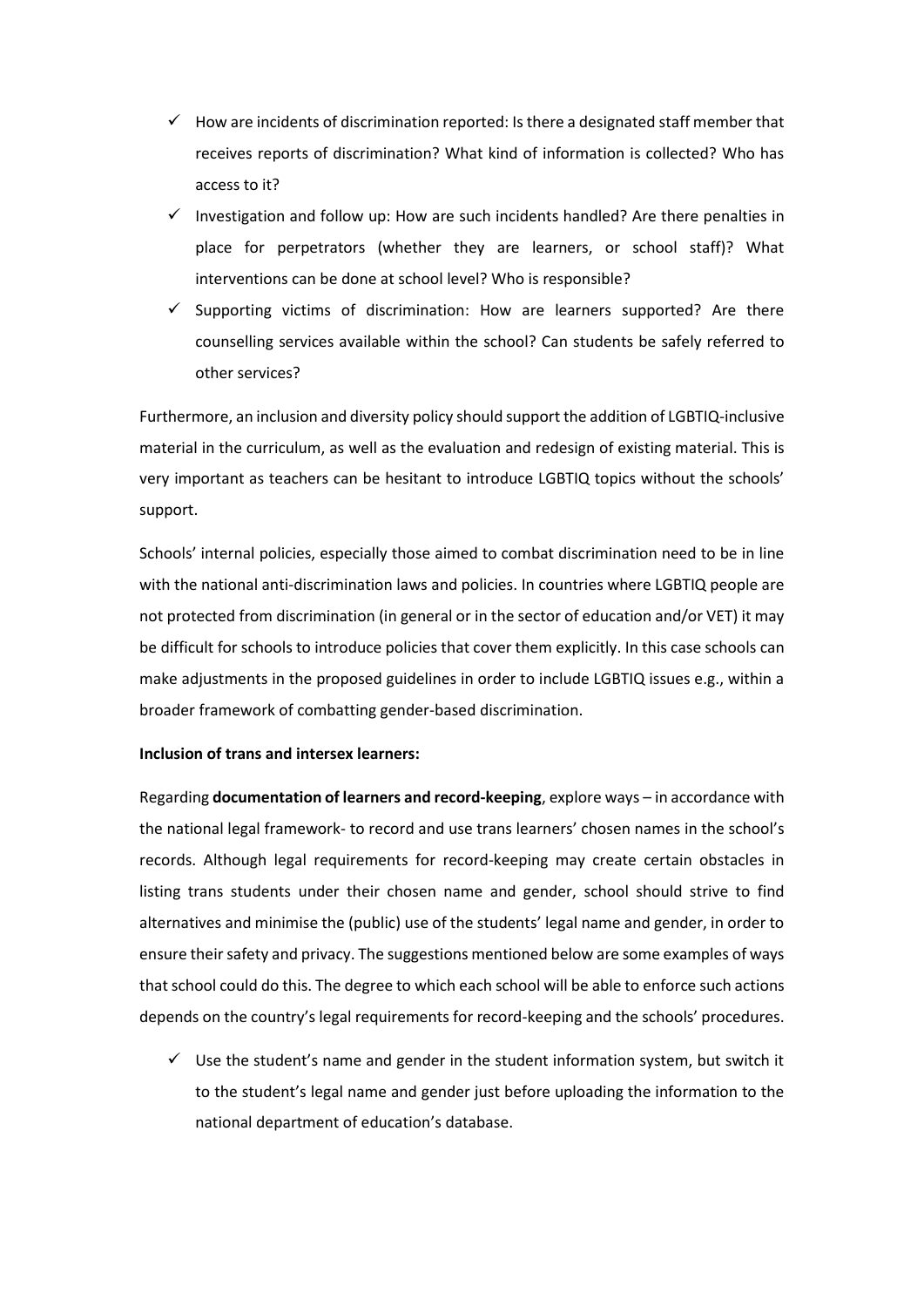$\checkmark$  Use the student's chosen name and gender in publicly available documents (e.g. attendance lists, library cards, online classes, etc.) and their legal name on other databases that are not available to learners and/or all staff. Using the name and pronouns for a transgender learner makes them feel seen, respected and safe, while it also sets an example for other learners. Especially for students that may not be publicly transitioning, using their legal name could "out" them, exposing them to potential harassment.

Ensure that trans and intersex learners have **access to bathrooms and other gendersegregated facilities** based on their gender identity. The use of the appropriate facilities is important, not only for the validation of the learner's identity, but also to ensure their safety. Forcing trans and intersex learners to use facilities designated for their assigned gender increases the chances of them facing bullying and harassment. In case there are concerns regarding the safety of learner when using gender-segregated facilities other options could be explored, such as using a single-stall bathroom or the teachers' bathroom (if available), or using the facilities in times when there are fewer learners (during classes). However, such options should be considered only in cases where a learner's safety is threatened and they should not be imposed to learners instead of granting them access to the facilities that correspond with their gender.

All learners should have **the right to dress in a way that better expresses them** and feel safe in the school. For transgender and intersex learners expressing their gender through their clothes, accessories and hairstyle can be a very affirming act, and they should be able to dress according to their gender identity, regardless of the gender listed on their official documents.

#### **Support of Learners' Groups & Initiatives:**

Schools should encourage the creation of leaners-led groups, including groups with such as Gender and Sexuality Alliances (GSAs). These groups can give learners the chance to be involved in activities and discussions that focus on LGBTIQ issues, without having to be LGBTIQ or out themselves. Through their participation in GSAs, learners can also actively contribute to the creation of safe and inclusive environment by organising activities that promote gender and sexuality diversity, such as organizing days of awareness(e.g., for the annual International Day Against Homophobia, Biphobia and Transphobia (IDAHOBIT inviting guest speakers from LGBTIQ organizations, etc.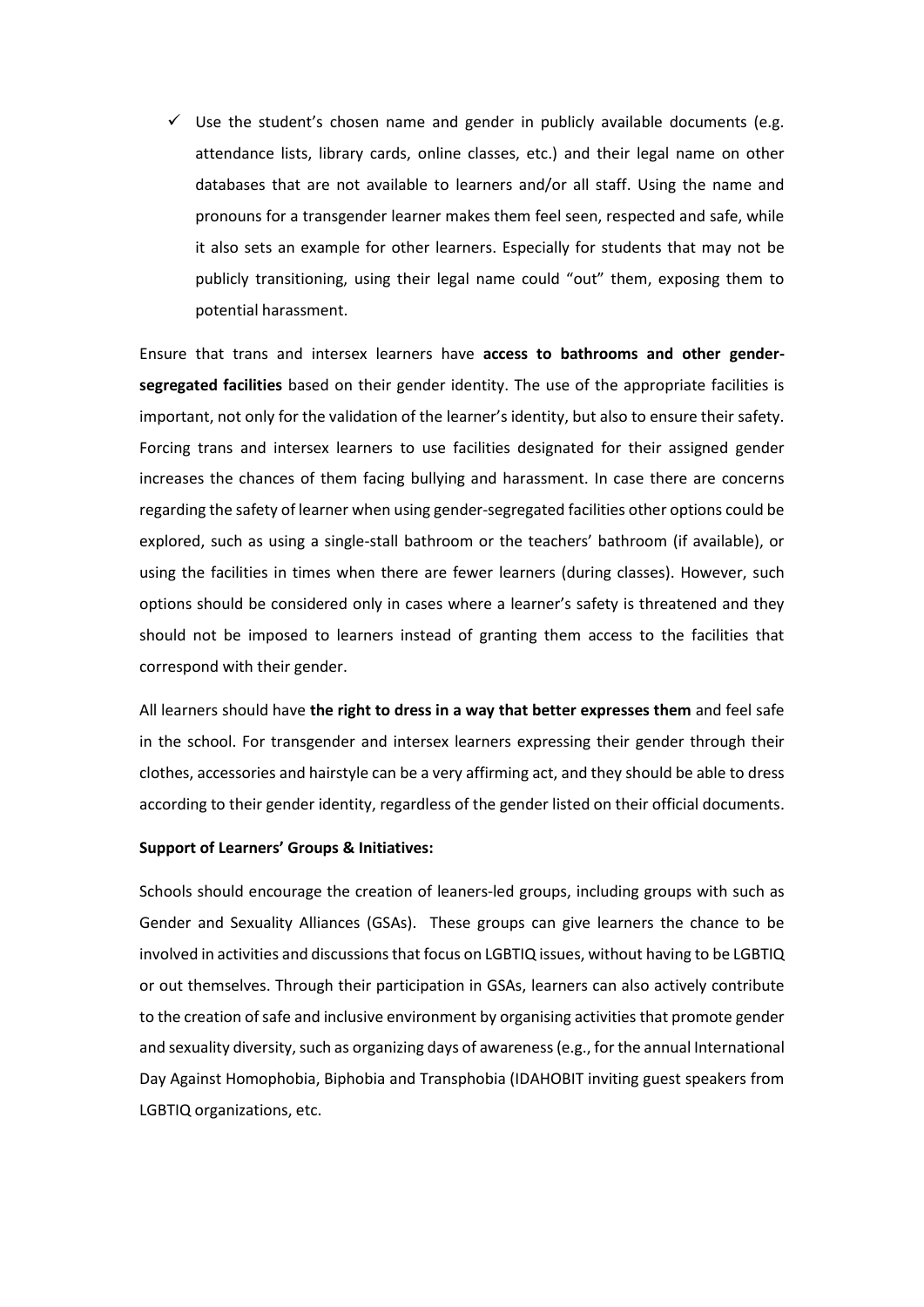**Education of teachers and staff:** To better equip VET teachers and other staff to actively contribute to the creation of a safe and supportive environment for LGBTIQ learners, schools should strive to:

- $\checkmark$  Provide training for teachers and other staff on identifying and dealing with anti-LGBTIQ discriminatory behaviours.
- $\checkmark$  Encourage staff in-service training that will equip the teachers and other school staff with the necessary knowledge and skills to become role models of appropriate and non-discriminatory behavior.
- $\checkmark$  Provide teachers and other staff with informational material and further resources on gender, sexuality and LGBTIQ identities.

**Staff leadership:** VET educators and other school staff could take an active role to aid in the effort to create an LGBTIQ-inclusive environment by:

- $\checkmark$  forming a staff working group/team to work on the development and implementation of becoming a safe school.
- $\checkmark$  create a specific role/position for a staff member to support diversity

**Inclusion of LGBTIQ VET teachers and staff:** School policies should also create a safe environment for coming out and non-discrimination of LGBTIQ VET teachers and staff. Creating a safe environment for LGBTIQ people in VET means that all LGBTIQ people should feel safe and accepted, whether they are learners, teachers or other school staff. Furthermore, openly LGBTIQ VET teachers and staff can act as role models within the school and actively contribute in the school's efforts to promote diversity and inclusion.

#### <span id="page-23-0"></span>*In the classroom: What VET teachers can do*

School policies are one of the first and most important steps in the effort to create a more inclusive environment for LGBTIQ people. However, teachers and trainers also have an important role to play as well. Especially in schools where such policies may not exist, individual teachers' approach to LGBTIQ issues and their personal efforts to bring up and hold discussions on diversity in the classroom can have an important effect in the creation of a safer environment for LGBTIQ learners.

As a VET teacher in your classroom, you can: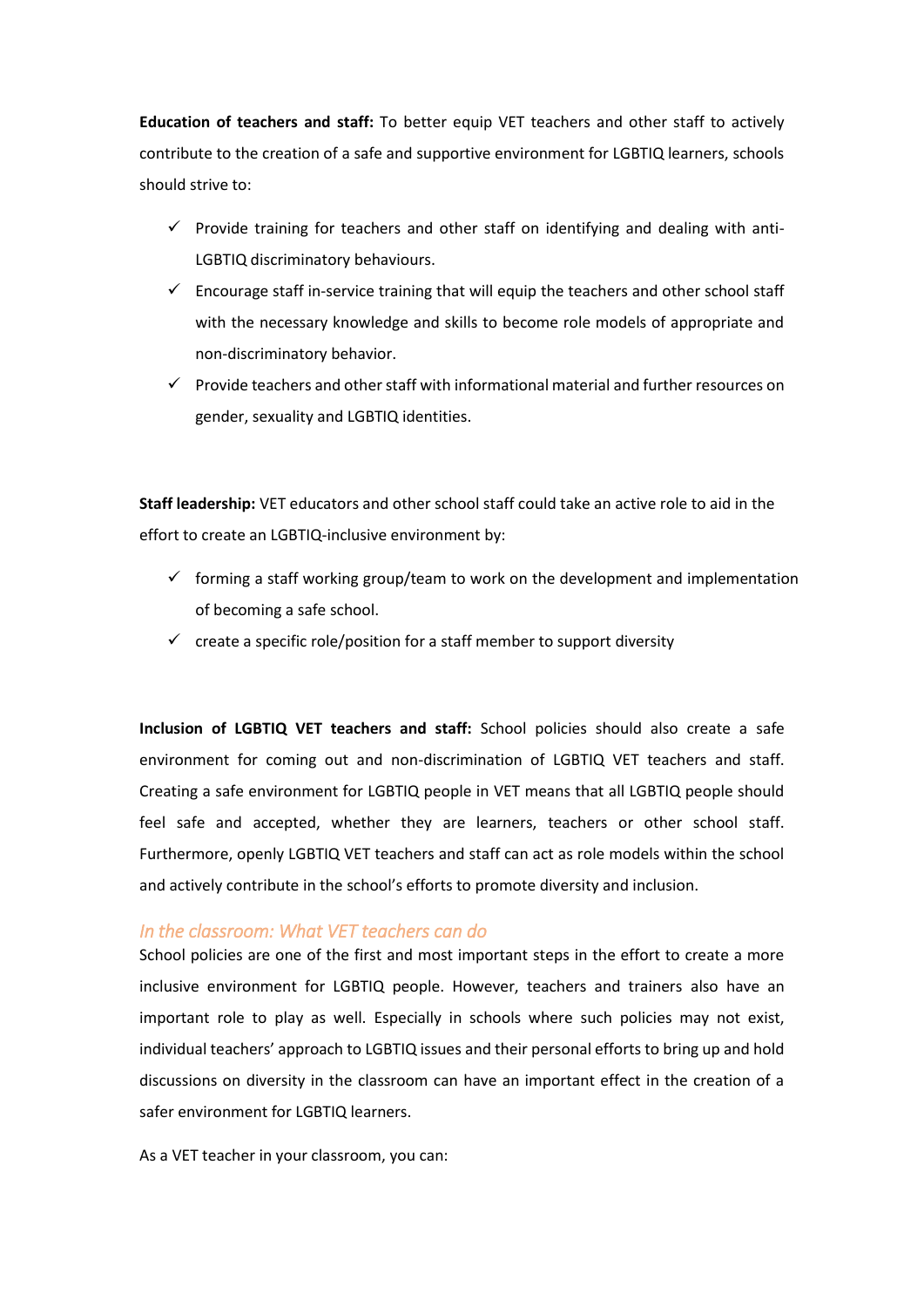- $\checkmark$  Model respectful behavior towards everyone at school.
- $\checkmark$  Look for opportunities to raise awareness about stereotypes, utilising both educational materials, as well as questions and comments from learners.
- $\checkmark$  When materials, textbooks or other sources used contain stereotypes or bias, utilise the existing bias as a learning opportunity. Ask students to identify bias and prejudices and facilitate an open discussion on the prevalence of stereotypes and how they affect our perception of other people.
- $\checkmark$  Set an example by using language that does not perpetuate stereotypes.
- Respect students' names, pronouns, and self-identification.
- $\checkmark$  If a student comes out to you, thank them for their trust and ensure their privacy. Ask them if they want to share this information and with whom (e.g., "Are you out to other people?" or "How would you like me to call you in front of others?").
- $\checkmark$  Use gender neutral terms when referring to VET Learners (e.g., "students" instead of "boys and girls").
- $\checkmark$  Challenge stereotypes and negative attitudes towards LGBTIQ people expressed by learners.
- $\checkmark$  Talking openly and without shame about issues related to sexual orientation gender identity, gender expression and sex characteristics.
- $\checkmark$  Take time to reflect on your own beliefs and attitudes towards LGBTIQ people.
- $\checkmark$  Display key respect messages in classrooms, in assembly areas and around the school.
- $\checkmark$  Publicly acknowledge and endorse respectful behavior by providing positive attention.
- $\checkmark$  Consistently tackle the use of discriminatory and derogatory language in the classroom – this includes both abusive and discriminatory language on the grounds of gender identity, sexual orientation, sex characteristics as well as other characteristics such as race, nationality, health status and/or disabilities.
- $\checkmark$  Give constructive feedback to learners when respectful behavior and respectful language are absent.
- $\checkmark$  Actively promote the right of every member of the school to be safe and secure.

### <span id="page-24-0"></span>*Creating inclusive educational material*

Textbooks and other materials used in the teaching of a course are the aim sources of information and constitute the most visible component of a curriculum. As in many countries'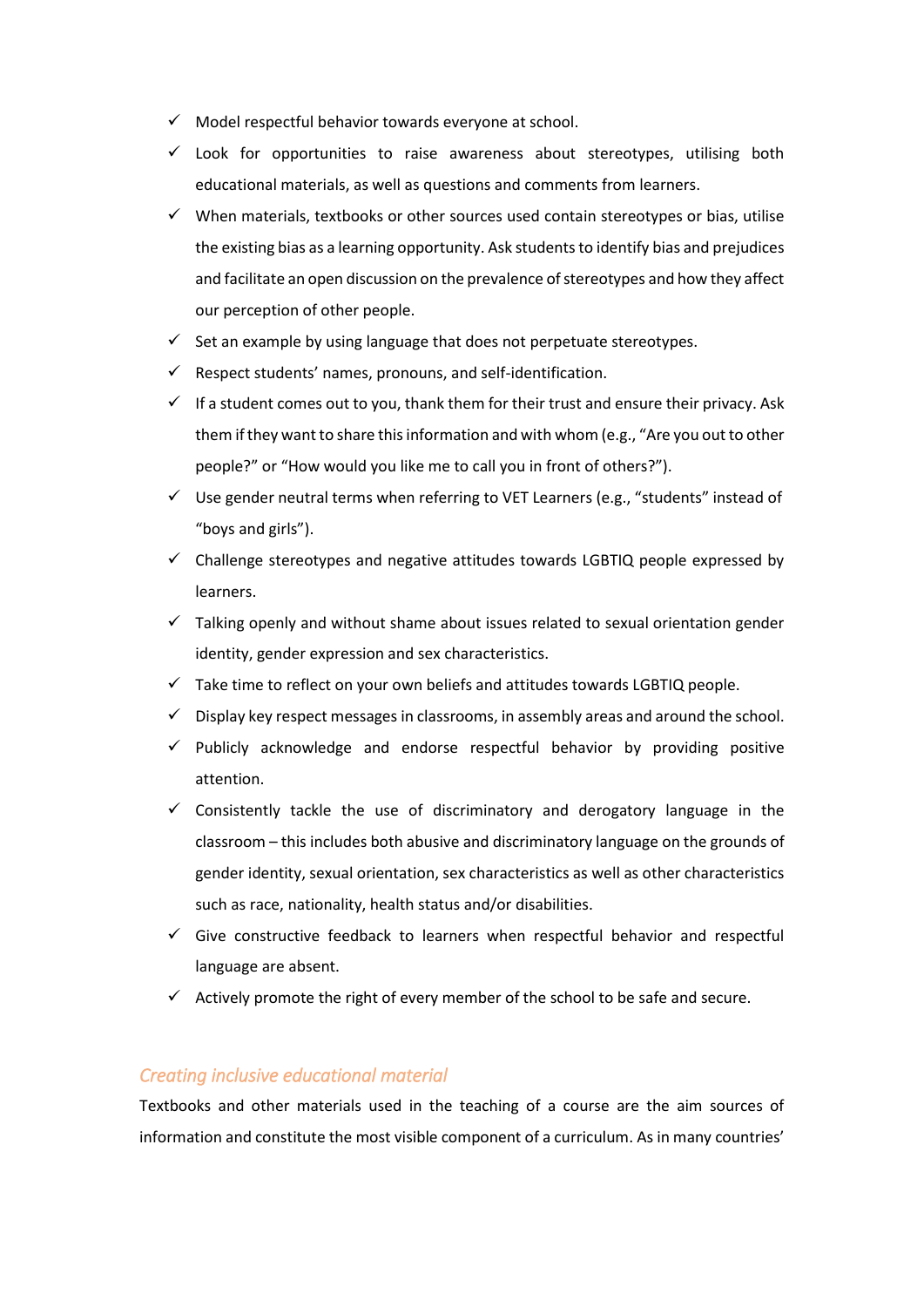educational settings textbooks tend to be used as the sole resource, with students often being requested to memorise them, it is important that they do not contain implicit or explicit bias.

In the creation of curricular material, such as textbooks and other resources, the following guidelines can provide a basis for ensuring the inclusion of LGBTIQ people and issues and avoiding the (re)production of stereotypes.

To increase the **visibility of LGBTIQ identities and people in the content of educational material,** both official textbooks, as well as other educational material, we should strive to:

- $\checkmark$  Present the diversity of sexual orientation and gender as a normal manifestation of the human experience, objectively and without judgement.
- $\checkmark$  Include in the curriculum LGBTIQ perspectives and experiences, both as part of the generic materials and as specific issues/chapters if possible.
- $\checkmark$  Explore the contribution of LGBTIQ people in history, arts, and science. Mention the LGBTIQ identity of prominent figures and refer to people who played a crucial role in the progress of LGBTIQ rights.
- $\checkmark$  Include LGBTIQ people in examples and exercises in all subjects to normalise the LGBTIQ identities.
- $\checkmark$  Include LGBTIQ people in textbooks' illustrations (e.g., have pictures of same-gender couples, non-traditional families or people with an expression that doesn't conform to gender norms).
- $\checkmark$  In courses where VET Learners are prepared to offer services (e.g., health services) make sure to include specialised information covering the needs of LGBTIQ people and how to provide safe and inclusive services.
- $\checkmark$  Include diverse resources that highlight various experiences and identities around sexuality and gender.
- $\checkmark$  Provide information on the human rights of LGBTIQ people and how LGBTIQ equality has progressed throughout history.

Along with the inclusion of specific content regarding LGBTIQ identities, all textbooks and educational materials used as part of the curriculum should use **inclusive and bias-free language**. This may include:

 $\checkmark$  Alternating the use of gendered pronouns instead of using masculine pronouns as the default or, even better, use gender neutral pronouns.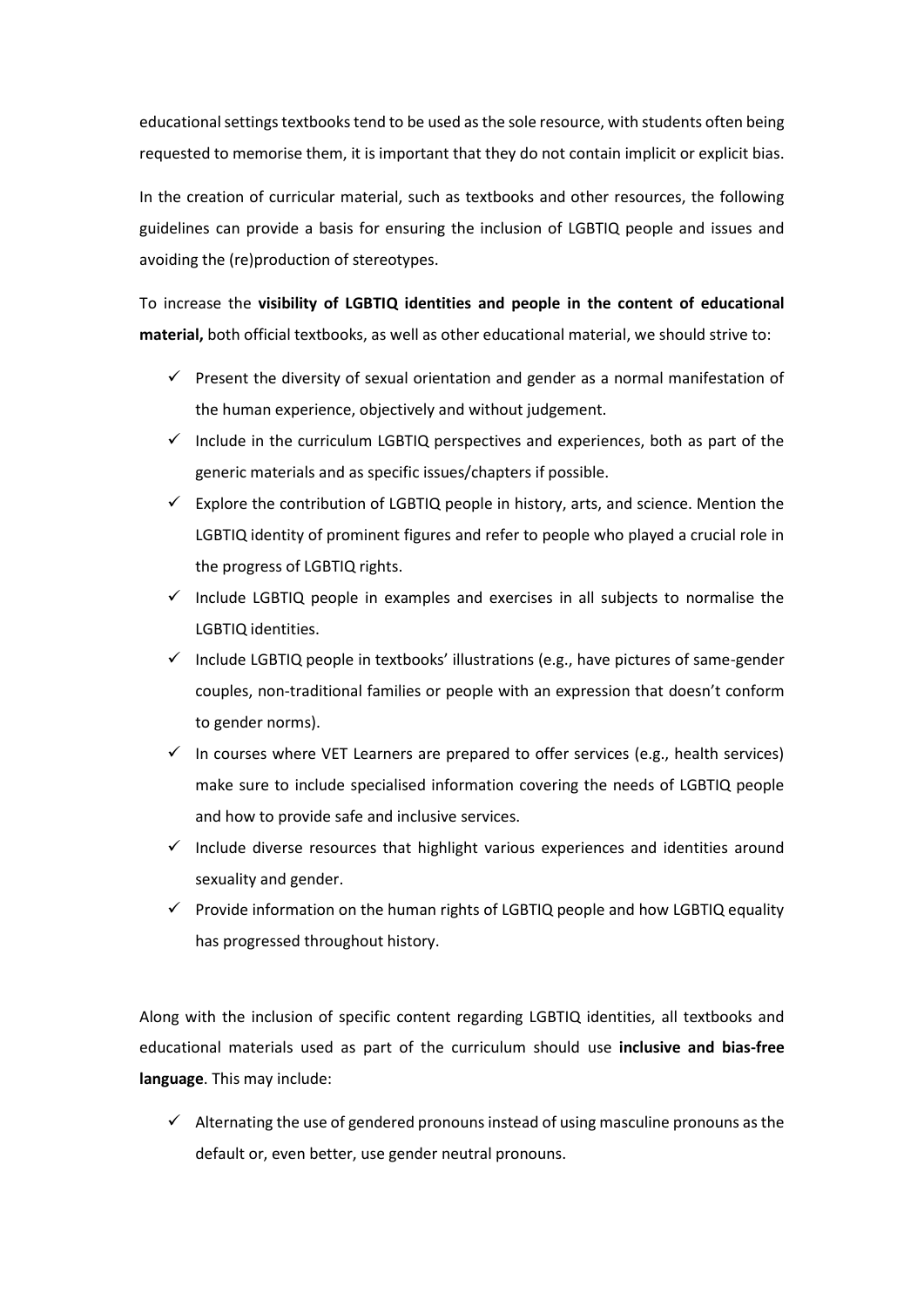- $\checkmark$  Avoiding stigmatising and outdated language to refer to LGBTIQ people.
- $\checkmark$  Avoiding using gendered terms when talking about families (e.g., "mother" and "father"). Instead use neutral terms such as "parents" or "guardians" to include students with LGBTIQ parents, as well as other non-traditional family structures (single-parent families, divorced parents, etc)
- $\checkmark$  Avoiding sexist language and words that portray feminine features/characteristics as weak, less important, or unwanted.

### <span id="page-26-0"></span>*Who should be involved?*

Creating a safe and inclusive environment for LGBTIQ learners in VET requires a multi-level approach that covers inclusion of LGBTIQ people at the level of school policies, the teachers' approach to LGBTIQ issues, as well as the curriculum and teaching materials used. All actors involved should be included: school administration, teachers, and learners, as well as external stakeholders such as LGBTIQ organisations and human-rights NGOs.

**School administration**: The school's administration should take the main initiative for the creation of policies that are inclusive of LGBTIQ people and ensure that the materials used as part of the curriculum incorporate LGBTIQ perspectives and promote inclusion and acceptance. Some of the main steps school administration can take to start the process of creating a more inclusive environment are:

- $\checkmark$  Setting up a team/committee to work on the creation of inclusive curricula and policies, overseeing the process and offering support to staff members involved.
- $\checkmark$  Ensuring existing or new policies are clearly communicated to all members of the school community.
- $\checkmark$  Providing training and capacity building for teachers and staff.

**Teachers and other staff**: Teachers and other school staff needs to have an active role in the process of creating inclusive curricula and relevant policies. In cases when the school's administration may not take the initiative needed to promote the inclusion of LGBTIQ people in the curriculum, individual teachers can bring this issue to the school's attention. Teachers and trainers, as well as staff in other positions should also participate in all the steps of creating inclusive curricula: from the initial evaluation of the existing situation and barriers,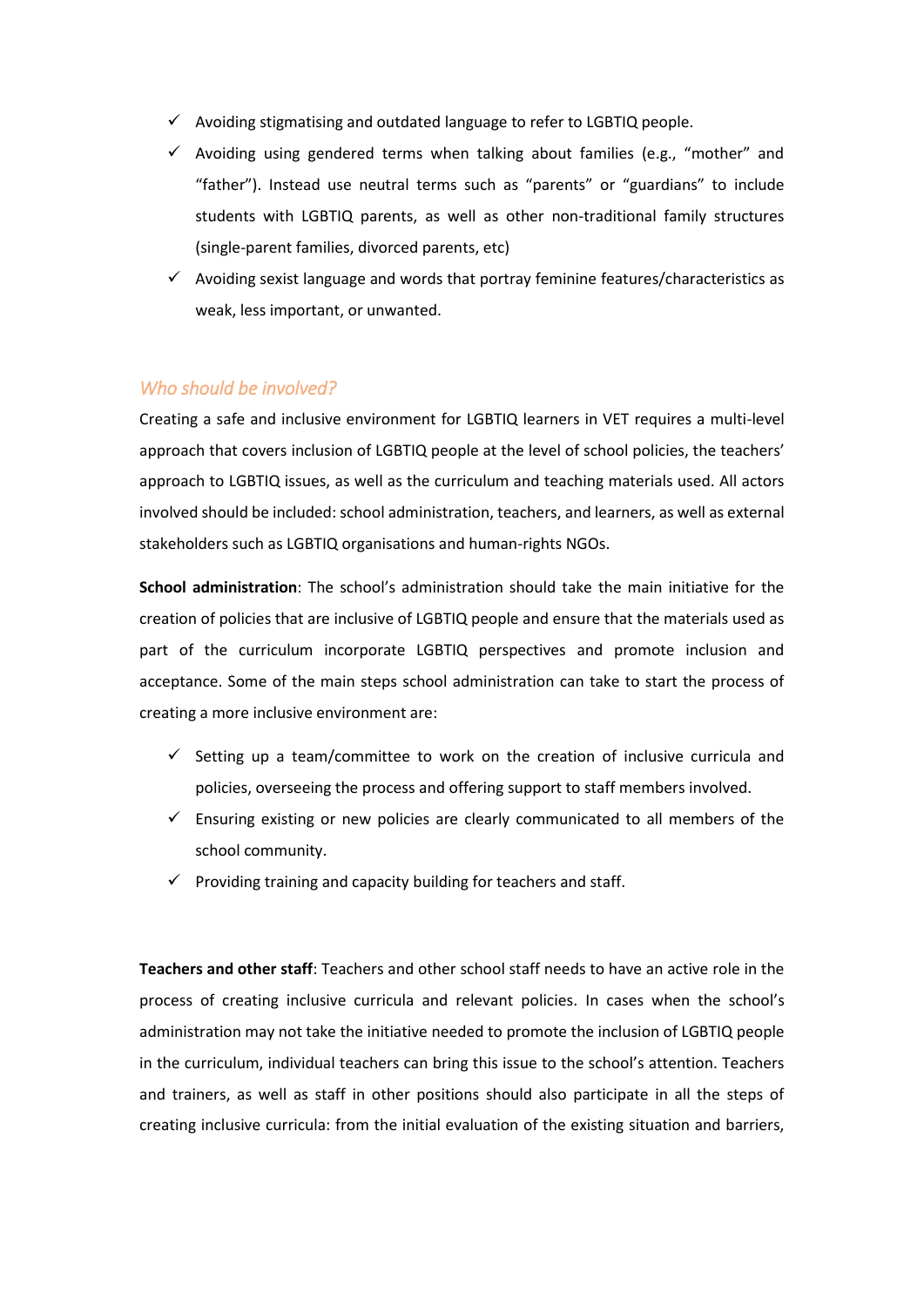the creation of material and policies, to the evaluation and assessment of their implementation and effectiveness.

**Learners**: Learners are an integral part of the school and should be actively included and encouraged by the school administration and the teachers to participate in the process of creating curricula that are LGBTIQ-inclusive. Learners can be involved by:

- $\checkmark$  Actively committing to the school's policies to ensure all learners feel safe and welcomed.
- $\checkmark$  Giving their feedback in the review process of educational material.
- $\checkmark$  Offering suggestions for changes on the curriculum.
- $\checkmark$  Taking initiatives such as creating learners'-led groups or organising events and activities outside the official curriculum.

**LGBTIQ organisations and human-rights NGOs**: Following a "Nothing about us without us" approach, non-governmental organisations and other stakeholders specialising in LGBTIQ issues should also be a part of this process by providing input and assisting in the evaluation of the curriculum (GIZ, 2017). LGBTIQ organisations can assist in many steps of the creation of inclusive curricula, by:

- $\checkmark$  Offering insights on the needs of LGBTIQ people, the obstacles commonly faced by LGBTIQ learners and existing good practices for LGBTIQ-inclusion in education settings.
- $\checkmark$  Participating in the review process of existing educational material.
- $\checkmark$  Offering informational material and guidance on the creation of new educational material or policies.
- $\checkmark$  Assisting schools in the evaluation of new policies and/or material introduced.
- $\checkmark$  Providing connections with supportive services and community spaces for LGBTIQ learners.
- $\checkmark$  Participating in classes with invited experts that can create the space for discussions on LGBTIQ issues.
- $\checkmark$  Collaborating in organising extra-curricular activities that touch upon gender and sexuality, such as events, talks, movie screenings, etc.
- $\checkmark$  Offering training for trainers and school staff.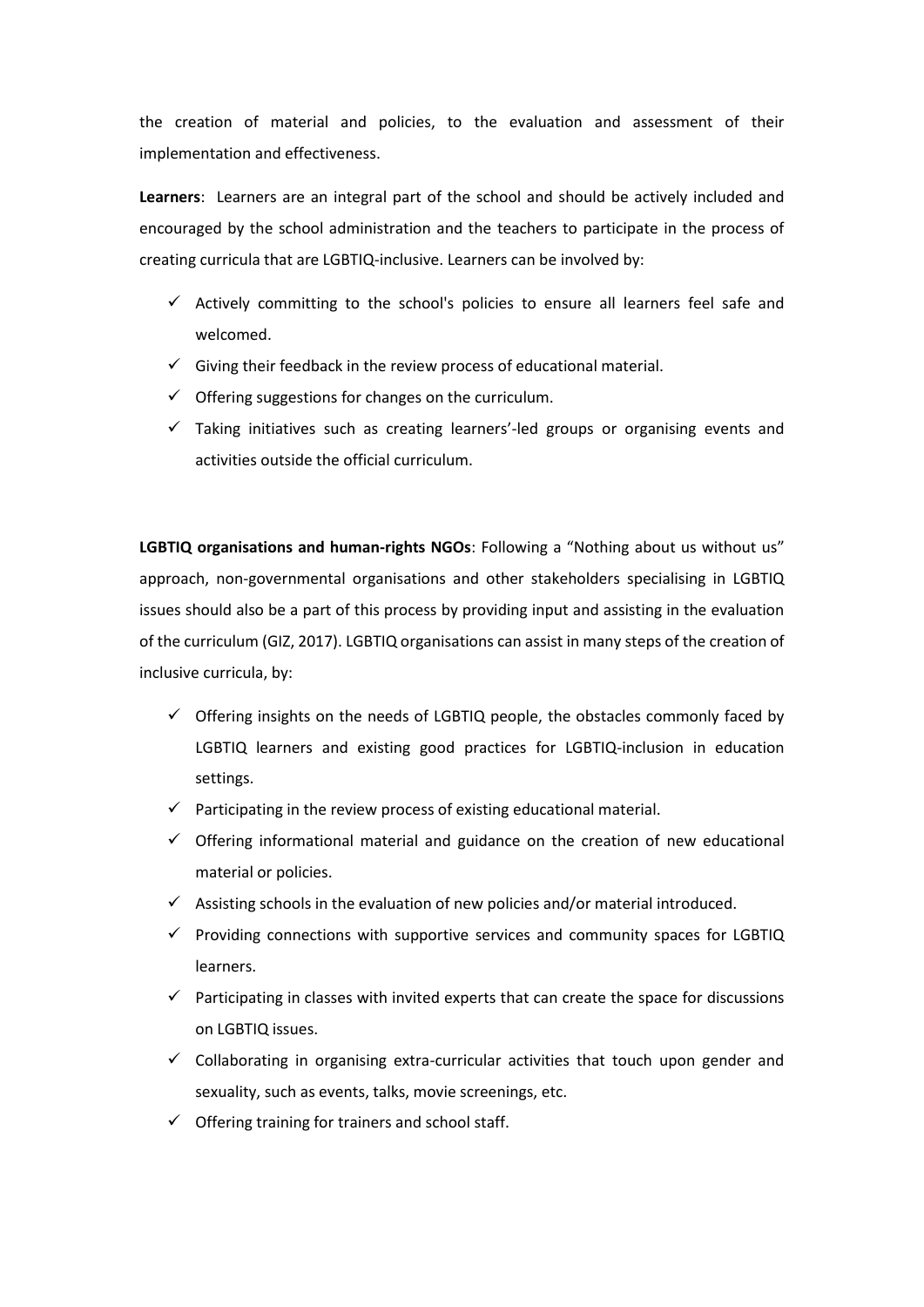# Assessment Grid for the Evaluation of VET Curricula

With the abovementioned guidelines and practical tips to create a more inclusive environment for LGBTIQ learners in VET serving as the basis, we have complied an assessment grid for the evaluation of VET curricula.

There are two main tables, one covering issues related to the content of courses (e.g., textbooks and educational material), and one covering school policies, learners' initiatives and teachers training and inclusion. Each table consists of three levels (1.2.3) and contains statements for each of the topics.

For the evaluation of LGBTIQ inclusion in your school's curricula check all statements that apply. Based on the total number of statements check in each level, see where your school's curricula land:

- **Mostly Level 3 - Minimally Inclusive:** Your school has some important gaps in providing an inclusive and supportive environment for LGBTIQ learners. Steps need to be taken to start assessing the situation and creating an action plan to fill-in these gaps.
- **Mostly Level 2 – Moderately Inclusive:** Your school is taking sturdy steps towards creating an LGBTIQ-inclusive environment, but there is still room for improvement. Assess the existing barriers and in the school's policies and actions to further improve LGBTIQ inclusion.
- <span id="page-28-0"></span> **Mostly Level 1 – Highly Inclusive:** Your school does a lot to create a safe and inclusive for VET learners. Continue to work towards sustaining this effort and explore areas where there may be room for improvement.

|              | <b>Textbooks &amp; Other Educational Material</b>                               |                |                                 |                             |  |  |  |  |
|--------------|---------------------------------------------------------------------------------|----------------|---------------------------------|-----------------------------|--|--|--|--|
|              | <b>Main Content</b>                                                             | Language       | <b>Examples &amp; Exercises</b> | <b>Illustrations</b>        |  |  |  |  |
| Level        | LGBTIQ identities are not mentioned in any part of the $\Box$ The language<br>0 |                | There are no<br>□.              | The illustrations<br>$\Box$ |  |  |  |  |
| $\mathbf{3}$ | curriculum.                                                                     | used is highly | examples or                     | and pictures used           |  |  |  |  |
|              | LGBTIQ people are portrayed in a negative light.<br>□                           | gendered.      | exercises that                  | do not portray              |  |  |  |  |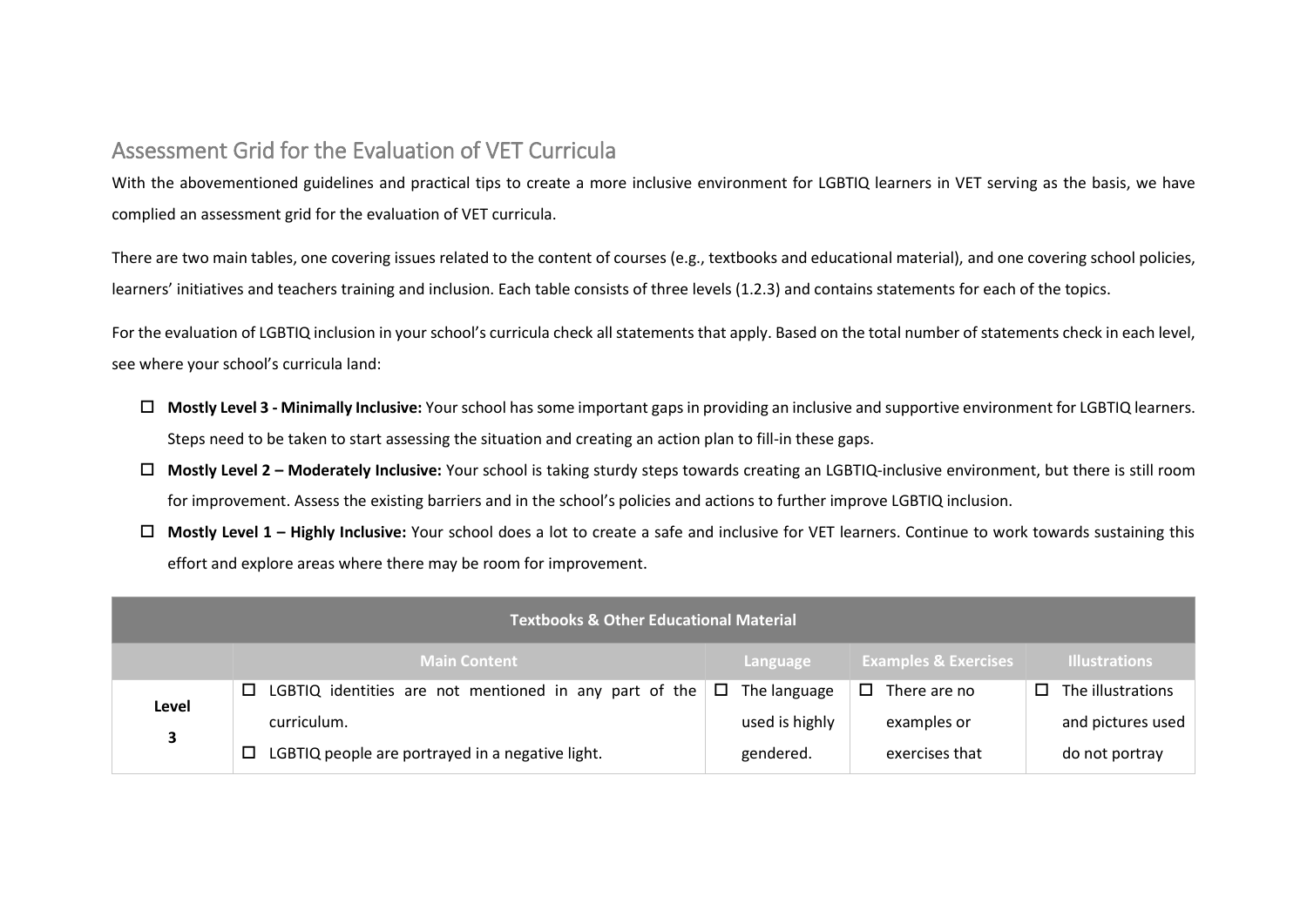|                | The curriculum promotes negative stereotypes about LGBTIQ<br>$\Box$       | Outdated or       | include LGBTIQ          | LGBTIQ people          |
|----------------|---------------------------------------------------------------------------|-------------------|-------------------------|------------------------|
|                | people.                                                                   | stigmatising      | people and/or           | and/or                 |
|                | When the curriculum refers to historical figures who were<br>$\Box$       | terms are         | relationships.          | relationships.         |
|                | LGBTIQ, their identity is not mentioned.                                  | used to refer     |                         |                        |
|                | Historical events that are relevant to or include LGBTIQ people<br>□      | to LGBTIQ         |                         |                        |
|                | are not mentioned.                                                        | people.           |                         |                        |
|                | Texts and resources with LGBTIQ themes are not included in<br>$\Box$      |                   |                         |                        |
|                | the curriculum.                                                           |                   |                         |                        |
|                | Diversity of sexual orientation and gender is presented as a<br>$\Box$    |                   |                         |                        |
|                | deviation or pathology.                                                   |                   |                         |                        |
|                | LGBTQI identities are partially or briefly mentioned at one part<br>□     | Gender-<br>$\Box$ | There are few<br>$\Box$ | Some of the<br>$\Box$  |
|                | of the curriculum.                                                        | neutral           | examples or             | illustrations and      |
|                | When the curriculum refers to historical figures who were<br>□            | language is       | exercises that          | pictures used          |
|                | LGBTIQ, their identity is briefly mentioned.                              | used at some      | include LGBTIQ          | portray LGBTIQ         |
| Level          | Historical events that are relevant to or include LGBTIQ people<br>$\Box$ | parts of the      | people and/or           | people and/or          |
| $\overline{2}$ | are briefly mentioned.                                                    | curriculum.       | relationships.          | relationships.         |
|                | Some texts and resources with LGBTIQ themes are included in<br>$\Box$     | $\Box$<br>The     | The examples and<br>□   | The illustrations<br>□ |
|                | the curriculum.                                                           | curriculum        | exercises used          | and pictures used      |
|                | The curriculum includes LGBTIQ perspectives and experiences,<br>⊔         | uses mostly       | portray limited         | portray limited        |
|                | only as specific chapters.                                                | inclusive         | <b>LGBTIQ</b>           | <b>LGBTIQ</b>          |
|                |                                                                           |                   |                         |                        |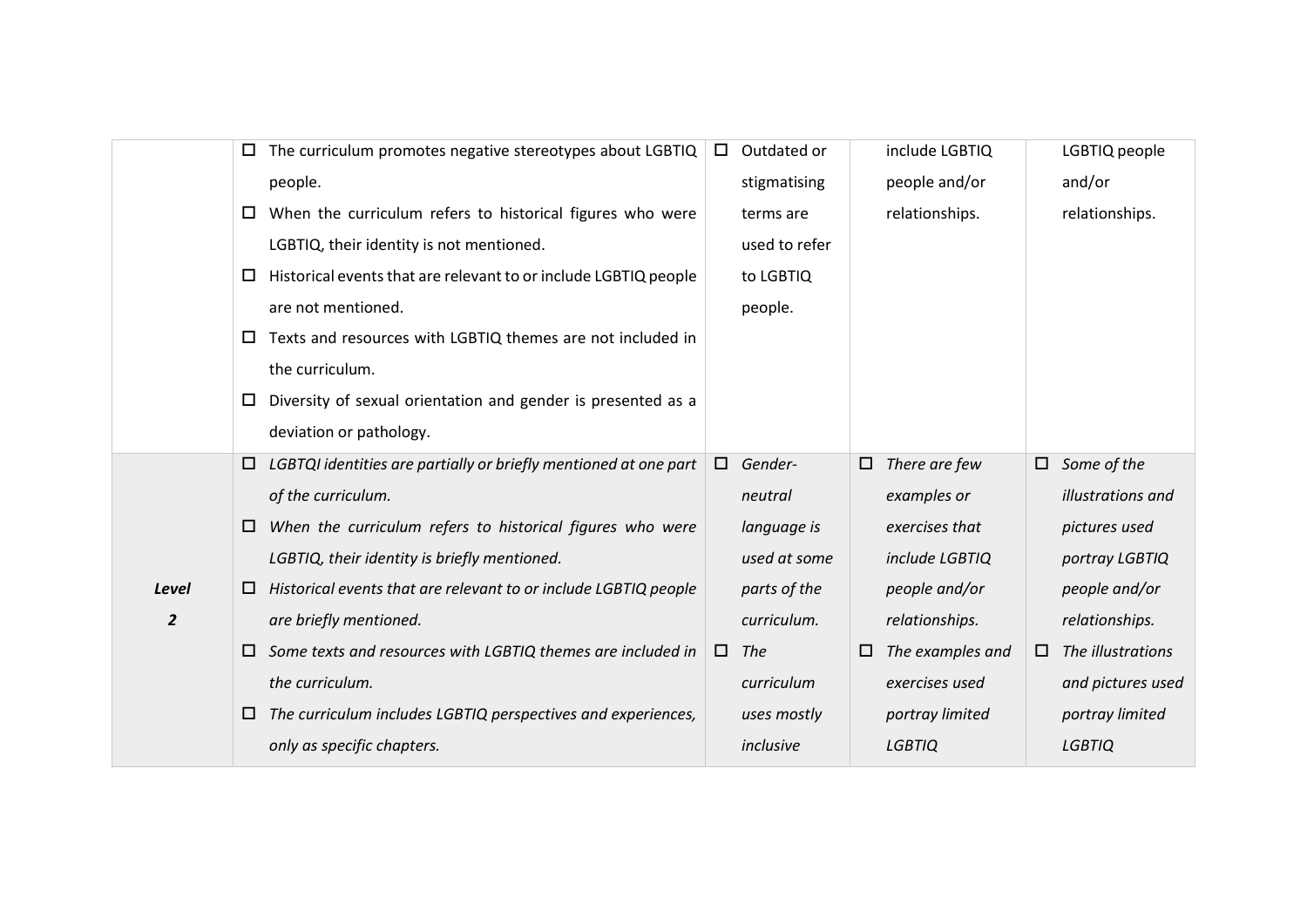|       |        |                                                                 |        | terms to refer     |        | experiences (e.g.,  |        | experiences (e.g., |
|-------|--------|-----------------------------------------------------------------|--------|--------------------|--------|---------------------|--------|--------------------|
|       |        |                                                                 |        | to LGBTQI          |        | they are limited to |        | they are limited   |
|       |        |                                                                 |        | <i>identities.</i> |        | cisgender same-     |        | to cisgender       |
|       |        |                                                                 |        |                    |        | gender couples).    |        | same-gender        |
|       |        |                                                                 |        |                    |        |                     |        | couples).          |
|       | $\Box$ | LGBTIQ identities are explicitly included throughout the        | $\Box$ | The                | $\Box$ | There is a          | $\Box$ | A significant      |
|       |        | curriculum.                                                     |        | curriculum         |        | significant number  |        | percentage of the  |
|       | $\Box$ | LGBTIQ identities are portrayed in positive light.              |        | consistently       |        | of examples or      |        | illustrations and  |
|       | $\Box$ | The curriculum includes sections specifically focusing on       |        | uses gender-       |        | exercises that      |        | pictures used      |
|       |        | LGBTIQ issues (e.g., rights, contributions of LGBTIQ people in  |        | neutral            |        | include LGBTIQ      |        | portrays LGBTIQ    |
|       |        | history, etc.).                                                 |        | language           |        | people and/or       |        | people and/or      |
|       | ш      | Historical events that are relevant to or include LGBTIQ people | ப      | The terms          |        | relationships.      |        | relationships.     |
| Level |        | are examined in detail.                                         |        | used to refer      | $\Box$ | The examples and    | $\Box$ | The illustrations  |
| 1     | □      | Texts and resources with LGBTIQ themes are consistently         |        | to LGBTIQ          |        | exercises used      |        | and pictures used  |
|       |        | included in the curriculum.                                     |        | issues are         |        | portray a wide      |        | portray a wide     |
|       | □      | Diversity of sexual orientation and gender is presented as a    |        | inclusive and      |        | range of LGBTIQ     |        | range of LGBTIQ    |
|       |        | normal manifestation of the human experience.                   |        | non-               |        | identities and      |        | identities and     |
|       | □      | The curriculum includes LGBTIQ perspectives and experiences,    |        | discriminatory     |        | experiences.        |        | experiences.       |
|       |        | both as part of the generic materials and as specific chapters. |        |                    |        |                     |        |                    |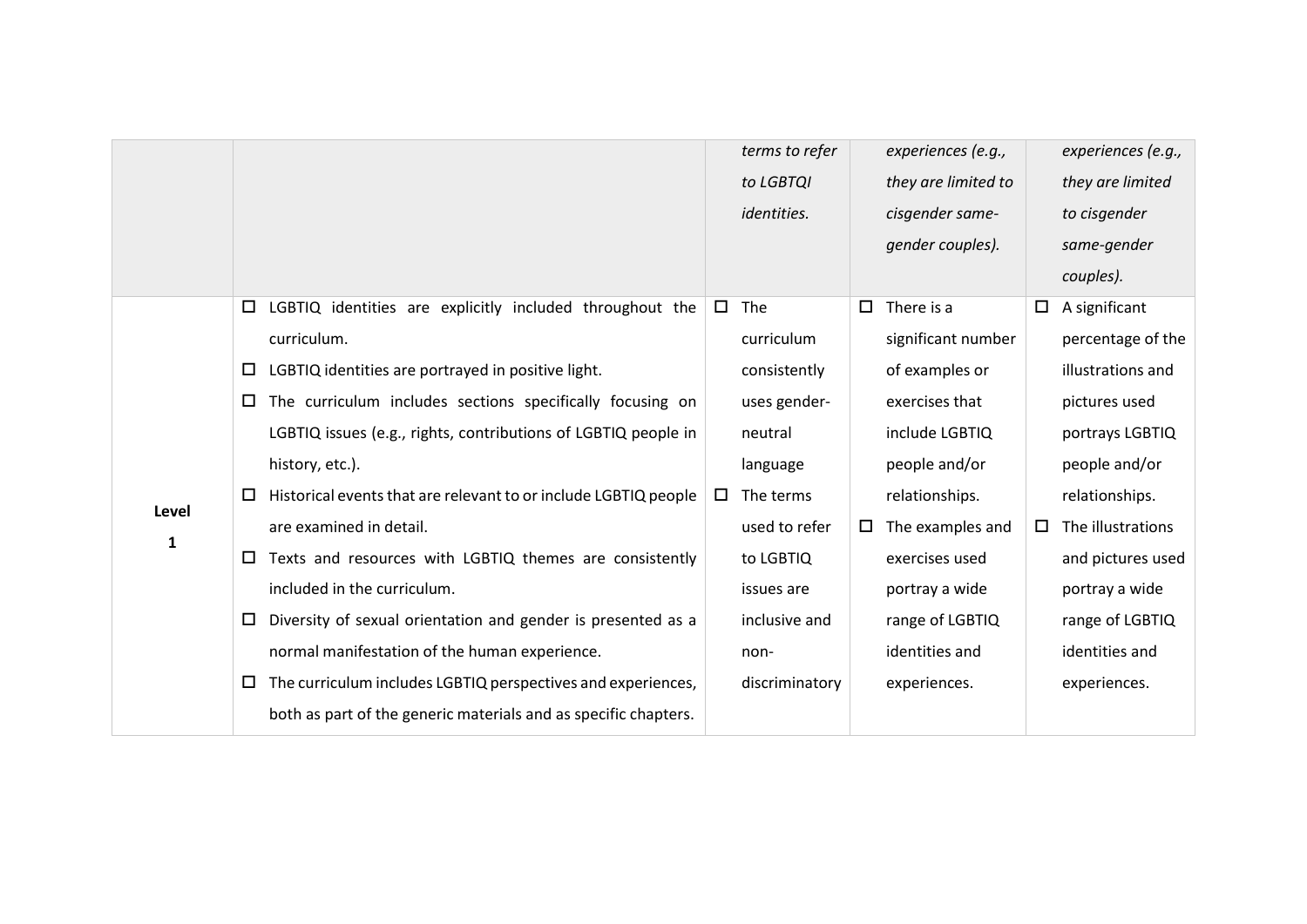|            | <b>School Policies &amp; Actions</b>                                                                                                                                                           |                                                                                                                                                                                                               |                                                                                                                                                                                                        |                                                                                                                                                                                                                           |  |  |  |
|------------|------------------------------------------------------------------------------------------------------------------------------------------------------------------------------------------------|---------------------------------------------------------------------------------------------------------------------------------------------------------------------------------------------------------------|--------------------------------------------------------------------------------------------------------------------------------------------------------------------------------------------------------|---------------------------------------------------------------------------------------------------------------------------------------------------------------------------------------------------------------------------|--|--|--|
|            | <b>Inclusion &amp; Diversity policies</b>                                                                                                                                                      | <b>Extra-curricular activities &amp;</b><br><b>Learners' Groups</b>                                                                                                                                           | <b>Documentation, Use of</b><br>facilities & Dress-codes                                                                                                                                               | <b>Staff Training &amp; Inclusion</b>                                                                                                                                                                                     |  |  |  |
| Level<br>3 | The school does not have an anti-<br>$\Box$<br>discrimination policy in place.<br>There is no reporting system for<br>$\Box$<br>incidents of discrimination.<br>The school does not offer<br>□ | The school does not allow<br>$\Box$<br>learners to form groups.<br>The school allows students<br>$\Box$<br>to form groups but<br>discourages learners from<br>creating LGBTIQ-focused<br>groups (e.g., GSAs). | The school requires<br>$\Box$<br>different dress codes<br>based on gender.<br>Use of facilities (e.g.,<br>0<br>bathrooms, locker<br>rooms) is restricted<br>according to learners'<br>assigned gender. | The school does not offer<br>□<br>training for teachers and<br>staff on LGBTIQ issues.<br>The school does not<br>0<br>provide teachers and staff<br>with educational material<br>and resources covering<br>LGBTIQ issues. |  |  |  |
|            |                                                                                                                                                                                                |                                                                                                                                                                                                               | There are no gender-<br>0<br>neutral facilities<br>available.                                                                                                                                          | LGBTIQ teachers are<br>$\Box$<br>actively discouraged from<br>being open about their<br>sexual orientation, gender<br>identity or sex<br>characteristics.                                                                 |  |  |  |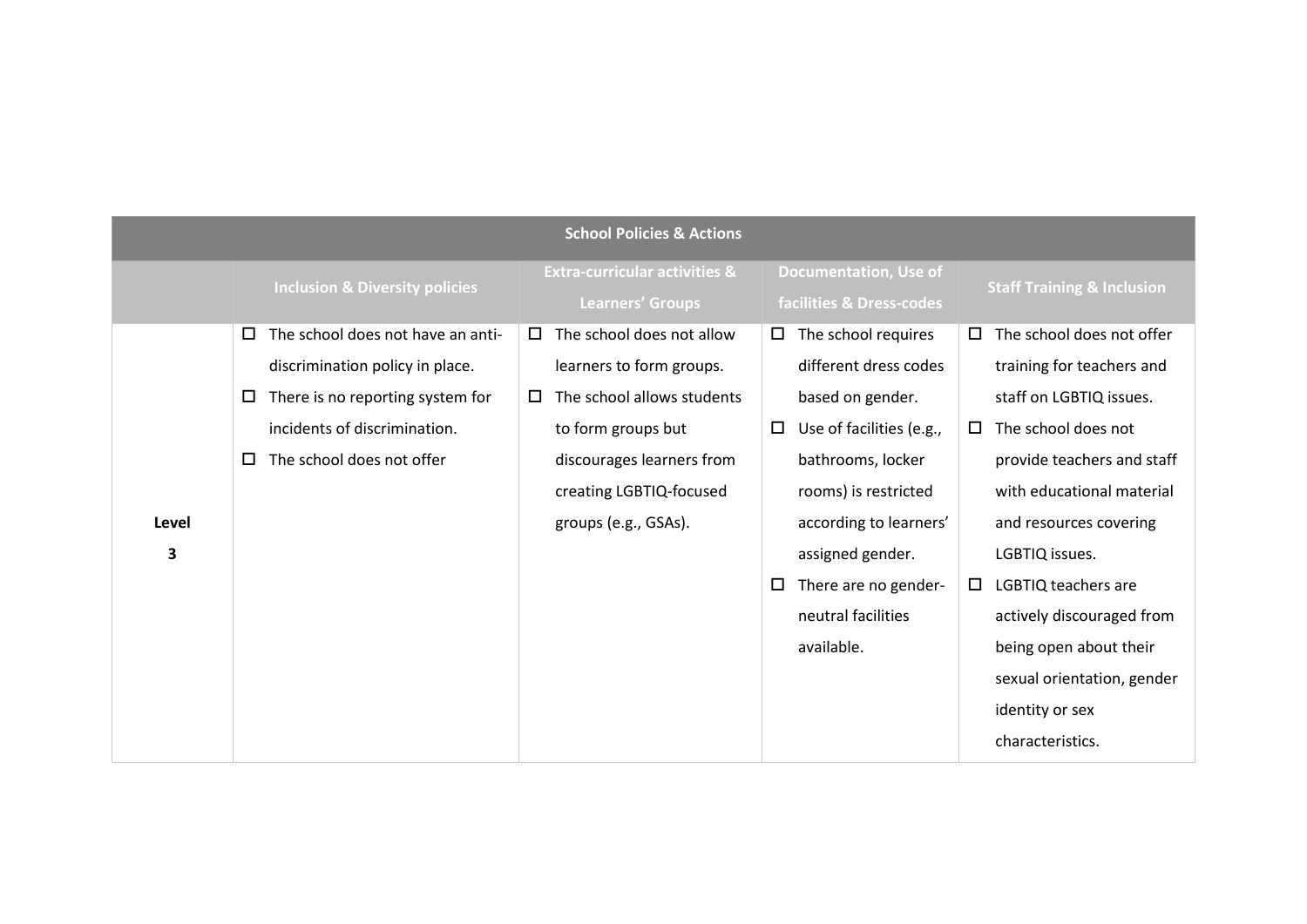|                |   |                                    |        |                              |        |                         | □ | The are no out LGBTIQ       |
|----------------|---|------------------------------------|--------|------------------------------|--------|-------------------------|---|-----------------------------|
|                |   |                                    |        |                              |        |                         |   | teachers.                   |
|                | □ | The school has an anti-            | $\Box$ | The school allows learners   | $\Box$ | The school does not     | □ | The school offers training  |
|                |   | discrimination in place covering   |        | to form groups (e.g., GSAs)  |        | require specific dress- |   | for teachers and staff      |
|                |   | gender-based discrimination, but   |        | without offering further     |        | codes based on          |   | which mentions LGBTIQ       |
|                |   | not specifically anti-LGBTIQ       |        | support or guidance.         |        | gender, but learners    |   | issues among other topics.  |
|                |   | discrimination.                    | $\Box$ | The school allows learners   |        | are expected to         | □ | The offers training but not |
|                | □ | There is a reporting system for    |        | to organise extra-curricular |        | follow informal rules.  |   | consistently.               |
|                |   | incidents of discrimination, but   |        | activities, without offering | $\Box$ | The school allows       | □ | The school provides         |
| <b>Level</b>   |   | learners are not clearly informed  |        | further support or guidance. |        | transgender or          |   | teachers and staff with     |
| $\overline{2}$ |   | about the procedure.               | $\Box$ | The school organises extra-  |        | intersex learners to    |   | educational material and    |
|                | □ | The school offers psychosocial     |        | curricular activities on     |        | use the facilities of   |   | resources on diversity that |
|                |   | support for learners who           |        | diversity that may touch on  |        | their choice on a       |   | mention LGBTIQ issues       |
|                |   | experience discrimination, but not |        | LGBTIQ themes, among         |        | case-by-case basis -    |   | among other topics.         |
|                |   | specifically covering LGBTIQ       |        | others.                      |        | no specific policies    | 0 | LGBTIQ teachers are         |
|                |   | issues.                            |        |                              |        | are in place.           |   | neither encouraged nor      |
|                |   |                                    |        |                              | □      | There are some          |   | discouraged to be open      |
|                |   |                                    |        |                              |        | gender-neutral          |   | about their sexual          |
|                |   |                                    |        |                              |        | facilities available    |   | orientation, gender         |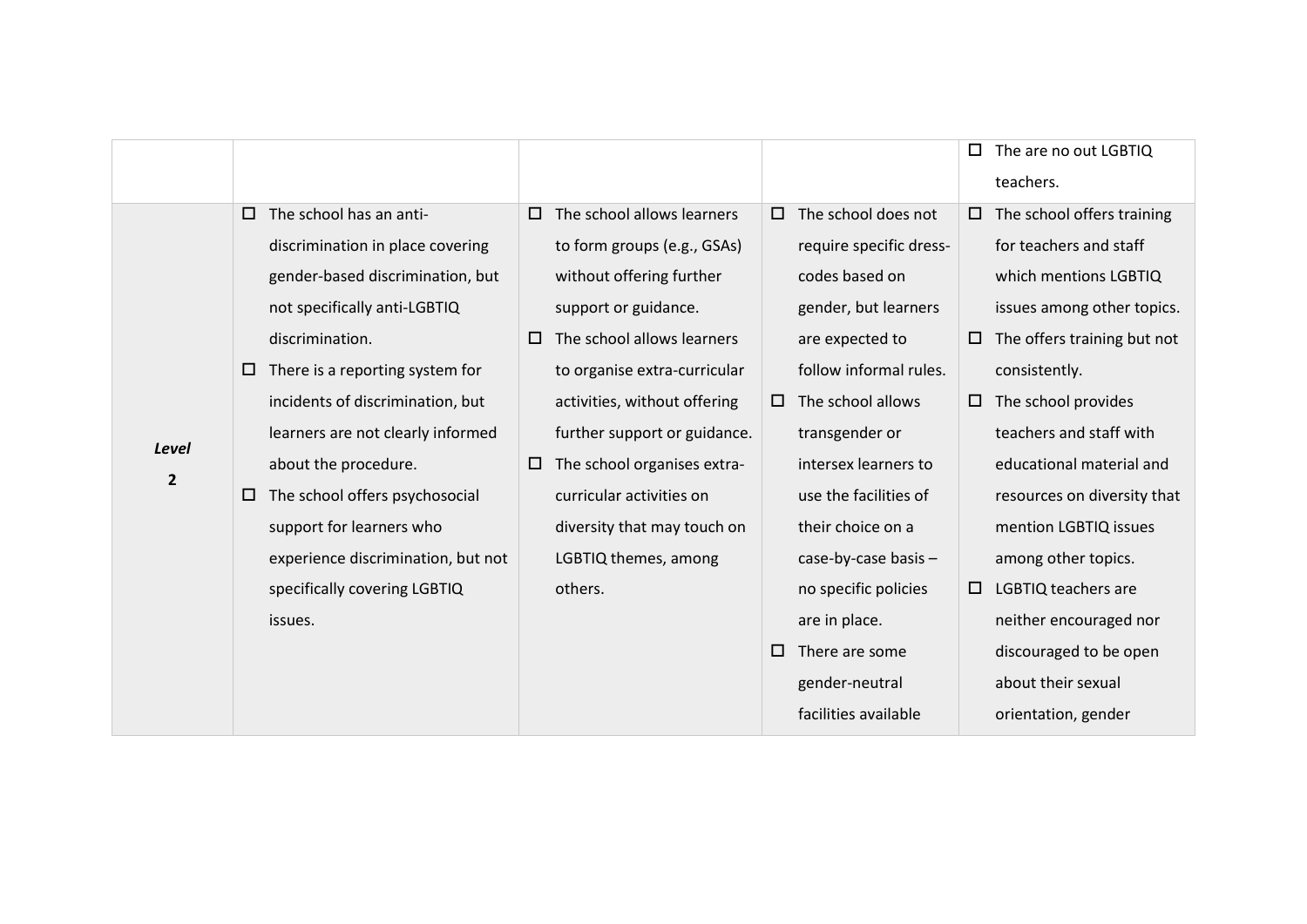|              |                                                |                                       | (e.g., bathrooms but<br>identity or sex                                |
|--------------|------------------------------------------------|---------------------------------------|------------------------------------------------------------------------|
|              |                                                |                                       | not locker-rooms)<br>characteristics.                                  |
|              | The<br>$\Box$<br>school<br>has<br>anti-<br>an  | $\Box$<br>The<br>school<br>encourages | The school offers training<br>Learners are able to<br>$\Box$<br>$\Box$ |
|              | discrimination<br>policy in place,             | learners to form LGBTIQ-              | choose facilities (e.g.,<br>for teachers<br>and staff                  |
|              | which covers explicitly anti-LGBTIQ            | focused groups (e.g., GSAs).          | specifically<br>bathrooms,<br>locker<br>covering                       |
|              | discrimination.                                | $\Box$<br>The<br>school<br>encourages | rooms) according to<br>LGBTIQ issues                                   |
|              | The school has a reporting system<br>□         | learners to organise extra-           | The training is offered on a<br>their gender identity,<br>$\Box$       |
|              | for incidents of discrimination and            | curricular activities<br>with         | regardless of the<br>regular basis.                                    |
|              | procedure<br>clearly<br>the<br>is              | LGBTIQ themes.                        | gender stated in their<br>The<br>school<br>$\Box$<br>provides          |
|              | communicated to learners.                      | The school organises extra-<br>$\Box$ | official documents.<br>teachers with educational                       |
| Level        | The anti-discrimination policy is<br>$\Box$    | curricular<br>activities              | Gender-neutral<br>material and resources on<br>$\Box$                  |
| $\mathbf{1}$ | reviewed and updated regularly.                | specifically covering LGBTIQ          | facilities are available.<br>diversity that specifically               |
|              | The school offers LGBTIQ-informed<br>□         | themes.                               | The school does not<br>cover LGBTIQ issues.<br>$\Box$                  |
|              | psychosocial support for learners              |                                       | <b>LGBTIQ</b><br>require specific dress-<br>teachers<br>0<br>are       |
|              | who experience discrimination.                 |                                       | neither<br>encouraged<br>codes<br>based<br>on<br>nor                   |
|              | school's<br>$\Box$<br>The<br>policy<br>ensures |                                       | gender and learners<br>discouraged to be open                          |
|              | confidentiality<br>information<br>of           |                                       | their<br>encouraged<br>about<br>to<br>sexual<br>are                    |
|              | pertaining to students' sexual                 |                                       | dress in a way that<br>orientation, gender identity                    |
|              | orientations and gender identities             |                                       | expresses them.<br>or sex characteristics.                             |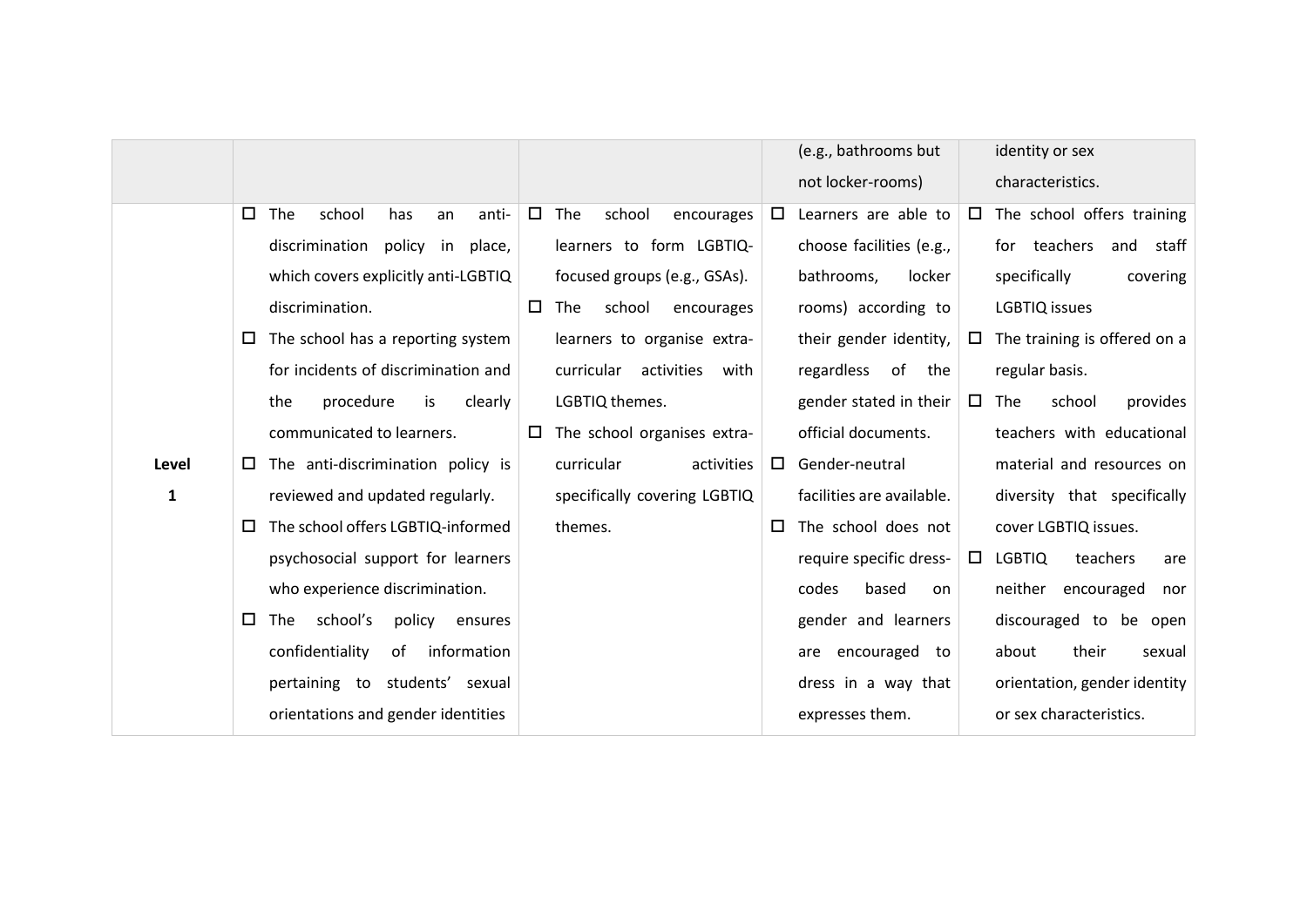|  | $\square$ There | openly                   | LGBTIQ |
|--|-----------------|--------------------------|--------|
|  |                 | teachers or other school |        |
|  | staff.          |                          |        |

As part of UNIQUE project's upcoming steps, the proposed methodology will be pilot-tested by UNIQUE's Ambassadors in the partners' countries. UNIQUE Ambassadors will be VET teachers and educators, who will train their co-workers and also use the methodology and knowledge to screen other VET Curricula for discrimination patterns based on gender identity, sexual orientation and sex characteristics and identify all these black spots that keep reproducing anti-LGBTIQ discrimination in the VET sector, creating stereotypes and fostering homophobia, biphobia and transphobia against LGBTIQ learners.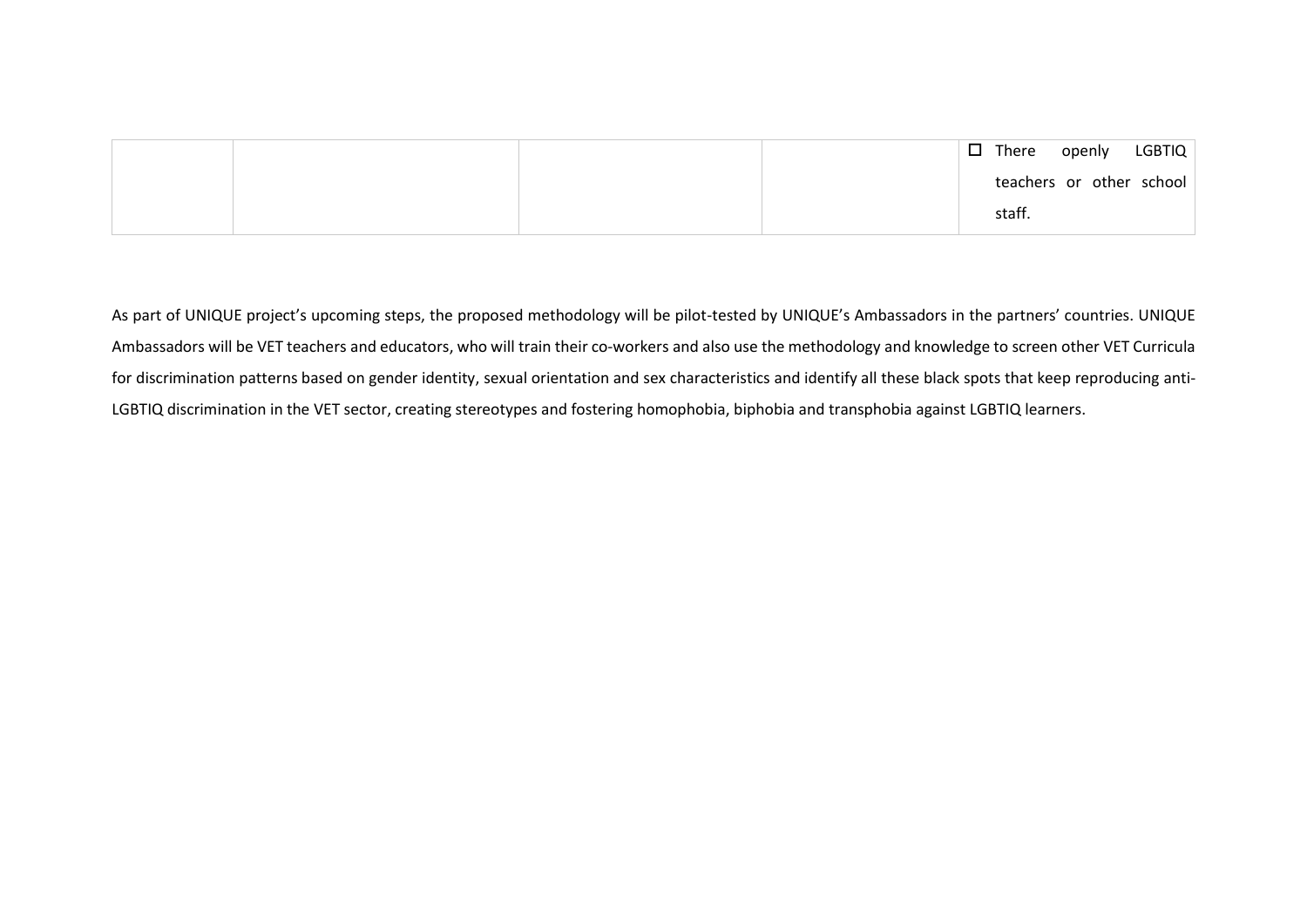

# <span id="page-35-0"></span>Quality Assurance & Evaluation

To ensure the successful implementation of the changes introduced by the schools, either at a policy level or regarding the curriculum's content, schools need to have in place quality assurance and evaluation procedures. These procedures should be coordinated by the school's administration, with the active participation of all groups within the school (administration, teachers, staff, learners) as well as external stakeholders, such as LGBTIQ organisations or experts.

The evaluation needs to be done on a regular basis, especially when new policies and/or material are introduced, to assess whether they are successfully implemented and incorporated in school life, as well as whether they foster the expected results. An annual evaluation is suggested especially for newly introduced changes.

The assessment grid can be utilised for the periodic evaluation of VET curricula. Starting with this assessment, schools can evaluate where they are compared to the last evaluation conducted, recognise the measures successfully introduced as well as the gaps that still need to be addressed.

The assessment grid could be filled in by all groups mentioned above (school administration, a team of teachers/staff, a team of learners, LGBTIQ experts) and a compared analysis be done to see whether there are differences in the perceptions of the groups involved.

Qualitative data can also be collected (e.g., through discussion groups) for a more in-depth understanding of the effect of the measures and actions taken on the inclusion of LGBTIQ people.

Some questions to consider during the evaluation process:

- ➢ How would you rate the school's overall climate regarding LGBTIQ issues?
- $\triangleright$  How would you rate the inclusion of LGBTIQ issues, perspectives and experiences in the content of the curriculum?
- $\triangleright$  How would you rate the school's inclusion policy (if applicable)? Is it publicly available / openly communicated? Is the school's personnel committed to the policy implementation?
- $\triangleright$  How would you rate the school's stance on anti-LGBTIQ discrimination? Is there a procedure available for reporting such incidents? Are learners being aware of it?

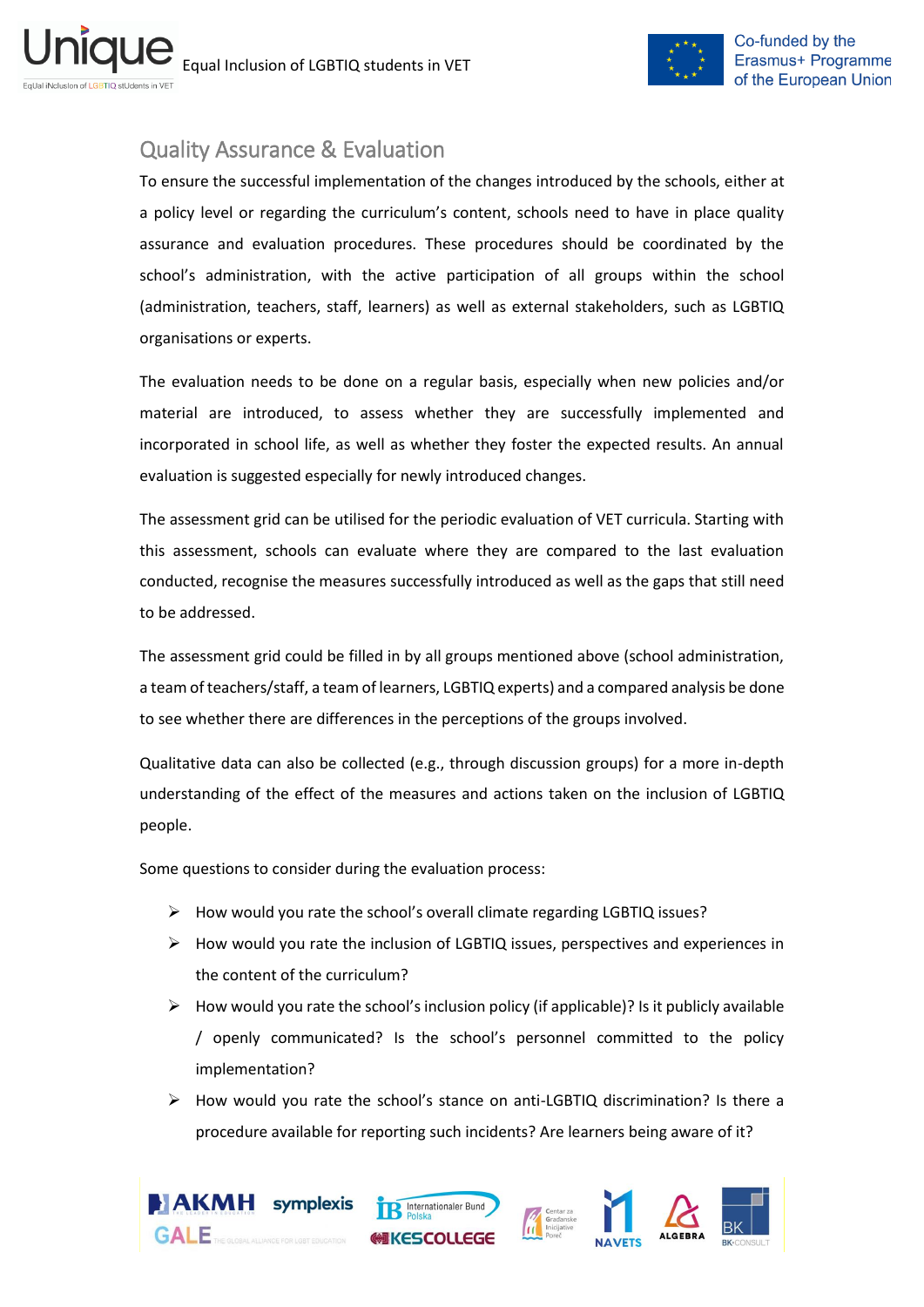

- ➢ How would you rate the school's support for LGBTIQ learners who have experienced discrimination?
- ➢ What changes would you suggest to further include LGBTIQ issues in the school's curriculum?

The questions above are an indicative list that can be utilised as part of the qualitative review with all parts involved. Additions can be made to look specifically at certain issues based on the gaps identified through the assessment grid.

The feedback gathered should be used to guide a process of updating the policies and content included in the curriculum, to ensure the inclusion of LGBTIQ people and the creation of a safe and accepting environment within the VET sector.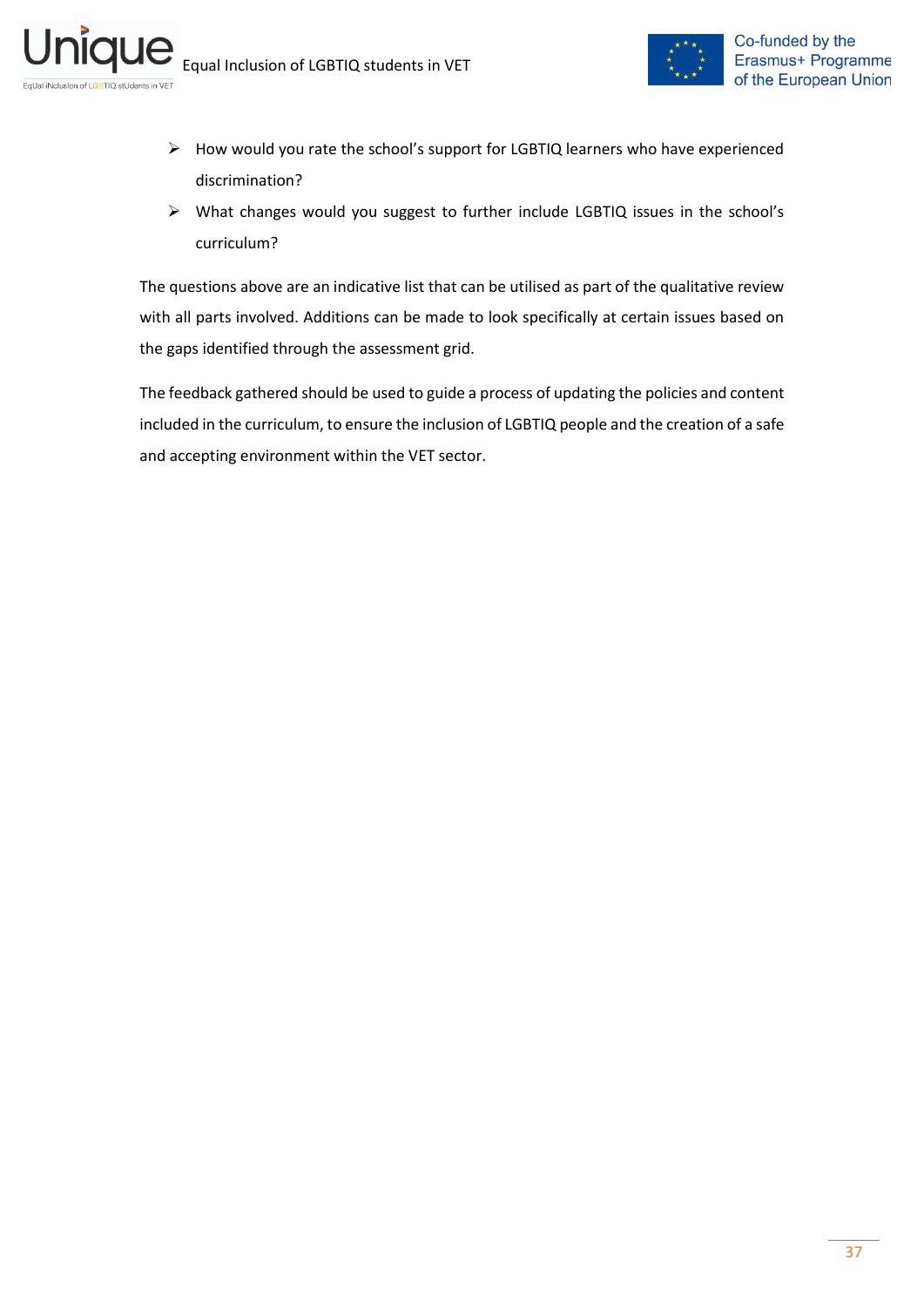

# <span id="page-37-0"></span>Resources for VET trainers

### **Prominent LGBTIQ historical figures**

Below you can find some prominent, internationally recognised LGBTIQ artists, scientists and activists that can be introduced as part of the curriculum to talk about the involvement of LGBTIQ people in all fields through out history. You can also try to learn more about and include well-known LGBTIQ figures from your own country.

| <b>Alan Turing</b> | "Mathematician Alan Turing played a pivotal role in cracking intercepted  |
|--------------------|---------------------------------------------------------------------------|
| $(1912 - 1954)$    | coded messages that enabled the Allies to defeat the Nazis in many        |
|                    | crucial moments and in doing so, he helped them win World War Two.        |
|                    | In 1952, Turing was convicted for having a relationship with 19-year-old  |
|                    | Arnold Murray. At the time it was illegal to engage in same-gender        |
|                    | relationships and Turing was convicted to undergo chemical castration.    |
|                    | He took his own life at the age of 41. Turing was eventually pardoned in  |
|                    | 2013, which led to new legislation pardoning all gay men under historical |
|                    | gross indecency laws. He was named 'The Greatest Person of the 20th       |
|                    | Century following a public vote on the BBC last year."                    |
| <b>Audre Lorde</b> | Audrey Lorde has made long lasting contributions to feminist theory,      |
| $(1934 - 1992)$    | queer theory, and critical race theory. She has captivated millions of    |
|                    | people through her writing, some examples being her works "Coal" and      |
|                    | "Zami: A New Spelling of My Name." She is self-described as a "Black,     |
|                    | lesbian, feminist, mother, poet and warrior."                             |
| <b>Beauford</b>    | "A major figure in the Harlem Renaissance, Beauford Delaney was a         |
| <b>Delaney</b>     | prominent abstract expressionist. Whilst a major mover and shaker in      |
| $(1924 - 1987)$    | the bohemian circles of the 1970s, he also suffered the societal          |
|                    | pressures and persecutions of being both black and gay."                  |
| Frida Kahlo        | "Frida Kahlo was a gifted painter and openly bisexual. She used her       |
| $(1907-1954)$      | medium to depict taboo topics, like female sexuality, pain, and feminine  |
|                    | beauty standards, primarily through self-portraits. She also honoured     |
|                    | indigenous Mexican culture through her art, which drew the attention      |
|                    |                                                                           |
|                    | of Mexican painter Diego Rivera".                                         |
| Marsha P.          | "Marsha P. Johnson was a black trans woman, a sex worker, and an          |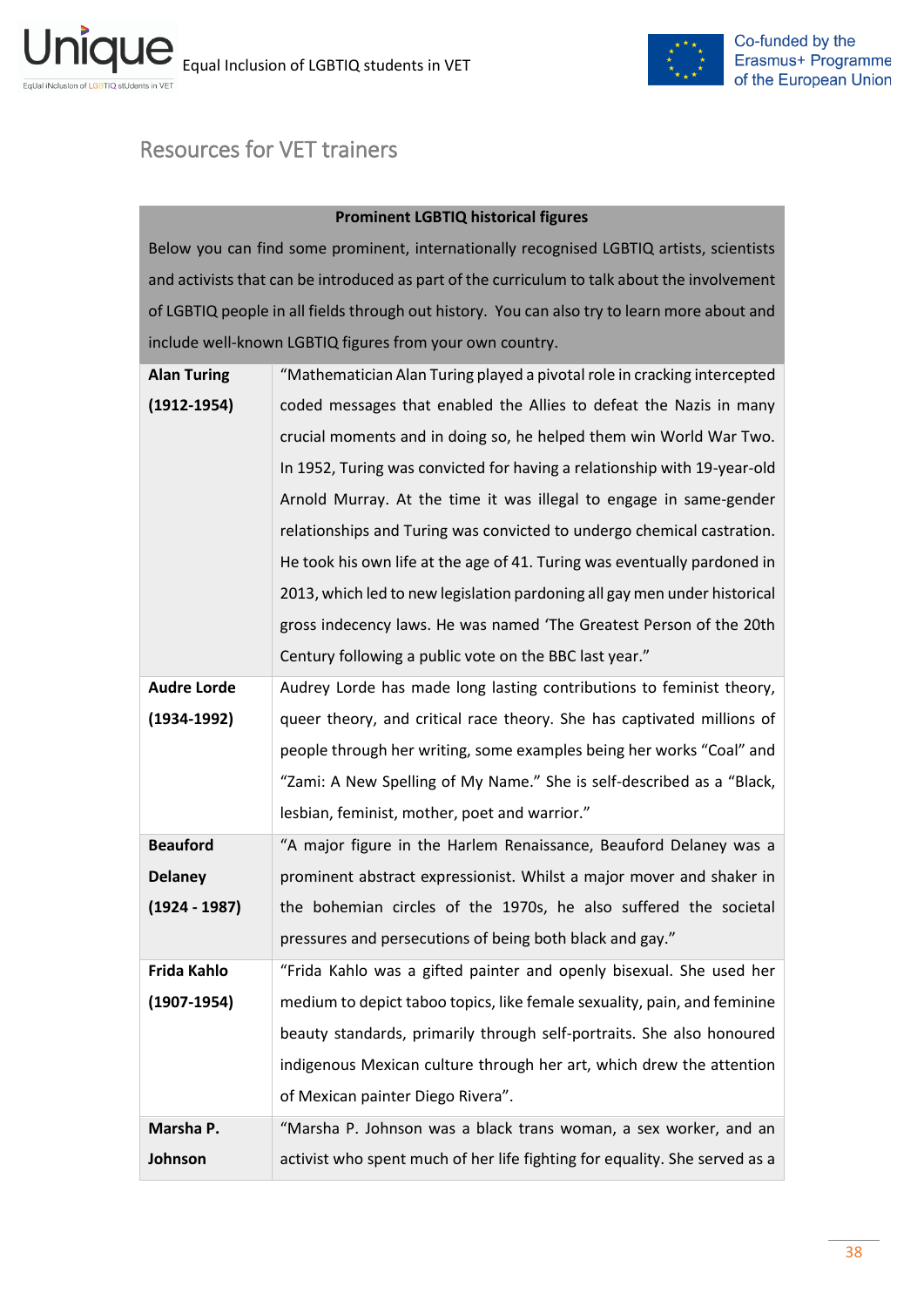

| $(1945-1992)$                                                                     | mother figure to the drag queens, trans women, and homeless youth of      |
|-----------------------------------------------------------------------------------|---------------------------------------------------------------------------|
|                                                                                   | Christopher Street in New York City. She was alongside Sylvia Rivera at   |
|                                                                                   | the beginning of the Stonewall riots, and together they founded S.T.A.R.  |
|                                                                                   | Johnson. Along with Rivera, she was a central figure in the beginning of  |
|                                                                                   | the gay liberation movement of the 1970s in the United States."           |
| Sara Josephine                                                                    | "Known for tracking down Typhoid Mary, was openly gay. She                |
| <b>Baker</b>                                                                      | contributed greatly to public health in New York City and took particular |
| $(1873 - 1945)$                                                                   | interest in helping communities of immigrants. She fought to provide      |
|                                                                                   | access to medical care for all areas of the city and helped train new     |
|                                                                                   | healthcare professionals"                                                 |
| <b>Sylvia Rivera</b>                                                              | "Sylvia Rivera was a queer, Latina, self-identified drag queen who fought |
| $(1951 - 2002)$                                                                   | tirelessly for transgender rights, as well as for the rights of gender-   |
|                                                                                   | nonconforming people. After the Stonewall riots, where she was said to    |
|                                                                                   | have thrown the first brick, Rivera started S.T.A.R. (Street Transvestite |
|                                                                                   | Action Revolutionaries), a group focused on providing shelter and         |
|                                                                                   | support to queer, homeless youth, with Marsha P. Johnson. She also        |
|                                                                                   | fought against the exclusion of transgender people in New York's Sexual   |
|                                                                                   | Orientation Non-Discrimination Act. She was an activist even on her       |
|                                                                                   | deathbed, meeting with the Empire State Pride Agenda about trans          |
|                                                                                   | inclusion"                                                                |
| Sources: National Geographic (2018); Gender and Sexuality Resource Center (n.d.); |                                                                           |
| Attitude (2022), Orlando Science Center (2020).                                   |                                                                           |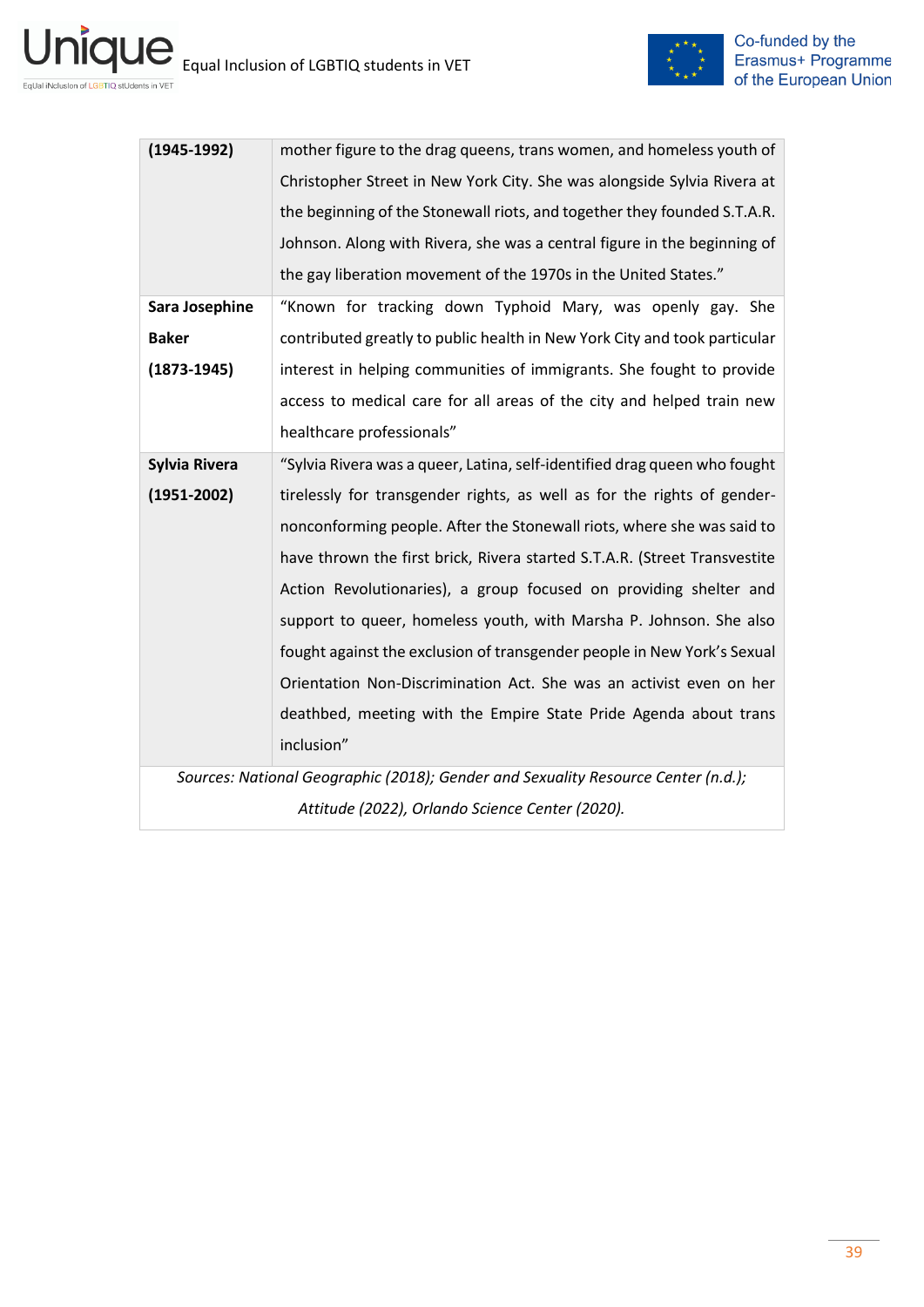



Follal iNclusion of LGBTIO stilldents in VET

### **Speak Up at School**

A Teaching Tolerance guide that gives educators the tools to help students and themselves turn from bystanders to upstanders and explains how to respond to biased remarks from peers, parents or even administrators

tolerance.org/speak-up-at-school

**LGBTQ+ Educator Rights** A compilation of information by GLSEN on LGBTIQ educators' rights in school. [https://www.glsen.org/activity/lgbtq-educator](https://www.glsen.org/activity/lgbtq-educator-rights)rights





**Best practice, toolkits and resources**  [Stonewall offers a wide range of practical guides](https://www.stonewall.org.uk/best-practice-toolkits-and-resources-0?role=396&location=All&topic=486&target_organisation=521&page=2)  and resources for educators, on anti-bullying, curriculum building ideas, policies and best practices.

https://www.stonewall.org.uk/best-practicetoolkits-and-resources

#### **Supporting Learners' GSAs**

[GLSEN offers an extensive guide on how to set](https://www.glsen.org/support-student-gsas)  up Gender and Sexuality Alliances at Schools, with practical tips for students.

https://www.glsen.org/support-student-gsas





#### **Teaching LGBTIQ History**

This site serves as a comprehensive reference hub for information regarding LGBTIQ History [\(US-based\), offering History Framework Lesson](http://www.lgbtqhistory.org/)  Plans, General LGBTIQ Lesson Plans, and other resources to support teachers.

https://www.lgbtqhistory.org/

**Informational material from local organisations** Local LGBTIQ organisations can also offer guidance and informational material that best reflects the reality, challenges and issues relevant to each country.

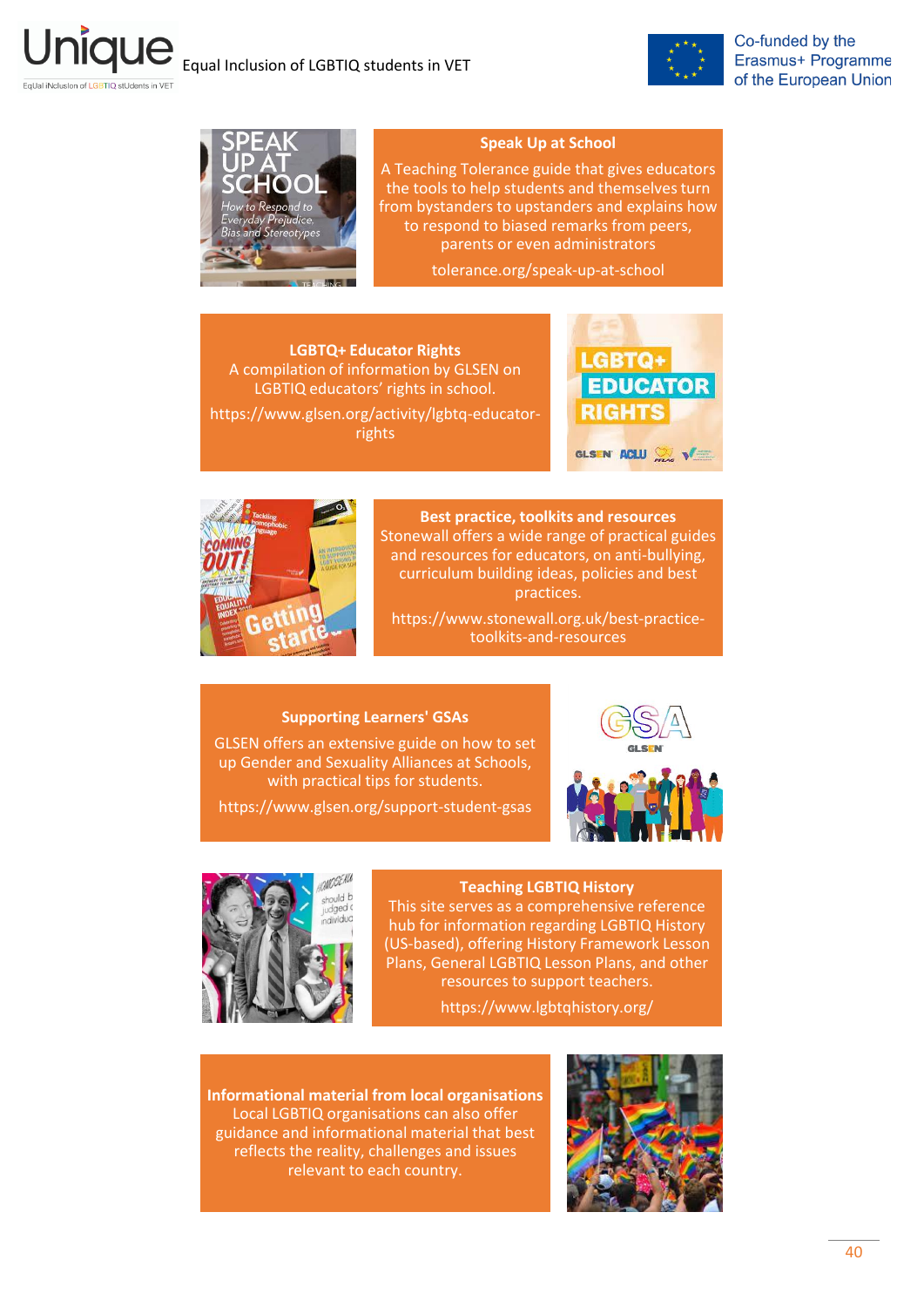

### **Good practice example:**

### **"SENSE project: sexual diversity in vocational training"**

The SENSE project (2019-2021) aimed to integrate sexual diversity sensitivity (a welcoming attitude to LGBTI clients) in VET studies in the social domain.

The SENSE project developed 4 products to secure optimal integration of sexual diversity sensitivity in social domain VET courses:

- Discussion triggers made by students. A [Manual](https://www.gale.info/doc/project-sense/IO1_Trigger_Technology_Manual_EN.pdf) on how to facilitate such a student participation process was created along with the trigger videos students developed: in all participating countries. The Dutch students also developed a Question & Answer [website](file:///C:/Users/topalidi/AppData/Local/Microsoft/Windows/INetCache/Content.Outlook/7BE1FIF5/GIN-GEN.com) for VET students
- A teacher training, which improves the pedagogic competences of VET teachers, including a trainin[g manual](https://www.gale.info/doc/project-sense/IO2_My-ID_Training_on_Sexual_Diversity_for_Vocational_Teachers_2019_EN.pdf) and a background [reader.](https://www.gale.info/doc/project-sense/IO2_My-ID_Reader_Sexual_Diversity_in_Schools_2019_EN.pdf)
- A curriculum consultancy manual, which provides guidance on how to structurally integrate sexual diversity sensitivity in a spiral course [curriculum](https://www.gale.info/doc/project-sense/IO3_Manual-Curriculum_Consultancy_EN.pdf)
- A competence framework, which describes the needed diversity competences of VET students and which will function both as an underlying model for the other products, and as tool for discussion with the aim to improve the formal competence frameworks in the participating countries and regions: [Framework](https://www.gale.info/doc/project-sense/IO4_StudentsCompetenceFramework_EN.pdf) for student's competences and [Framework](https://www.gale.info/doc/project-sense/IO4_TeachersCompetenceFramework_EN.pdf) for teacher's competences.

Partners: GALE, CESIE, Villa Montesca, EUROTrainers, DEFOIN, Regional VET Centre of Amsterdam (ROC van Amsterdam), EfVET (the European forum of technical and Vocational Education and Training)

**More information:** <https://www.gale.info/en/projects/sense-project>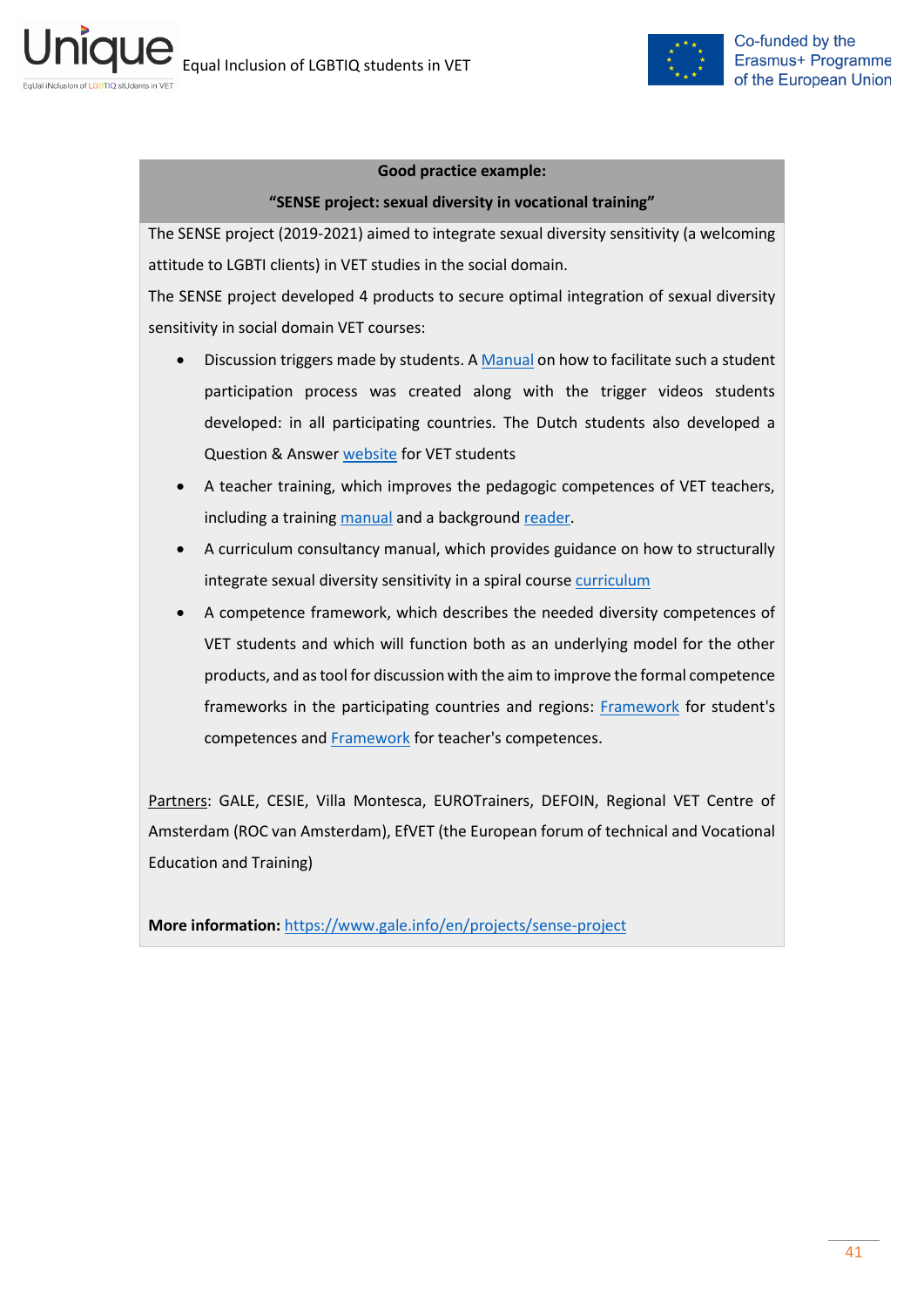

# <span id="page-41-0"></span>**Glossary**

**(Gender) Transition:** The personal, medical, and legal changes a trans person may choose to make in order to better express their gender identity.

**Aromantic spectrum**: A spectrum of identities for people who experience little or no romantic attraction, or under certain circumstances (e.g., aromantic, grayromantic, demiromantic).

**Asexual spectrum:** A spectrum of identities for people who experience little or no sexual attraction, or under certain circumstances (e.g., asexual, graysexual, demisexual).

**Biphobia**: The fear, unreasonable anger, intolerance or/and hatred toward bisexuality and bisexual people. It can include a wide range of negative beliefs, stances, and behaviours, from stereotyping to extreme violence incidents. Bisexual people can also face homophobia due to their same-gender attraction, however biphobia is not the same as homophobia. It includes beliefs and stereotypes that are specifically targeted to bisexual people (e.g., that bisexual people are confused / greedy / unable to commit to a relationship, etc.)

**Bisexual**: A person that experiences romantic and/or sexual attraction to people of two or more genders. It is often used as an umbrella term to describe various forms of polysexuality.

**Cisgender (or Cis):** People whose gender identity is the same as the gender they were assigned at birth.

**Cis-sexism**: The pervasive system of discrimination and exclusion that oppresses people whose gender and/or gender expression fall outside of cis-normative constructs. This system is founded on the belief that there are, and should be, only two genders, and that a person's gender must coincide with their assigned sex.

**Coming out:** A lifelong process of self-acceptance and revealing one's queer identity to others. This may involve something as private as telling a single confidant, or something as public as posting to social media.

**Deadnaming**: Using the name a trans person is listed under in their legal documents to refer to them, instead of their chosen name.

**Gay**: Mostly used for men who are attracted exclusively to other men. However, some women who are attracted to women may also identify as gay.



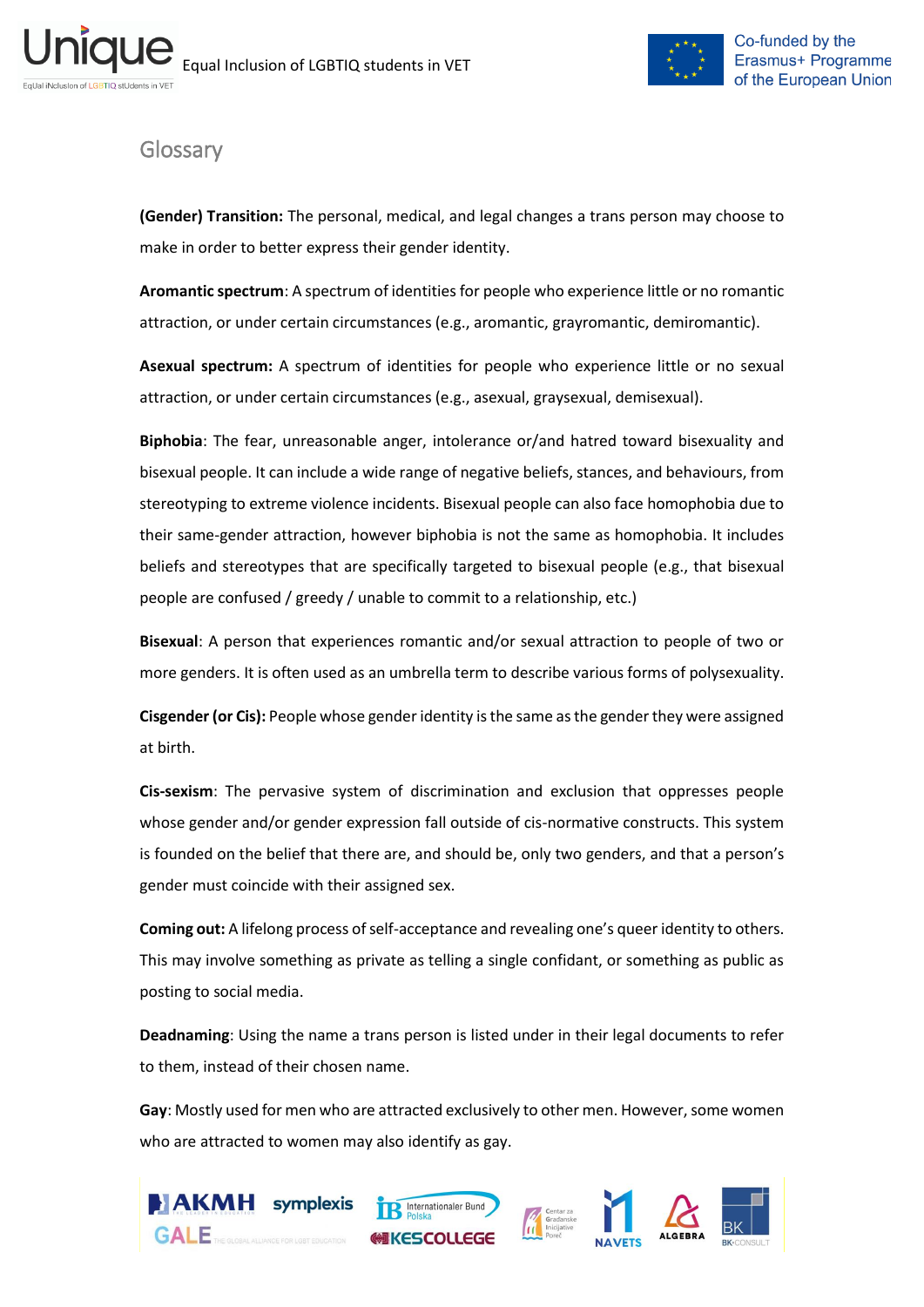ni



**Gender assigned at birth**: The gender a person is categorised as when they are born, based on their sex characteristics.

**Gender binary:** The social systems that recognises only two genders and requires all people to be raised either as a man or a woman, based on the gender they were assigned at birth. This system erases the existence of other gender identities beyond those of man and woman.

**Gender expression:** The ways in which a person chooses to express themselves, such as haircuts, clothing, way of speaking, movements and other behaviours or interests. Gender expression does not always follow the social norms for a person's gender.

**Gender Identity:** A person's inner sense of their gender. It may or may not match with the gender the person was assigned at birth.

**Gender non-conforming:** A broad term referring to people who do not behave in a way that conforms to the traditional expectations of their gender, or whose gender expression does not fit neatly into a category.

**Heteronormativity**: The cultural and social practices where men and women are led to believe that heterosexuality is the only conceivable sexuality. It implies that heterosexuality is the only way of being "normal". This belief results in the invisibility, stigmatisation and discrimination against people who are not or are perceived not to be heterosexual.

**Heterosexual / Straight**: A person who is attracted to people of a different gender. Often, heterosexuality is described as attraction towards the "opposite" gender, however this approach is based on the view of gender as a binary, erasing the existence of non-binary and intersex people.

**Homophobia**: The fear, unreasonable anger, intolerance or/and hatred directed towards homosexuality. It can include a wide range of negative beliefs, stances, and behaviours, from stereotyping to extreme violence incidents.

**Interphobia**: Negative stances, attitudes, and emotions towards people who (are thought to) have sex characteristics that do not fall within the binary of biological sex.

**Intersex:** people who are born with sex characteristics that do not fall strictly within the category of male or female.

**Legal gender recognition:** changing one's name and/or gender marker on legal documents.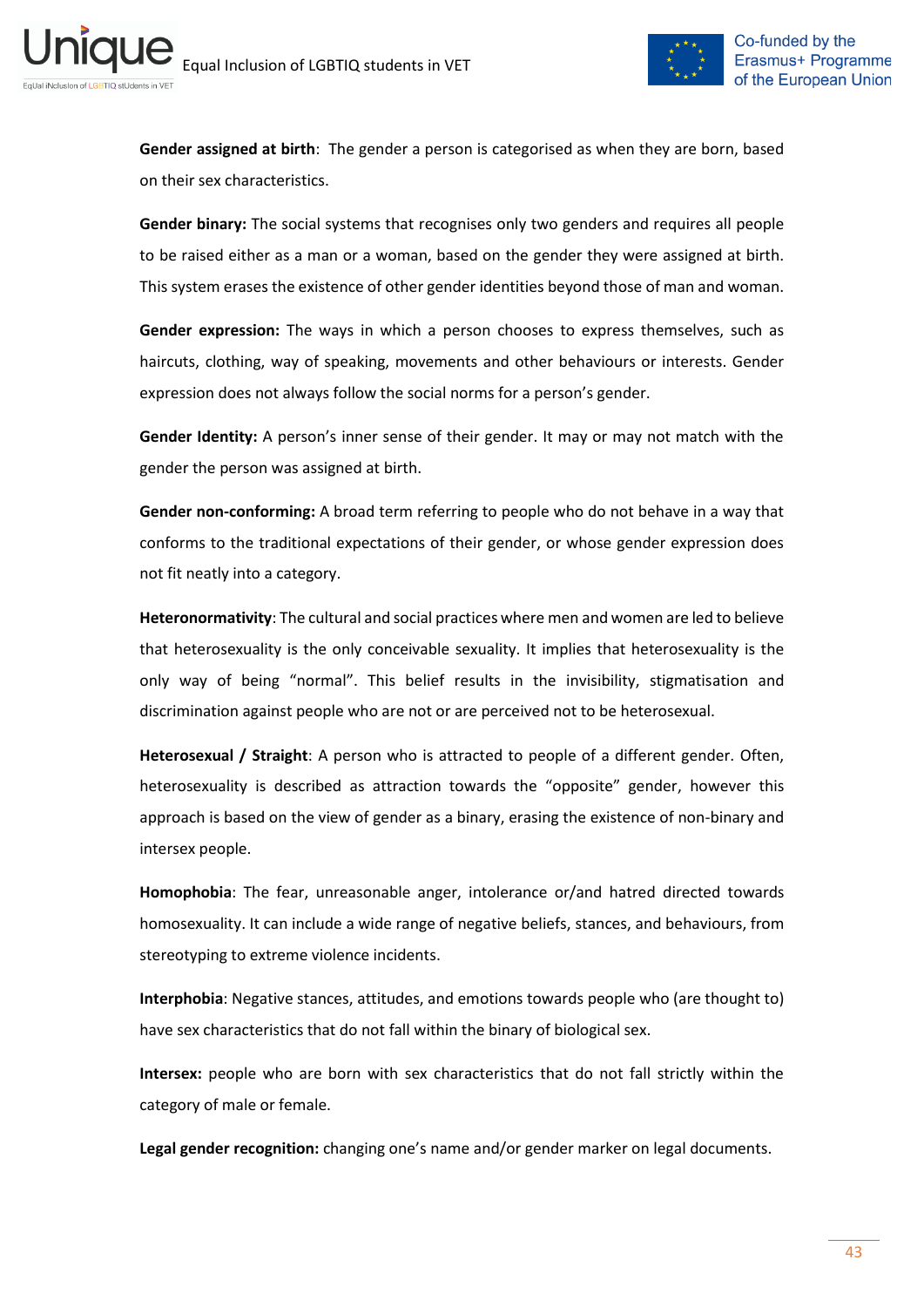

**Lesbian**: A person that identifies as a woman and is attracted exclusively by other women.

**Misgendering**: Referring to a trans person with pronouns other than the ones they use

**Monosexuality**: An umbrella term for sexual orientations that describe attraction towards one gender only (e.g., gay, lesbian, heterosexual).

**Non-binary:** People who do not identify their gender within the male/female binary but somewhere outside or between. Often used as an umbrella term which included many different experiences of gender identity that fall outside the gender binary, such as genderfluid, agender and others.

**Outing:** Sharing a person's sexual orientation, gender identity or sex characteristics without their consent.

**Pansexual**: People who are attracted to people of all genders or irrespectively of a person's gender.

**Polysexuality**: An umbrella term for sexual orientations that describe attraction towards more than one genders (e.g., bisexual, pansexual, etc.)

**Queer**: a complex term with multiple interpretations. In the past, it was used as derogatory term for gay people, but in the 80's it was reclaimed from activists and academics as a positive and confrontational self-description to challenge social norms around sexuality, sexual orientation, gender identity and/or other forms of normativity. It is often used by people that do not accept the traditional concepts of gender and sexuality and do not identify with any of the terms of the LGBTI+ acronym, but also as an umbrella term for all LGBTI+ people. As a term, it also identifies with certain parts of the Queer Theory.

**Sex characteristics** refer to the biological characteristics associated with sex. They include the primary sex characteristics (chromosomes, internal and external reproductive organs, sex hormones, gonads) and the secondary sex characteristics (e.g., breasts' development, muscle and fat distribution, hair growth, etc.).

**Sexual orientation**: The romantic/emotional and sexual attraction a person can feel towards other people.

**Transgender (or Trans)**: people who have a gender identity which is different to the gender assigned at birth. It includes multiple gender identities, such as trans man, trans woman, nonbinary, agender, genderqueer, gender fluid, etc.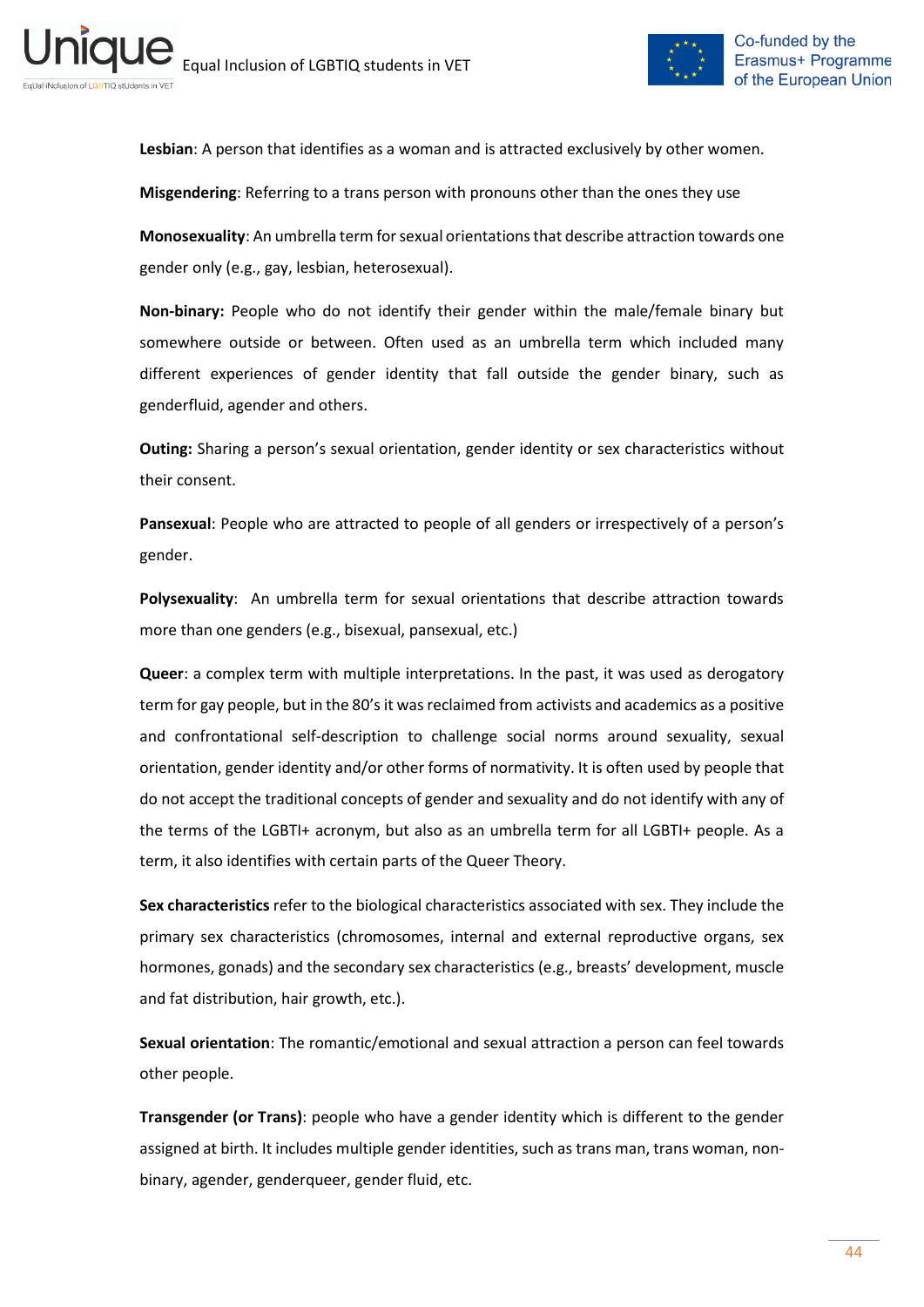



**Transphobia**: A matrix of cultural and personal beliefs, opinions, attitudes and aggressive behaviours based on prejudice, disgust, fear and/or hatred directed against individuals or groups who do not conform to, or who transgress societal gender expectations and norms. It particularly affects individuals whose lived gender identity or gender expression differs from the gender role assigned to them at birth.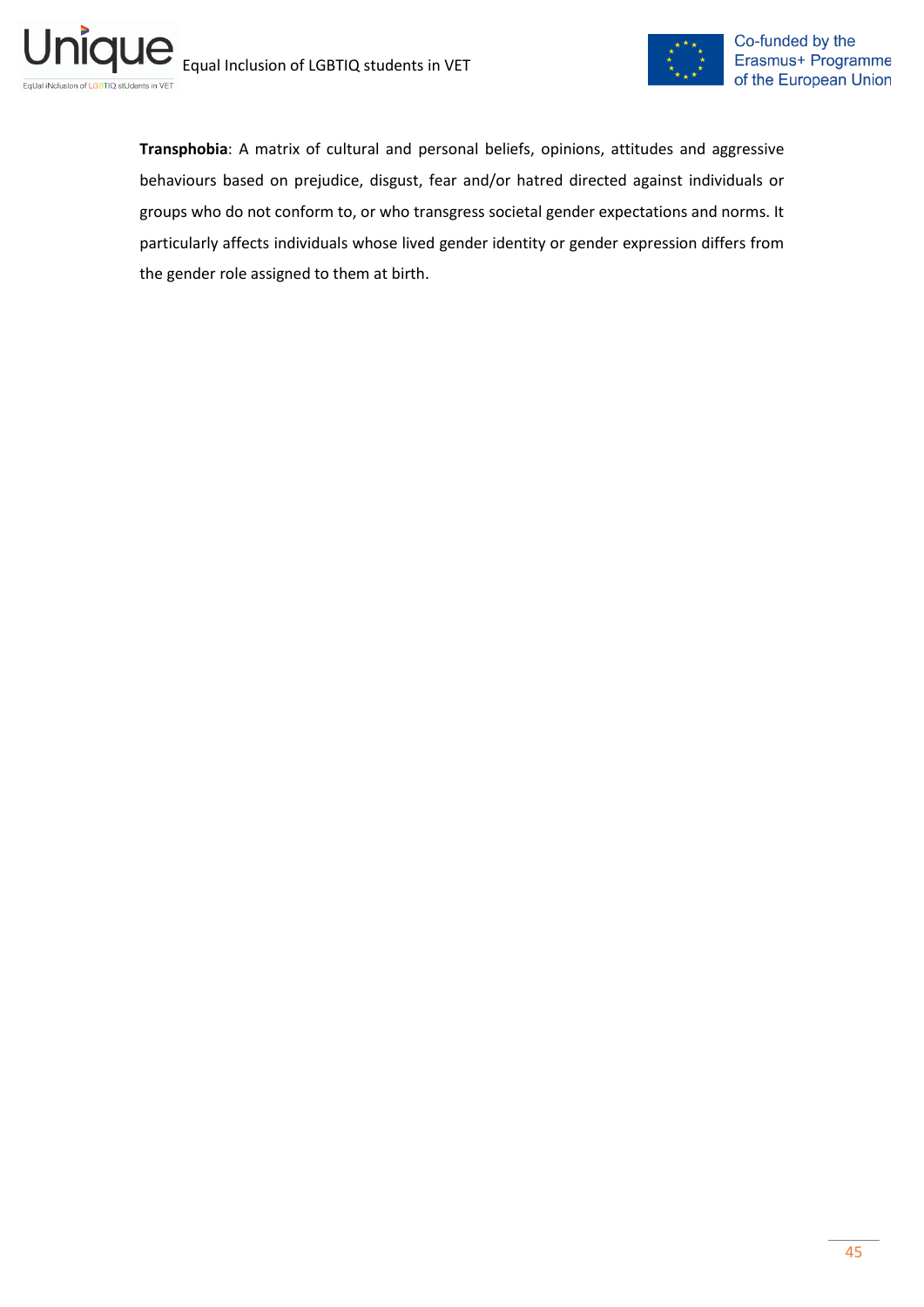

# <span id="page-45-0"></span>References

- American Psychological Association. (2012). *Guidelines for Psychological Practice with Lesbian, Gay and Bisexual Clients.* American Psychologist, 67 (1), 10–42. doi: 10.1037/a0024659
- Attitude. (2022, February 01). *29 LGBTQ Figures from History you need to know about.* [https://www.attitude.co.uk/article/29-lgbtq-figures-from-history-you-need-to](https://www.attitude.co.uk/article/29-lgbtq-figures-from-history-you-need-to-know-about/22678/)[know-about/22678/](https://www.attitude.co.uk/article/29-lgbtq-figures-from-history-you-need-to-know-about/22678/)
- Costello, C.G. (2010, September 12). *Interphobia - Not Cured by Hiding Us Away. The Intersex Roadshow*[. https://intersexroadshow.blogspot.com/2010/09/interphobia-not-cured](https://intersexroadshow.blogspot.com/2010/09/interphobia-not-cured-by-hiding-us-away.html)[by-hiding-us-away.html](https://intersexroadshow.blogspot.com/2010/09/interphobia-not-cured-by-hiding-us-away.html)
- FRA European Union Agency for Fundamental Rights (2020*). A long way to go for LGBTI equality.* Luxembourg: Publications Office of the European Union. [https://fra.europa.eu/sites/default/files/fra\\_uploads/fra-2020-lgbti-equality-](https://fra.europa.eu/sites/default/files/fra_uploads/fra-2020-lgbti-equality-1_en.pdf)[1\\_en.pdf](https://fra.europa.eu/sites/default/files/fra_uploads/fra-2020-lgbti-equality-1_en.pdf)
- Gender and Sexuality Resource Centre. (n.d.). *Historical Figures of LGBTQ+ History*. University of Northern Colorado. [https://www.unco.edu/gender-sexuality-resource](https://www.unco.edu/gender-sexuality-resource-center/resources/historical-figures.aspx)[center/resources/historical-figures.aspx](https://www.unco.edu/gender-sexuality-resource-center/resources/historical-figures.aspx)
- GIZ. (2017) Guideline on how to Mainstream Inclusion of Marginalised People in Vocational Education and Training. [https://vettoolbox.eu](https://vettoolbox.eu/)
- GLSEN. (2019). *Developing LGBTQ-Inclusive classroom resources*. [https://www.glsen.org/sites/default/files/2019-](https://www.glsen.org/sites/default/files/2019-11/GLSEN_LGBTQ_Inclusive_Curriculum_Resource_2019_0.pdf) [11/GLSEN\\_LGBTQ\\_Inclusive\\_Curriculum\\_Resource\\_2019\\_0.pdf](https://www.glsen.org/sites/default/files/2019-11/GLSEN_LGBTQ_Inclusive_Curriculum_Resource_2019_0.pdf)
- IGLYO, OBESSU (2014). *Guidelines for Inclusive Education: Sexual Orientation, Gender Identity and Gender Expression*. [https://www.obessu.org/site/assets/files/2103/guidelines\\_for\\_inclusion\\_education.](https://www.obessu.org/site/assets/files/2103/guidelines_for_inclusion_education.pdf) [pdf](https://www.obessu.org/site/assets/files/2103/guidelines_for_inclusion_education.pdf)
- Kosciw, J. G., Clark, C. M., Truong, N. L., & Zongrone, A. D. (2020). *The 2019 National School Climate Survey: The experiences of lesbian, gay, bisexual, transgender, and queer*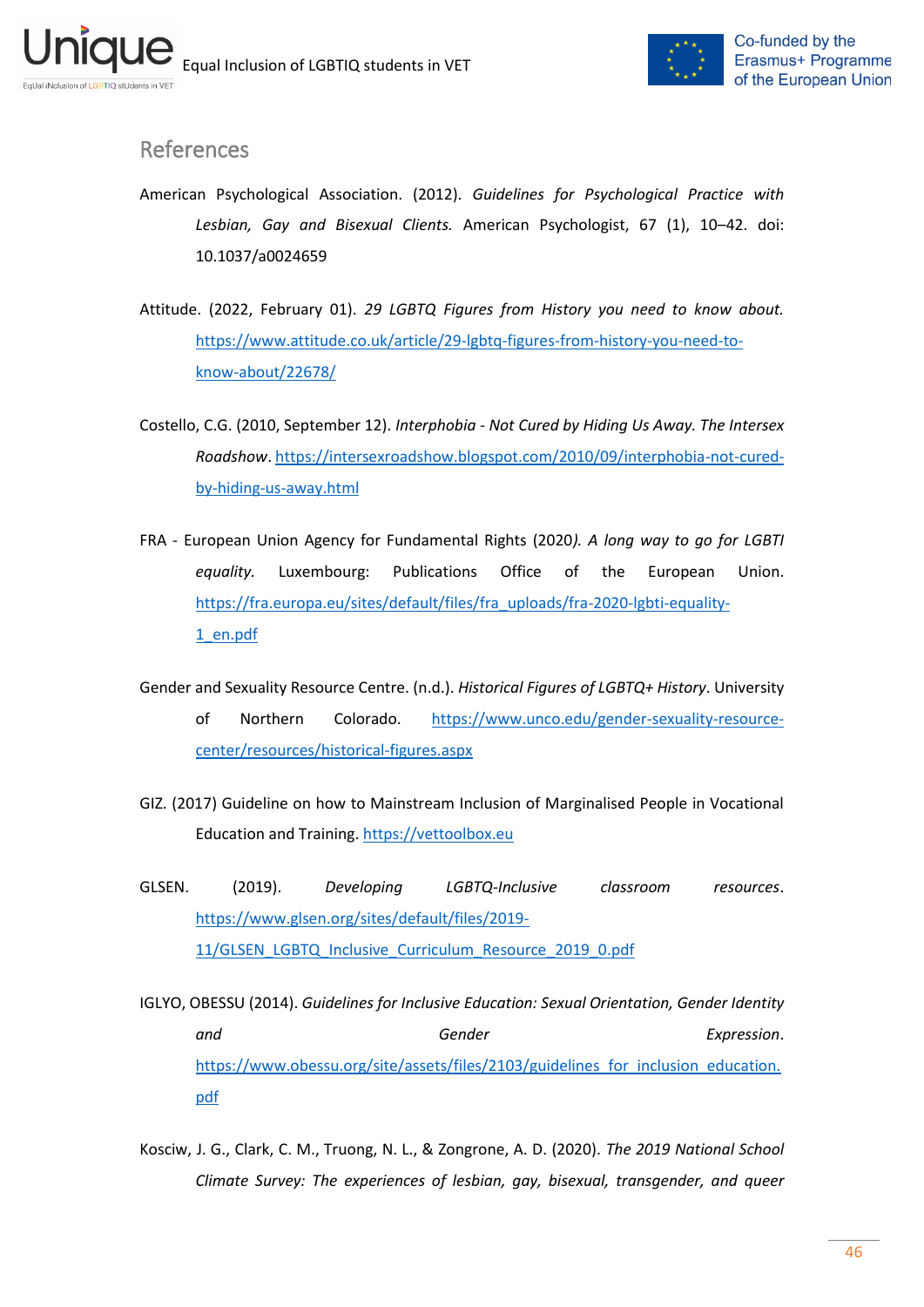ni



*youth in our nation's schools*. New York: GLSEN. [https://www.glsen.org/sites/default/files/2021-04/NSCS19-FullReport-032421-](https://www.glsen.org/sites/default/files/2021-04/NSCS19-FullReport-032421-Web_0.pdf) Web 0.pdf

- Kosciw, J. G., Greytak, E. A., Bartkiewicz, M. J., Boesen, M. J., & Palmer, N. A. (2012). *The 2011 National School Climate Survey: The experiences of lesbian, gay, bisexual and transgender youth in our nation's schools*. New York: GLSEN. [https://www.glsen.org/sites/default/files/2020-](https://www.glsen.org/sites/default/files/2020-04/2011%20GLSEN%20National%20School%20Climate%20Survey.pdf) [04/2011%20GLSEN%20National%20School%20Climate%20Survey.pdf](https://www.glsen.org/sites/default/files/2020-04/2011%20GLSEN%20National%20School%20Climate%20Survey.pdf)
- Mendez, J. E. (2013). *Report of the Special Rapporteur on torture and other cruel, inhuman or degrading treatment or punishment.* United Nations. [https://www.ohchr.org/documents/hrbodies/hrcouncil/regularsession/session22/a.](https://www.ohchr.org/documents/hrbodies/hrcouncil/regularsession/session22/a.hrc.22.53_english.pdf) [hrc.22.53\\_english.pdf](https://www.ohchr.org/documents/hrbodies/hrcouncil/regularsession/session22/a.hrc.22.53_english.pdf)
- National Geographic. (2018, June 18). *12 historic LGBTQ figures who changed the world.* [https://www.nationalgeographic.com/culture/article/historical-lgbt-figures](https://www.nationalgeographic.com/culture/article/historical-lgbt-figures-activists-culture)[activists-culture](https://www.nationalgeographic.com/culture/article/historical-lgbt-figures-activists-culture)
- Orlando Science Center. (2020, June 20). 6 Important LGBTQ Scientists Who Left a Mark on STEM Fields. [https://www.osc.org/important-lgbtq-scientists-who-left-a-mark-on](https://www.osc.org/important-lgbtq-scientists-who-left-a-mark-on-stem-fields/)[stem-fields/](https://www.osc.org/important-lgbtq-scientists-who-left-a-mark-on-stem-fields/)
- Paganis, F. (2020). *Βασικές έννοιες και ΛΟΑΤΚΙ+ ορολογίες [Basic concepts and LGBTQI+ terms*] in Papathanasiou, N. Christidi, E. Ο. (Ed.) Συμπερίληψη και Ανθεκτικότητα: Βασικές αρχές ψυχοκοινωνικής στήριξης σε θέματα σεξουαλικού προσανατολισμού, ταυτότητας, έκφρασης και χαρακτηριστικών φύλου [Inclusion and resilience: basic principles of psychosocial support on issues of sexual orientation, gender identity, expression and sex characteristics] (p. 70-85). Athens: Gutenberg.
- Quinn, E. (2019*). IO1 – Trigger Technology Manual. A guide for facilitators on how to foster sexual diversity sensitivity among students in vocational institutions*. Palermo: CESIE <https://cesie.org/en/school/sense-training-sexual-diversity/>